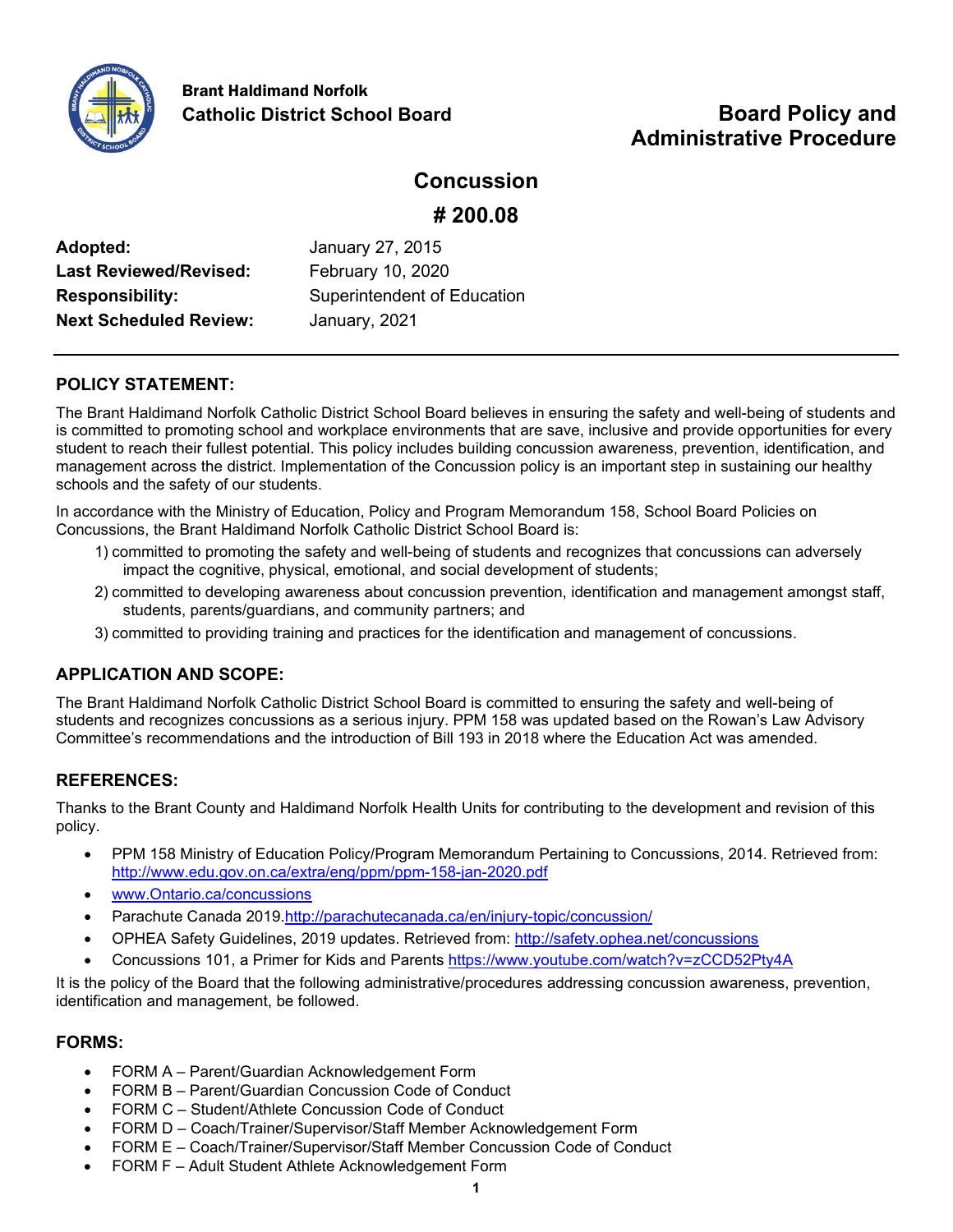

## Brant Haldimand Norfolk **Catholic District School Board Board Policy and**

# **Administrative Procedure**

- FORM G Informed Consent/Permission Form for School Teams
- FORM H Tools to Identify a Suspected Concussion
- FORM I Medical Assessment for a Suspected Concussion
- FORM J Medical Clearance to proceed to Stage 5 Return to Physical Activity (RTPA)
- FORM K Concussion Management Home Preparation for Return to School (RTS) and Return to Physical Activity (RTPA) Plan (*Stages 1-2*)
- FORM L School Concussion Management Return to School (RTS) and Return to Physical Activity (RTPA) Plan
- FORM M Classroom Concussion Symptoms Form Student Return to School (RTS)
- FORM N Classroom Concussion Accommodations Form Student Return to School (RTS)
- FORM O Student Concussion Tracking Form
- FORM P School Concussion Management Return to School (RTS) and Return to Physical Activity (RTPA) Plan (*Stages 3-6*)
- FORM Q Student Concussion Diagnosis Report
- FORM R Staff Concussion Tracking Sheet *Optional Tracking Tool for Schools*

## **DEFINITIONS:**

**A concussion:**

- is a brain injury that causes changes in how the brain functions, leading to symptoms that can be physical (e.g., headache, dizziness), cognitive (e.g., difficulty concentrating or remembering), emotional/behavioural (e.g., depression, irritability) and/or related to sleep (e.g., drowsiness, difficulty falling asleep);
- may be caused either by a direct blow to the head, face or neck, or a blow to the body that transmits a force to the head that causes the brain to move rapidly within the skull;
- can occur even if there has been no loss of consciousness (in fact most concussions occur without a loss of consciousness);
- cannot be seen on X-rays, standard CT scans or MRIs; and
- is a clinical diagnosis made by a medical doctor or nurse practitioner.

## **ADMINISTRATIVE PROCEDURES:**

## **Superintendent of Education**

The Superintendent of Education will:

- Perform an annual review of the Concussion Administrative Procedure to ensure guidelines align with current best practice recommendations and, at a minimum, the Ontario Physical and Health Education Association (OPHEA) concussion guidelines;
- Ensure that school principals record and submit concussion incidents using the Student Concussion Diagnosis Report (Form Q) on January 30 and June 28 annually and review feedback to ensure compliance with and effectiveness of the Board's Concussion Administrative Procedure;
- Ensure concussion education and awareness, and its administrative procedure, is made available and followed by all school personnel and volunteers;
- Ensure acknowledgement of resources are completed on student verification process (Forms A, D and/or F);
- Ensure Codes of Conduct are received annually (Forms B, C and E);
- Provide annual concussion training for all relevant school staff;
- Implement concussion awareness and education strategies for students and their parents/guardians;
- Ensure that information on concussions is available to the school community, including organizations that use school facilities such as, community sports organizations and licensed childcare providers operating in schools of the board; and
- Ensure that each elementary and secondary school implements the Documentation for a Diagnosed Concussion Return to School/Return to Physical Activity Plan (Forms L, M, N, O and P) and provides support to schools and staff as required to ensure compliance with the Board Concussion Policy and Administrative Procedure.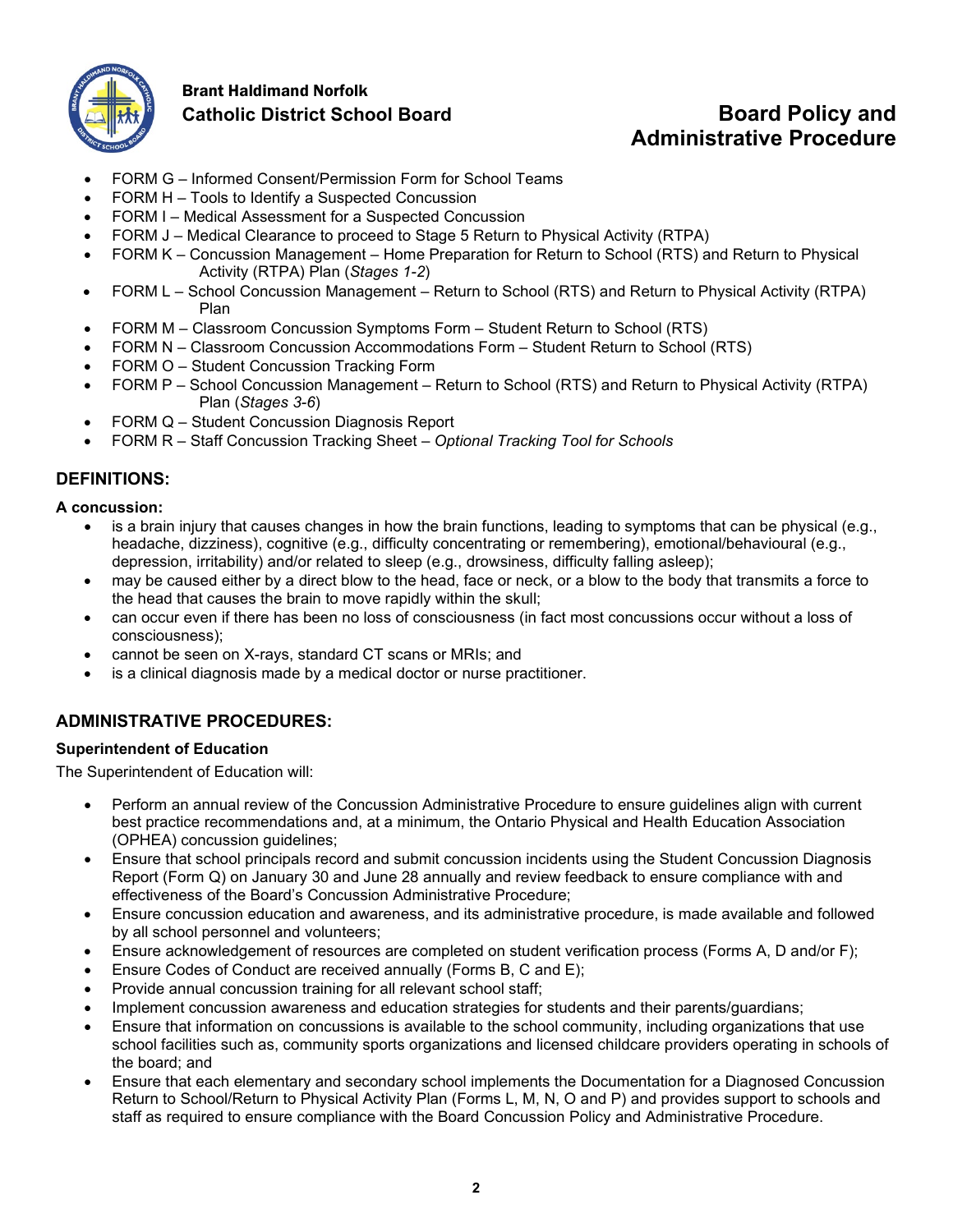

# Brant Haldimand Norfolk

## **Catholic District School Board Board Policy and Administrative Procedure**

## **Principal/Vice-Principal**

The Principal/Vice-Principal will:

- implement and abide by the Concussion Administrative Procedure;
- ensure all staff, volunteers, parents/guardians, and students are aware of the Concussion Administrative Procedure and understand their roles and responsibilities;
- arrange for training and ensure the Concussion Administrative Procedure is followed by all school staff including occasional staff/support staff, recess supervisors and volunteers;
- ensure concussion information is accessible to all school staff, parents/guardians, and volunteers and repeat as necessary;
- ensure the Tools to Identify a Suspected Concussion (Form H) is available to occasional teachers for in school and field trip activities;
- maintain up to date emergency contact and telephone numbers;
- work as closely as possible with students, parents/guardians, staff, volunteers, and health professionals to support concussed students with their recovery and academic success;
- encourage parent/guardian cooperation in reporting all non-school related concussions;
- ensure that the Board Informed Consent/Permission for School Teams is completed for applicable students (Form G);
- complete Student Concussion Diagnosis Report (Form Q) to be submitted to the school Superintendent of Education on January 30 and June 28 annually and OSBIE Injury Report Form for documentation following incident and upon student's return to school, as required;
- for students who are having trouble in their learning environment as a result of a concussion, discuss the need to coordinate the development of an Individual Education Plan (IEP); if necessary
- prior to the student's return to school following a suspected concussion, ensure completion and collection of the following documentation:
	- o Documentation of Medical Assessment for a Suspected Concussion (Form I).
	- $\circ$  Documentation for a Diagnosed Concussion Medical Clearance Form (Form J) and Concussion Management – Home Preparation for Return to School (RTS) and Return to Physical Activity (RTPA) Plan (*Stages 1-2*) (Form K).
	- o Ontario School Boards' Insurance Exchange (OSBIE) incident report.
- file above documents (Form I, J and K) in student's Ontario Student Record (OSR) and provide copy to appropriate school staff;
- if a concussion is diagnosed, appoint primary staff member to act as the student's liaison to ensure adequate communication and coordination of their needs;
- approve any adjustments to the student's schedule as required; and
- alert appropriate staff about students with a suspected or diagnosed concussion.

## **School Staff (includes administration staff, teaching staff, team trainers, officials, support staff, coaches, volunteers, etc.)**

School staff will:

- review, understand and implement the Concussion Administrative Procedure, supporting documents and forms;
- participate in training, including learning about and acknowledging prevention strategies (Forms D and E), Tools to Identify a Suspected Concussion (Form H), and Concussion Management (Forms L, M, N, O and P);
- ensure age appropriate concussion education, including prevention, is included for all students participating in activities that could result in a concussion;
- follow current OPHEA safety guidelines related to concussions and implement risk management and injury prevention strategies;
- ensure that occasional teaching staff are updated on concussed student's condition; and
- all school staff (includes administration staff, teaching staff, team trainers, officials, support staff, coaches, volunteers, etc.), participating in board sponsored interschool sports (K-12) must review and confirm participation in of one of Ontario's official concussion resources (Form D) and the Concussion Code of Conduct (Form E).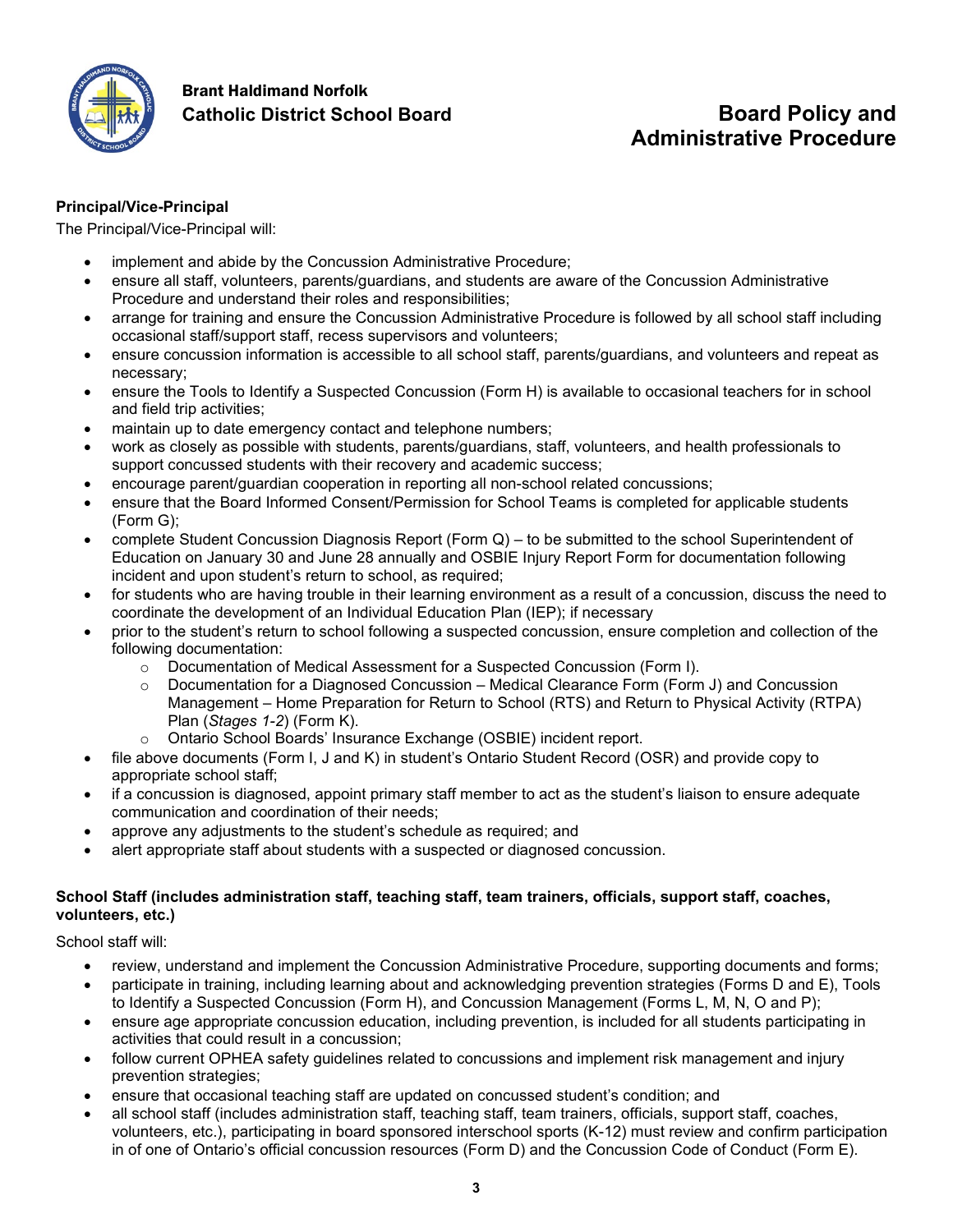

## Brant Haldimand Norfolk **Catholic District School Board Board Policy and**

# **Administrative Procedure**

## **Parents/Guardians**

Parents/Guardians will:

- review with their child, the concussion information that is shared from the school (Forms A, B and C);
- understand and follow parents/guardians' roles and responsibilities in the Administrative Procedure;
- review and confirm participation in one of the (age appropriate) Ontario's official concussion resources (Forms A and/or F), and the Board's Concussion Code of Conduct (parent/guardian (Form B) and student (Form C)) prior to their child participating in interschool sports (Form G);
- reinforce concussion prevention strategies with their child, for example the Student/Athlete Concussion Code of Conduct (Form C);
- in the event of a suspected concussion, ensure child is assessed as soon as possible by medical doctor/nurse practitioner (Form I);
- be responsible for the completion and return of all required documentation (Medical Clearance (Form J));
- report any non-school related concussion or suspected concussion to the Principal (Return to Learn/Return to Physical Activity guideline will apply) and collaborate with school to manage suspected or diagnosed concussions (Forms I and J);
- support and cooperate with their child's progress through Concussion Management Home Preparation for Return to School (RTS) and Return to Physical Activity (RTPA) Plan (*Stages 1-2*) (Form K); and
- support their child's progress using the Concussion Management Return to School (RTS) and Return to Physical Activity (RTPA) Plan (*Stages 3-6*) (Form P).

## **Students**

Students will:

- learn about concussions, including prevention strategies, signs and symptoms, concussion management and student roles and responsibilities;
- immediately inform school staff of suspected or diagnosed concussions occurring during or outside of school;
- inform school staff if experiencing any concussion-related symptoms (immediate, delayed or reoccurring);
- communicate concerns and challenges during recovery process with staff concussion liaison, school staff, parents/guardians, and health care providers;
- follow concussion management strategies as per medical doctor/nurse practitioner direction and Return to School/Return to Physical Activity guidelines; and
- review and confirm participation in one of the (age appropriate) Ontario's official concussion resources and the Student/Athlete Concussion Code of Conduct (Form C) prior to participating in interschool sports (Form G).

## **Collaborative Team Members (including Health Care Professionals)**

Collaborative team members will:

• work together to follow the concussion management procedure to ensure the safe return of students to learning and physical activities

## **INFORMATION:**

## **It is critical that a student with a suspected concussion be examined by a medical doctor or nurse practitioner as soon as possible on the same day.**

Recent research has made it clear that a concussion can have a significant impact on a student's cognitive and physical abilities. In fact, research shows that activities that require concentration can cause a student's concussion symptoms to reappear or worsen. Following a concussion diagnosis, it is important to help students as they "return to school" and "return to physical activity" in our schools. Without identification and proper management, a concussion can result in permanent brain damage and in rare occasions, even death.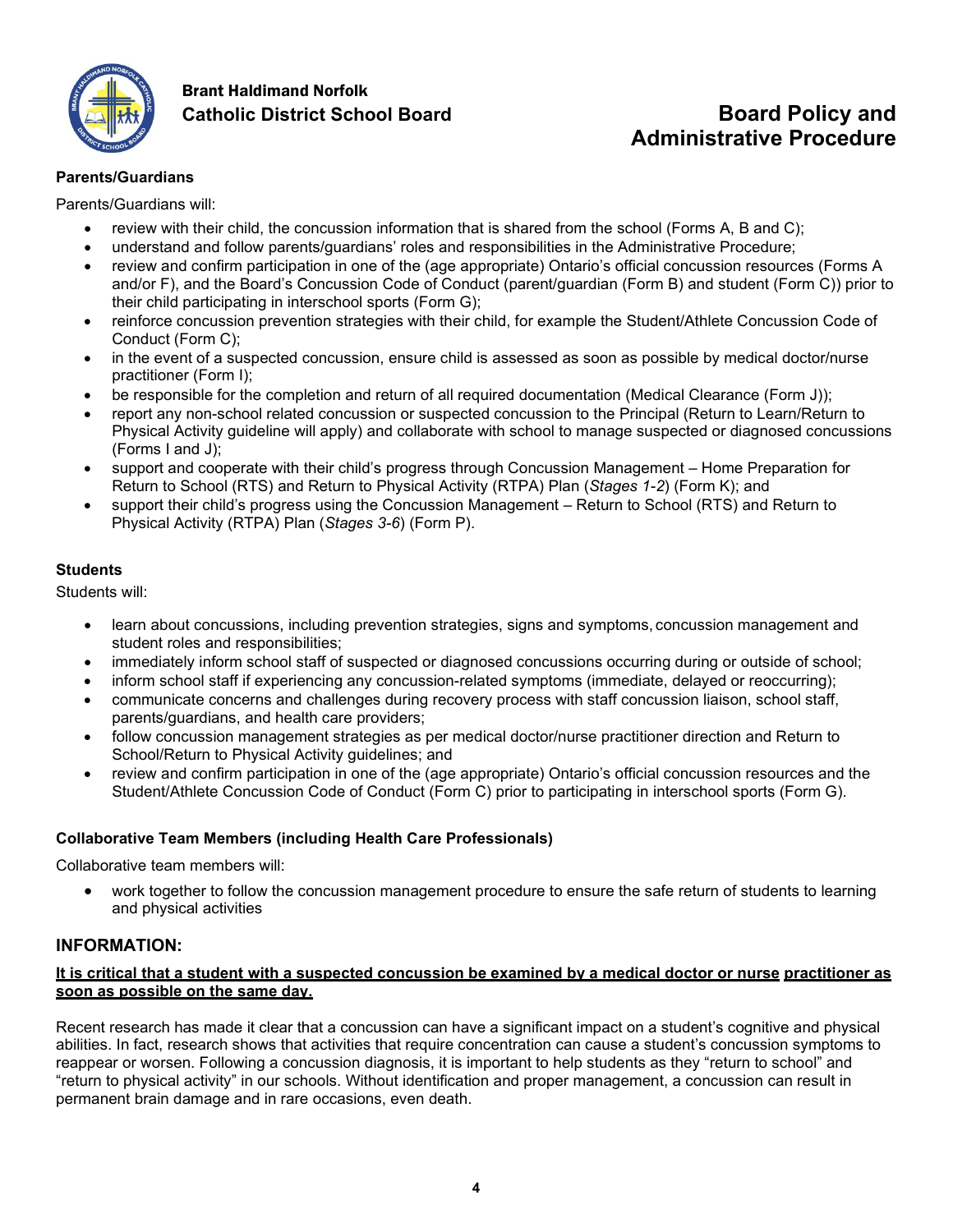

## Brant Haldimand Norfolk

## **Catholic District School Board Board Policy and Administrative Procedure**

Research also suggests that a child or youth who suffers a second concussion before he or she is symptom free from the first concussion is susceptible to a prolonged period of recovery, and possibly Second Impact Syndrome – a rare condition that causes rapid and severe brain swelling and often catastrophic results, including death.

Concussion prevention and management requires the cooperation of all partners in the school community. To ensure the safety of students while they enjoy the many benefits of being active, parents/guardians, students, volunteers, staff, and school boards must all understand and fulfill their responsibilities. It is critical to a student's recovery that a Return to School/Return to Physical Activity Plan be developed through a collaborative team approach led by the school principal. This team should include the concussed student (if able), their parents/guardians, school staff and volunteers who work with the student, and the medical doctor/nurse practitioner. Ongoing communication and monitoring, by all members of the team, are essential for the successful recovery of the student.

## **SIGNS AND SYMPTOMS OF A CONCUSSION:**

The first step to managing a concussion is being able to recognize common signs and symptoms. A concussion may be caused by a significant blow to the head, face or neck, or a blow to the body that transmits a force to the head, if **one** or more of the signs or symptoms of a concussion is present. Review the Tools to Identify a Suspected Concussion (Form H) for a list of Red Flags and other possible signs and symptoms and complete the form.

Notes:

- Signs and symptoms may be different for everyone.
- Signs and symptoms can appear immediately after the injury or may take hours or days to emerge.
- Concussion symptoms for younger students may not be as obvious compared to older students.
- A student may be reluctant to report symptoms because of a fear that he/she will be removed from the activity, his/her status on a team or in a game could be jeopardized, or academics could be impacted.
- It may be difficult for students under 10, with special needs, or students for whom English/French is not their first language, to communicate how they are feeling

## **PREVENTION:**

Any time a student/athlete is involved in physical activity, there is a chance of sustaining a concussion; therefore, it is important to take a preventive approach encouraging a culture of safety mindedness when students are physically active. Regardless of the steps taken to prevent injury, some students will continue to be injured. The severity of the injury can be mitigated by the following:

- 1. Education for coaches, staff, parents, volunteers, and students including acknowledgement of resources are completed on student verification process (Forms A to H):
	- recognize the symptoms of a concussion;
	- remove the student from play:
	- call the parent/guardians; and
	- refer the student to a medical doctor/nurse practitioner.

2. Wearing the sport specific protective equipment:

- equipment should fit properly;
- equipment should be well maintained;
- equipment should be worn consistently and correctly;
- equipment should meet current safety standards; and
- damaged or expired equipment should be replaced.
- 3. Follow OPHEA sport specific safety guidelines and enforce the fair play code of conduct.
- 4. Ensure all students receive instruction, understand and follow the sport/activity specific safety rules and skills prior to participation (e.g., eliminate all checks to the head and eliminate all hits from behind).
- 5. Teach skills in proper progression (e.g., emphasize the principles of head-injury prevention keeping the head up and avoiding collision).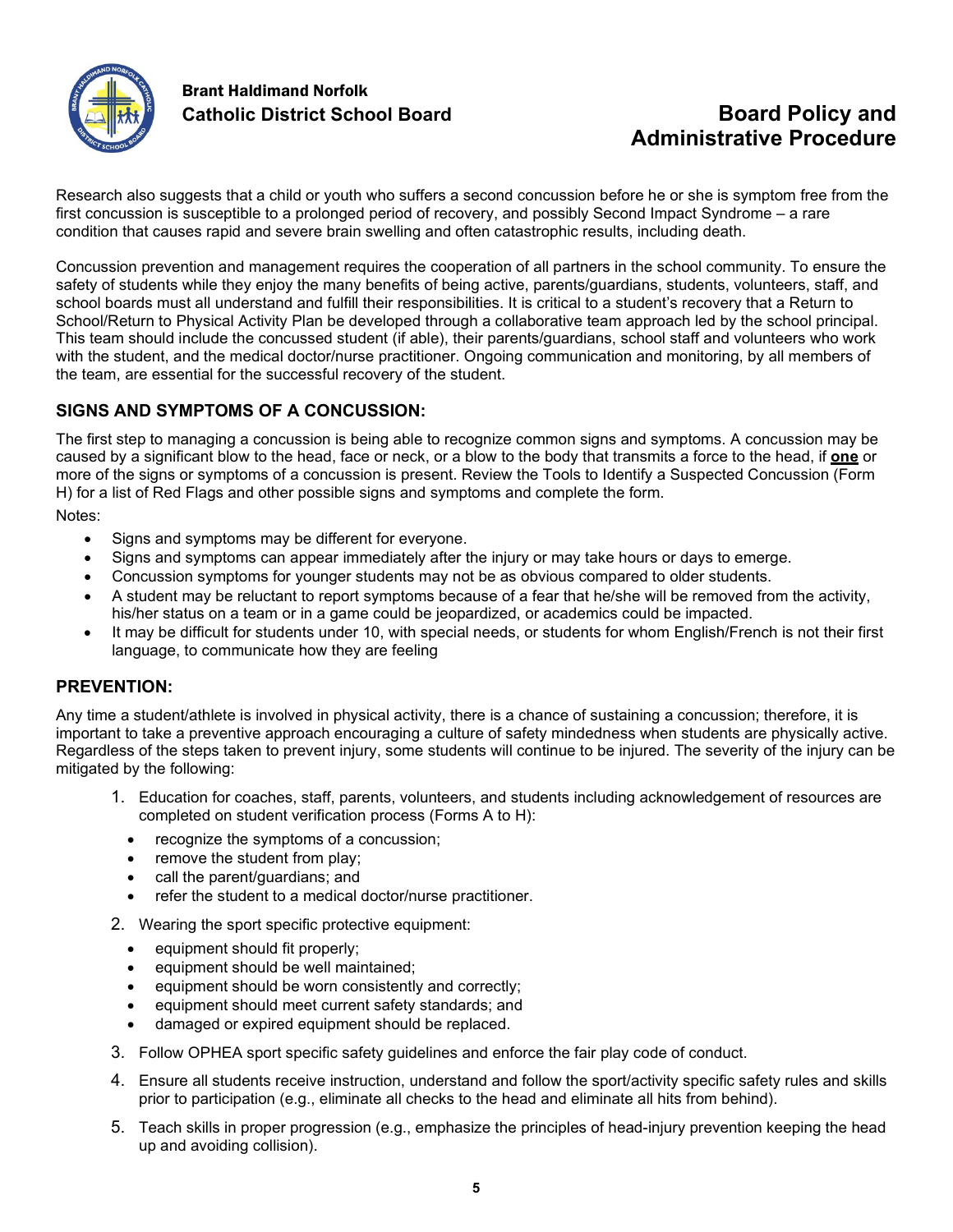

## Brant Haldimand Norfolk **Catholic District School Board Board Policy and**

# **Administrative Procedure**

- 6. Outline the concussion risks associated with the activity/sport and demonstrate how they can be minimized, (e.g., teach proper sport techniques - correct tackling in football, effective positioning in soccer, how to avoid over-crowding when using the creative playground).
- 7. Students must always follow their supervising staff/coach's/volunteer's safety instructions.
- **8. Reinforce the importance of following the OPHEA: Ontario Physical Education Safety Guidelines – Concussions: Return to School: Return to Physical Activity Steps (Forms K and P).**
- 9. Discourage parents/guardians/teachers/coaches and school staff from pressuring recovering concussed students to learn or play before they are ready.
- 10. Parents need to reinforce with their child the importance of following the school's safety procedures.
- 11. Parents need to report concussion history on the school medical form.
- 12. Provide reassurance, support and request/offer academic accommodations, as needed.

## **CONCLUSION:**

Despite prevention strategies listed above, head injuries will still occur. The Brant Haldimand Norfolk Catholic District School Board staff and volunteers who are involved in intramural or inter-school athletics or any part of the health and physical education curriculum will not be held personally liable in a civil proceeding for an act or omission if the person acts reasonably in the circumstances and in good faith.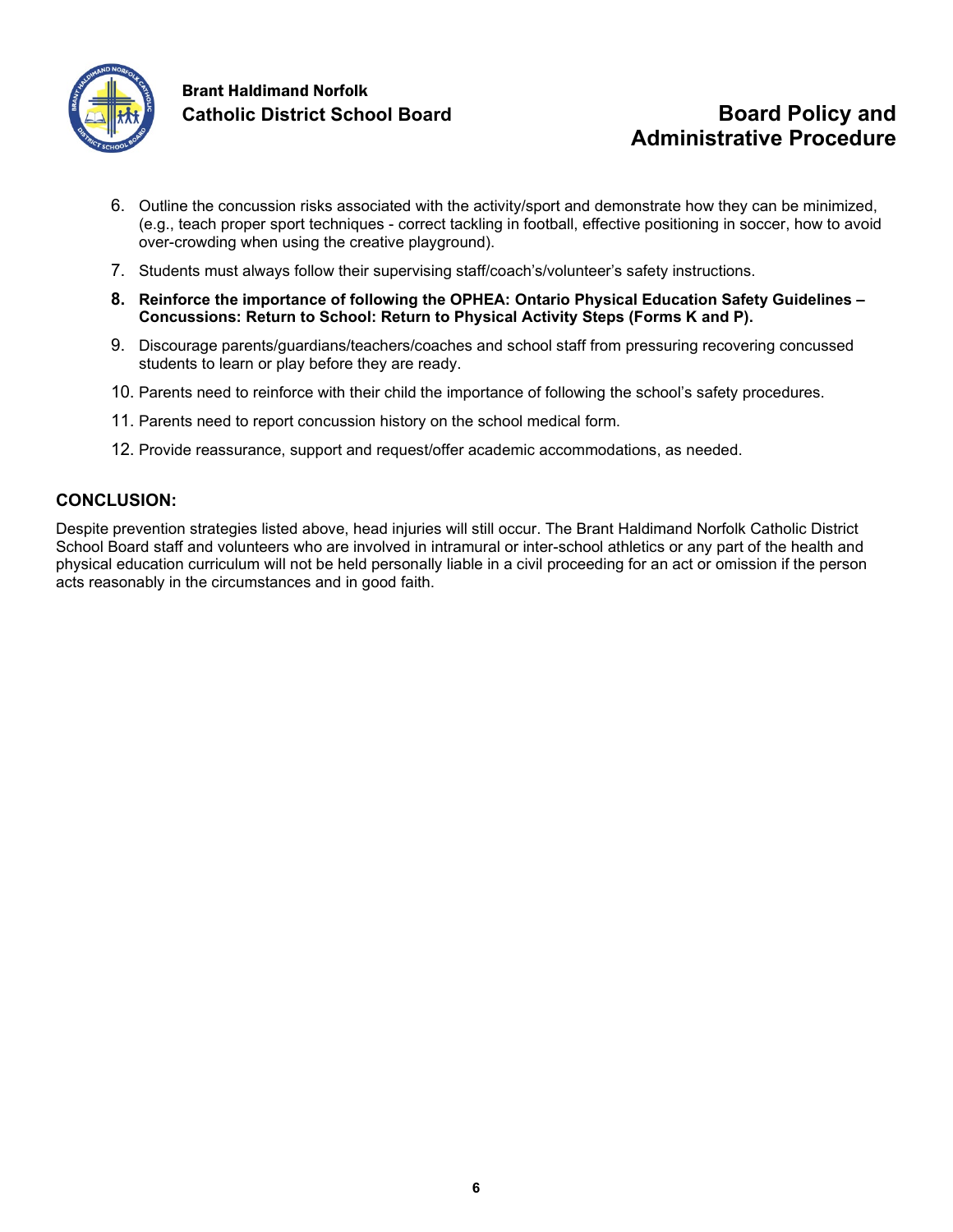

PARENT/GUARDIAN

**ROWAN'S LAW CONCUSSION AWARENESS RESOURCE AND BRANT HALDIMAND NORFOLK CATHOLIC DISTRICT SCHOOL BOARD CONCUSSION CODE OF CONDUCT**

Rowan's Law requires the Brant Haldimand Norfolk Catholic District School Board (BHNCDSB) to confirm that you have reviewed the Concussion Awareness Resource and the BHNCDSB Concussion Code of Conduct (Form B) before you can participate at any BHNCDSB inter-school sport. **These documents must have been reviewed in the past twelve (12) months. For a hard copy of any resource, please contact your school office.**

This form must be signed before the student athlete can participate in any BHNCDSB inter-school sport.

Please access the **Concussion Awareness Procedures** page on the Board's website [\(www.catholiceducation.ca\)](http://www.catholiceducation.ca/) for the following resources and review:

- **1. Rowan's Law Concussion Awareness Resource**
- **2. BHNCDSB Concussion Code of Conduct (Form B)**

Signing a *Parent/Guardian Rowan's Law Concussion Awareness Resource and BHNCDSB Concussion Code of Conduct Form* **is acknowledgement that you have:**

- **1. Completed a full review of both the Rowan's Law Concussion Awareness Resource AND the BHNCDSB Concussion Code of Conduct.**
- **2. Discussed/reviewed the information contained in both the Rowan's Law Concussion Awareness Resource AND the BHNCDSB Concussion Code of Conduct with your minor child (student athlete).**

Date:

*(mm/dd/yyyy)*

Student Athlete Name: *(student is under 18 years of age*)

I,  $\qquad \qquad$  acknowledge that I have completed a full

*(please print parent/guardian name – must be over 18 years of age)*

review of the Rowan's Law Concussion Awareness Resource **AND** the BHNCDSB Concussion Code of Conduct (Form B) **AND** that I have discussed/reviewed the information contained in both the Rowan's Law Concussion Awareness Resource **AND** the BHNCDSB Concussion Code of Conduct with my minor child (student athlete) (Form C).

Parent/guardian signature:

*NOTES: Acknowledgement is valid for the current school year (September 1 to August 31).*

#### **Information Collection Authorization**

*Notice of Collection: The personal information you have provided on this form and any other correspondence relating to your involvement in our programs is collected by the Brant Haldimand Norfolk Catholic District School Board under the authority of the Education Act (R.S.O. 1990 c.E.2) ss. 58.5, 265 and 266 as amended and in accordance with Section 29(2) of the Municipal Freedom of Information and Protection of Privacy Act, (R.S.O. 1990 c.M.56) The information will be used to register and place the student in a school, or for a consistent purpose such as the allocation of staff and resources and to give information to employees to carry out their job duties. In addition, the information may be used to deal with matters of health and safety or discipline and is required to be disclosed in compelling circumstances or for law enforcement matters or in accordance with any other Act. The information will be used in accordance with the*  Education Act, the regulations, and quidelines issued by the Minister of Education governing the establishment, maintenance, use, retention, transfer and disposal *of pupil records. If you have any questions, please contact the school principal and/or the Freedom of Information Officer, Brant Haldimand Norfolk Catholic District School Board, 322 Fairview Drive, Brantford, ON, N3T 5M8 (Telephone 519-756-6505, Ext. 234)*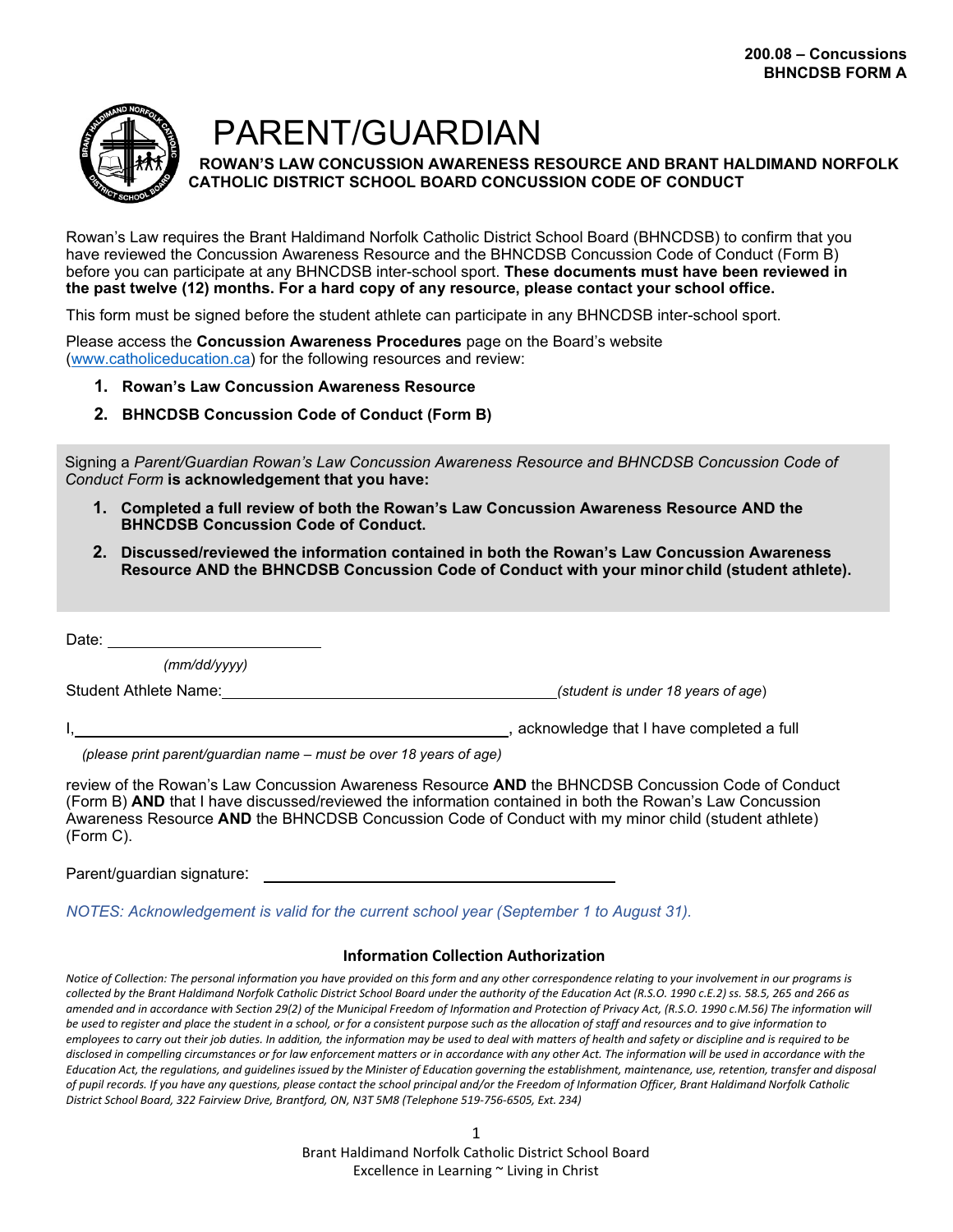

## PARENT/GUARDIAN

## **CONCUSSION CODE OF CONDUCT FOR INTERSCHOOL SPORTS**

## **As a parent/guardian, it is my responsibility to review and adhere to this Concussion Code of Conduct.**

#### **Maintaining a safe learning environment**

- I will encourage my child to bring potential issues related to the safety of equipment and the facilities to the attention of the coach.
- I will ensure the protective equipment that we provide is properly fitted as per the manufacturer's
- guidelines, in good working order, and suitable for personal use.

## **Fair play and respect for all**

- I will follow the school's fair play guidelines and will support it by demonstrating respect for all students, coaches, officials, and spectators.
- I will encourage my child to demonstrate respect for teammates, opponents, officials, and spectators and to follow the rules of the sport and practice fair play.
- I will not pressure my child to participate in practices or games/competitions if they are injured.

#### **Teaching/learning the rules of a physical activity, including the strict enforcement of consequences for prohibited play that is considered high-risk for causing concussions**

- I will encourage my child to learn and follow the rules of the sport and follow the coach's instructions
- about prohibited play.
- I will support the coach's enforcement of consequences during practices and competition regarding prohibited play.
- I will respect the decisions of officials and the consequences for my child for any prohibited play.

#### **Implementing the skills and strategies of an activity in a proper progression**

- I will encourage my child to follow their coach's instructions about the proper progression of skills and
- strategies of the sport.
- I will encourage my child to ask questions and seek clarity regarding skills and strategies they of which they are unsure.

## **Providing opportunities to discuss potential issues related to concussions**

- I will encourage my child to participate in discussions/conversations related to concussions, including signs and symptoms, with the coach or caring adult.
- I will encourage my child to talk to their coach/caring adult if they have any concerns about a suspected or diagnosed concussion or about their safety in general.

## **Concussion recognition and reporting**

I have read and am familiar with an approved Concussion Awareness Resource identified by the school board.

- I understand that if my child receives a jarring impact to the head, face, neck, or elsewhere on the body that is observed by or reported to the coach my child will be removed immediately from the sport, and:
- I am aware that if my child has signs or symptoms of a suspected concussion they should be taken to a medical doctor or nurse practitioner for a diagnosis as soon as reasonably possible that day and I will report any results to appropriate school staff.
- I am aware that not all signs and symptoms emerge immediately and there are times when signs and symptoms emerge hours or days after the incident and in these cases my child must stop all physical activities and be monitored at home and at school for the next 24 hours.
- If no signs or symptoms emerge after 24 hours, I will inform the appropriate school staff and I understand my child will be permitted to resume participation.
- If signs or symptoms emerge, I will have my child assessed by a medical doctor or nurse practitioner as soon as

1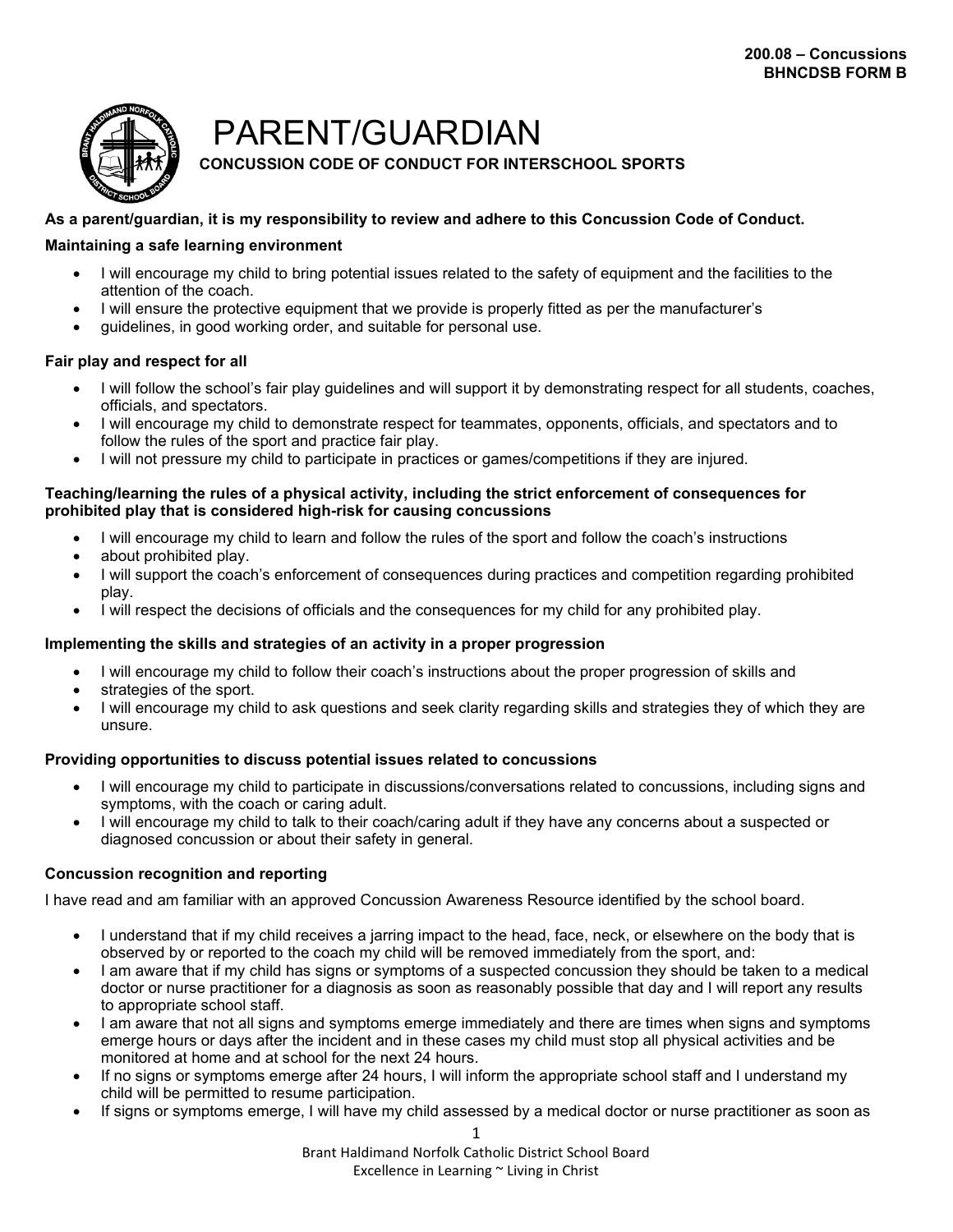reasonably appropriate that day and will report the results to appropriate school staff.

- I will inform the school principal, coach and/or other relevant school staff when my child experiences signs or symptoms of a concussion, including when the suspected concussion occurs during participation in a sport outside of the school setting.
- I will inform the school principal, coach and/or other relevant school staff any time my child is diagnosed with a concussion by a medical doctor or nurse practitioner.
- I will encourage my child to remove themselves from the sport and report to a coach or caring adult if they have signs or symptoms of a suspected concussion.
- I will encourage my child to inform the coach or caring adult when they suspect a teammate may have sustained a concussion.

#### **Acknowledging the importance of communication between the student, parent, school staff, and any sport organization with which the student has registered**

• I will share with the coach, school staff, and/or staff supervisor of all sport organizations with which my child has registered if/when my child has experienced a suspected or diagnosed concussion or general safety issues.

#### **Supporting the implementation of a Return to School Plan for students with a concussion diagnosis**

- I understand that if my child has a suspected or diagnosed concussion, they will not return to full participation, including practice or competition, until permitted to do so in accordance with the School Board's Return to School Plan.
- I will ensure my child receives a Medical Clearance as required by the Return to School Plan, prior to returning to full participation in "non-contact sports" or returning to a practice that includes full contact in "contact sports".

#### **Prioritizing a student's return to learning as part of the Return to School Plan**

• I will follow the recovery stages and learning strategies proposed by the collaborative team for my child as part of the Return to School Plan.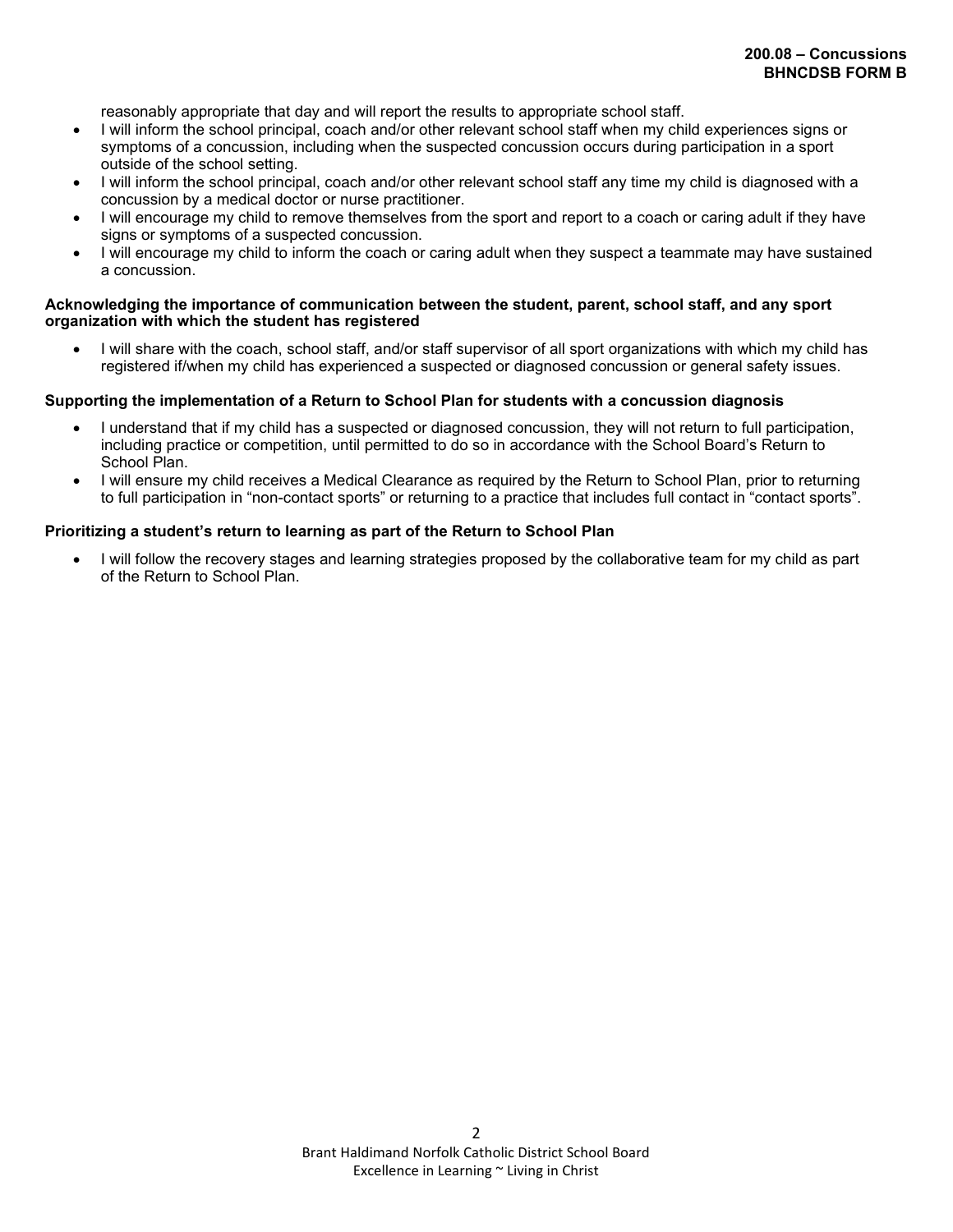

## STUDENT ATHLETE

**CONCUSSION CODE OF CONDUCT FOR INTERSCHOOL SPORTS**

As a student athlete, it is my responsibility to review and adhere to this Concussion Code of Conduct.

## **Maintaining a safe learning environment**

- I will bring any potential issues related to the safety of equipment and facilities to the attention of the coach.
- I will wear the protective equipment for my sport and wear it properly.

## **Fair play and respect for all**

- I will show respect for my teammates, opponents, officials, spectators, and practice fair play.
- I will not pressure injured teammates to participate in practices or games/competitions.

#### **Teaching/learning the rules of a physical activity, including the strict enforcement of consequences for prohibited play that is considered high-risk for causing concussions**

- I will learn and follow the rules of the sport and follow the coach's instructions prohibiting behaviours that are considered high-risk for causing concussions.
- I will respect and accept that the coach will strictly enforce, during practice and competition, the consequences for dangerous behaviour.
- I will respect and accept the decisions of the officials and the consequences for any behaviours that are considered high-risk for causing concussion.

#### **Implementing the skills and strategies of an activity in a proper progression**

- I will follow my coach's instructions about the proper progression of skills and strategies of the sport.
- I will ask questions and seek clarity for any skills and strategies of which I am unsure.

## **Providing opportunities to discuss potential issues related to concussions**

• I will talk to my coach or caring adult if I have questions or issues about a suspected or diagnosed concussion or about my safety in general.

## **Concussion recognition and reporting**

- I have read and am familiar with an approved Concussion Awareness Resources provided by my coach.
- I will remove myself immediately from any sport and will tell the coach or caring adult if I think I might have a concussion.
- I will tell the coach or caring adult immediately when I think a teammate might have a concussion.
- I understand that if I receive a jarring impact to the head, face, neck, or elsewhere on my body that is observed by or reported to the coach, that I will be removed immediately from the sport, and:
- I am aware that when I have signs or symptoms I should go to a medical doctor or nurse practitioner to be diagnosis as soon as reasonably possible that day and will report the results to appropriate school staff.
- I am aware that not all signs and symptoms emerge immediately and there are times when signs and symptoms emerge hours or days after the incident and I must stop physical activities and be monitored for the next 24 hours.
- If no signs or symptoms appear after 24 hours, I will inform the appropriate school staff and I can then be allowed to participate.
- If signs or symptoms begin, I will be assessed by a medical doctor or nurse practitioner as soon as reasonably possible that day and will report the results to appropriate school staff.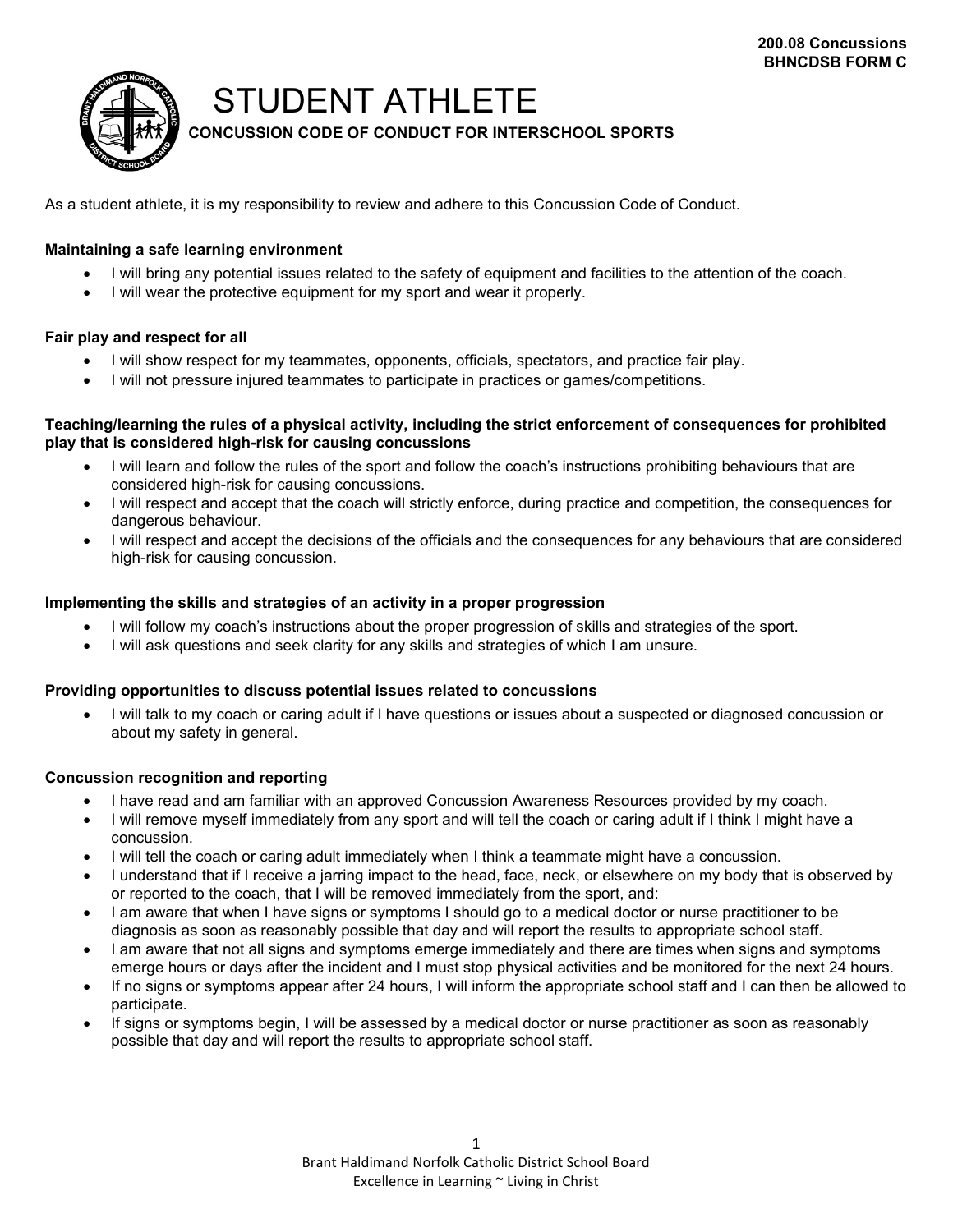#### **Acknowledging the importance of communication between the student, parent, school staff, and any sport organization with which the student has registered**

• I will communicate with my coaches, parent/guardian, and school staff and any sport organization with which I am registered about a suspected or diagnosed concussion or general safety issues.

#### **Supporting the implementation of a Return to School Plan for students with a concussion diagnosis**

- I understand that I will have to follow the Return to School Plan if diagnosed with a concussion.
- I understand I will not be able to return to full participation, including practice or competition until permitted to do so in accordance with the School Board's Return to School Plan.
- I understand that I will need a Medical Clearance as required by the Return to School Plan, prior to returning to full participation in "non-contact sports" or returning to a practice that includes full contact in "contact sports".

#### **Prioritizing a student's return to learning as part of the Return to School Plan**

• I will follow the recovery stages and learning strategies proposed by the collaborative team for my Return to School Plan.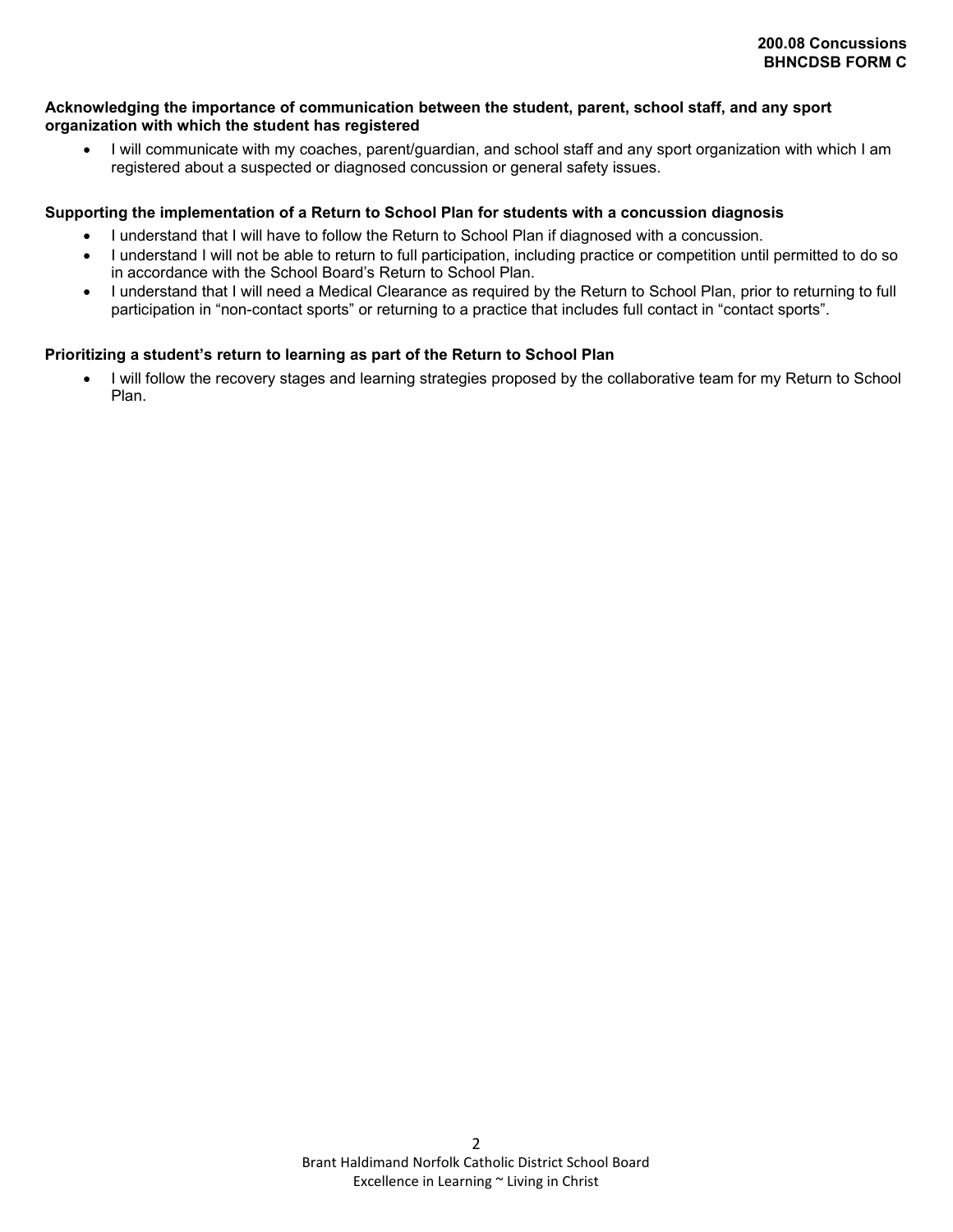

# COACH/TRAINER/SUPERVISOR/ STAFF MEMBER

#### **ROWAN'S LAW CONCUSSION AWARENESS RESOURCE AND BRANT HALDIMAND NORFOLK CATHOLIC DISTRICT SCHOOL BOARD CONCUSSION CODE OF CONDUCT**

Rowan's Law requires the Brant Haldimand Norfolk Catholic District School Board (BHNCDSB) to confirm that you have reviewed the Concussion Awareness Resource and the BHNCDSB Concussion Code of Conduct (Form E) before you can participate at any BHNCDSB inter-school sport. **These documents must have been reviewed in the past twelve (12) months. For a hard copy of any resource, please contact your school office.**

This form must be signed by all COACHES/TRAINERS/SUPERVISORS/STAFF MEMBERS.

Please access the **Concussion Awareness Procedures** page on the Board's website [\(www.catholiceducation.ca\)](http://www.catholiceducation.ca/) for the following resources and review:

- **1. Rowan's Law Concussion Awareness Resource**
- **2. BHNCDSB Concussion Code of Conduct (Form E)**

Signing a *Coach/Trainer/Supervisor/Staff Member Rowan's Law Concussion Awareness Resource and BHNCDSB Concussion Code of Conduct Form* **is acknowledgement that you have:**

**1. Completed a full review of both the Rowan's Law Concussion Awareness Resource AND the BHNCDSB Concussion Code of Conduct.**

Date:

*(mm/dd/yyyy)*

I, acknowledge that I have completed a full

*(please print coach/trainer/supervisor/staff member name – must be over 18 years of age)*

review of the Rowan's Law Concussion Awareness Resource **AND** the BHNCDSB Concussion Code of Conduct (Form E)**.**

Coach/trainer/supervisor/staff member signature:

*NOTES: Acknowledgement is valid for the current school year (September 1 to August 31).*

#### **Information Collection Authorization**

*Notice of Collection: The personal information you have provided on this form and any other correspondence relating to your involvement in our programs is collected by the Brant Haldimand Norfolk Catholic District School Board under the authority of the Education Act (R.S.O. 1990 c.E.2) ss. 58.5, 265 and 266 as amended and in accordance with Section 29(2) of the Municipal Freedom of Information and Protection of Privacy Act, (R.S.O. 1990 c.M.56) The information will be used to register and place the student in a school, or for a consistent purpose such as the allocation of staff and resources and to give information to employees to carry out their job duties. In addition, the information may be used to deal with matters of health and safety or discipline and is required to be disclosed in compelling circumstances or for law*  enforcement matters or in accordance with any other Act. The information will be used in accordance with the Education Act, the regulations, and quidelines issued by the Minister of Education governing the establishment, maintenance, use, retention, transfer and disposal of pupil records. If you have any questions, please contact the school *principal and/or the Freedom of Information Officer, Brant Haldimand Norfolk Catholic District School Board, 322 Fairview Drive, Brantford, ON, N3T 5M8 (Telephone 519- 756-6505, Ext. 234)*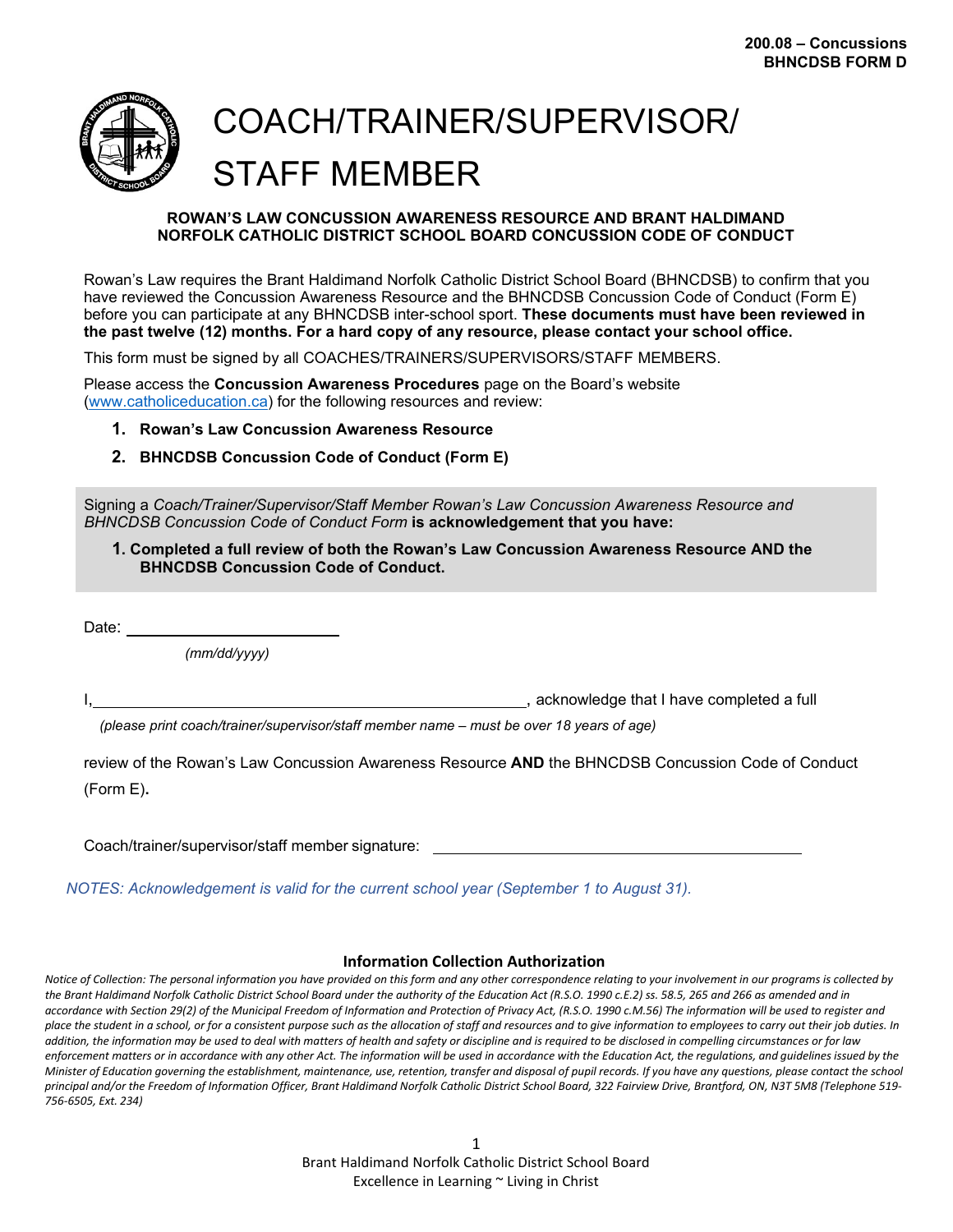

# COACH/TRAINER/SUPERVISOR/ STAFF MEMBER

## **CONCUSSION CODE OF CONDUCT FOR INTERSCHOOL SPORTS**

As a coach/trainer/supervisor/staff member, it is my responsibility to review and adhere to this Concussion Code of Conduct.

## **Maintaining a safe learning environment**

- I will review and adhere to the School Board's safety standards for physical activity and concussion
- protocol, as they apply to my sport prior to taking on the responsibility as coach/team trainer.
- I will check the facilities and equipment, take necessary precautions and bring potential hazards to the attention of the students.
- I will provide and maintain a safe learning environment for my students and uphold a culture of safety- mindedness.
- I will inform students of all ages and their parent/guardian (for students under the age of 18) about the risks of a concussion or other potential injuries associated with the sport and ways to minimize those risks.

## **Fair play and respect for all**

- I will demonstrate a commitment to fair play and will respect my students, opponents, officials, and spectators.
- I will not pressure a student to participate in practices or games/competitions if they are injured.

## **Teaching/learning the rules of a physical activity, including the strict enforcement of consequences for prohibited play that is considered high-risk for causing concussions**

- I will learn the rules of the sport and will provide instructions about prohibited play.
- I will teach students the rules of the sport and will provide instructions about prohibited play.
- I will strictly enforce, during practice and competition, the consequences for prohibited play.
- I will accept and respect the decisions of officials and the consequences for any prohibited play.

## **Implementing the skills and strategies of an activity in a proper progression**

- I will instruct students in training and practices using the proper progression of skills and strategies of the sport.
- I will encourage students to ask questions and seek clarity regarding skills and strategies they of which they are unsure.

## **Providing opportunities to discuss potential issues related to concussions**

• I will provide opportunities by creating an environment for student discussions/conversations related to suspected and diagnosed concussions, including signs and symptoms, questions, and safety concerns, throughout the day, including before and after practice and competition.

## **Concussion recognition and reporting**

- I have read and am familiar with an approved Concussion Awareness Resource identified by the school board.
- I will emphasize the seriousness of a concussion to my students along with outlining the signs and symptoms of a concussion.
- I will provide instruction to students about the importance of removing themselves from the sport and reporting to a coach/team trainer or caring adult if they have signs or symptoms of a concussion.
- I will provide instruction to students about the importance of informing the coach/caring adult when they suspect a teammate may have a concussion.
- I will immediately remove from play, for assessment, any student who receives a jarring/significant impact to the head, face, neck, or elsewhere on the body and adhere to the School Board's concussion protocol prior to allowing return to physical activity.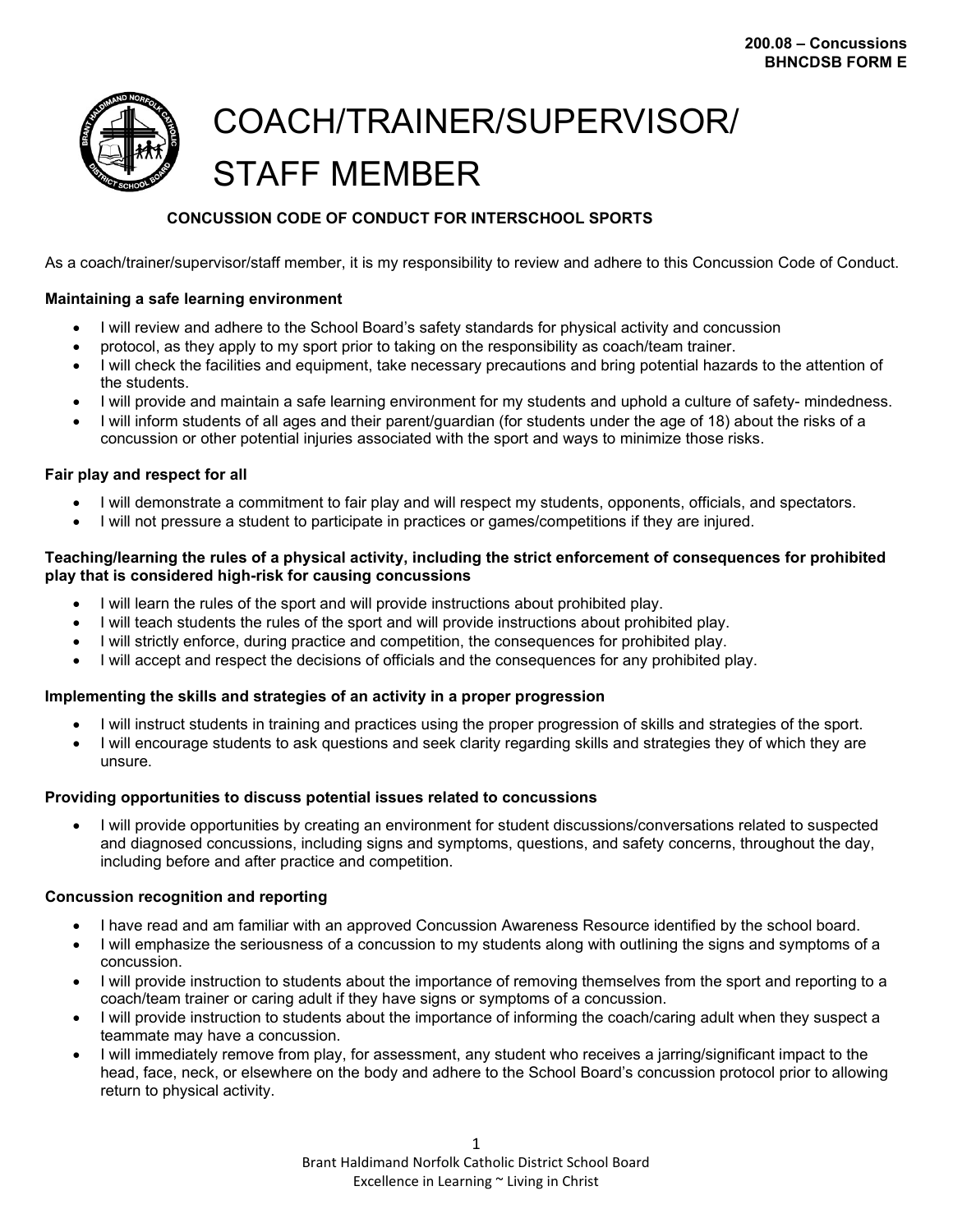#### **Acknowledging the importance of communication between the student, parent, school staff, and any sport organization with which the student has registered**

- I will support and adhere to a process for communication to take place between myself and the student, parent/guardian, and relevant school staff.
- I will promote the importance of communication about a suspected or diagnosed concussion between the student, parent/guardian, and all sport organizations with which the student has registered.

#### **Supporting the implementation of a Return to School Plan for students with a concussion diagnosis**

• I will support the implementation of the Return to School Plan for students with a diagnosed concussion.

#### **Prioritizing a student's return to learning as part of the Return to School Plan**

- I understand the need to prioritize a student's return to learning as part of the Return to School Plan.
- I will follow the Return to School Plan and make sure a student diagnosed with a concussion does not return to training, practice, or competition until permitted to do so in accordance with the Return to School Plan.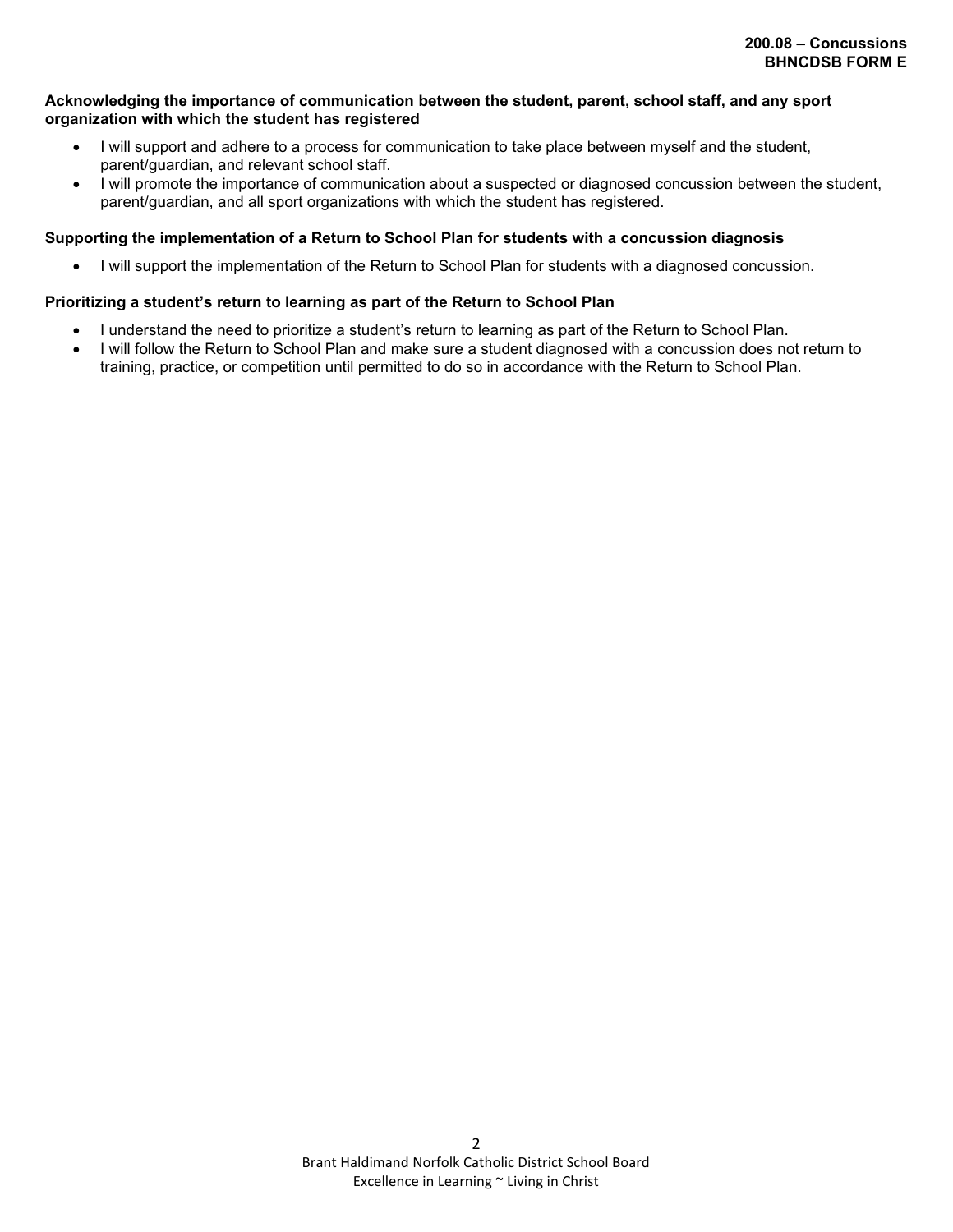

ADULT STUDENT ATHLETE

**ROWAN'S LAW CONCUSSION AWARENESS RESOURCE AND BRANT HALDIMAND NORFOLK CATHOLIC DISTRICT SCHOOL BOARD CONCUSSION CODE OF CONDUCT**

Rowan's Law requires the Brant Haldimand Norfolk Catholic District School Board (BHNCDSB) to confirm that you have reviewed the Concussion Awareness Resource and the BHNCDSB Concussion Code of Conduct (Form C) before you can participate at any BHNCDSB inter-school sport. **These documents must have been reviewed in the past twelve (12) months. For a hard copy of any resource, please contact your school office.**

This form must be signed before the student athlete can participate in any BHNCDSB inter-school sport.

Please access the **Concussion Awareness Procedures** page on the Board's website [\(www.catholiceducation.ca\)](http://www.catholiceducation.ca/) for the following resources and review:

- **1. Rowan's Law Concussion Awareness Resource**
- **2. BHNCDSB Concussion Code of Conduct (Form C)**

Signing an *Adult Student Rowan's Law Concussion Awareness Resource and BHNCDSB Concussion Code of Conduct Form* **is acknowledgement that you have:**

**1. Completed a full review of both the Rowan's Law Concussion Awareness Resource AND the BHNCDSB Concussion Code of Conduct.**

Date:  $\rule{1em}{0.15mm}$ 

*(mm/dd/yyyy)*

I, , born \_

*(please print name of adult student) (mm/dd/yyyy)*

having reached 18 years of age, acknowledge that I have completed a full review both the Rowan's Law Concussion Awareness Resource AND the BHNCDSB Concussion Code of Conduct (Form C).

Adult student signature:

*NOTES: Acknowledgement is valid for the current school year (September 1 to August 31).*

#### **Information Collection Authorization**

*Notice of Collection: The personal information you have provided on this form and any other correspondence relating to your involvement in our programs is collected by the Brant Haldimand Norfolk Catholic District School Board under the authority of the Education Act (R.S.O. 1990 c.E.2) ss. 58.5, 265 and 266 as amended and in accordance with Section 29(2) of the Municipal Freedom of Information and Protection of Privacy Act, (R.S.O. 1990 c.M.56) The information will be used to register and place the student in a school, or for a consistent purpose such as the allocation of staff and resources and to give information to employees to carry out their job duties. In addition, the information may be used to deal with matters of health and safety or discipline and is required to be*  disclosed in compelling circumstances or for law enforcement matters or in accordance with any other Act. The information will be used in accordance with the Education Act, the requlations, and quidelines issued by the Minister of Education governing the establishment, maintenance, use, retention, transfer and disposal *of pupil records. If you have any questions, please contact the school principal and/or the Freedom of Information Officer, Brant Haldimand Norfolk Catholic District School Board, 322 Fairview Drive, Brantford, ON, N3T 5M8 (Telephone 519-756-6505, Ext. 234)*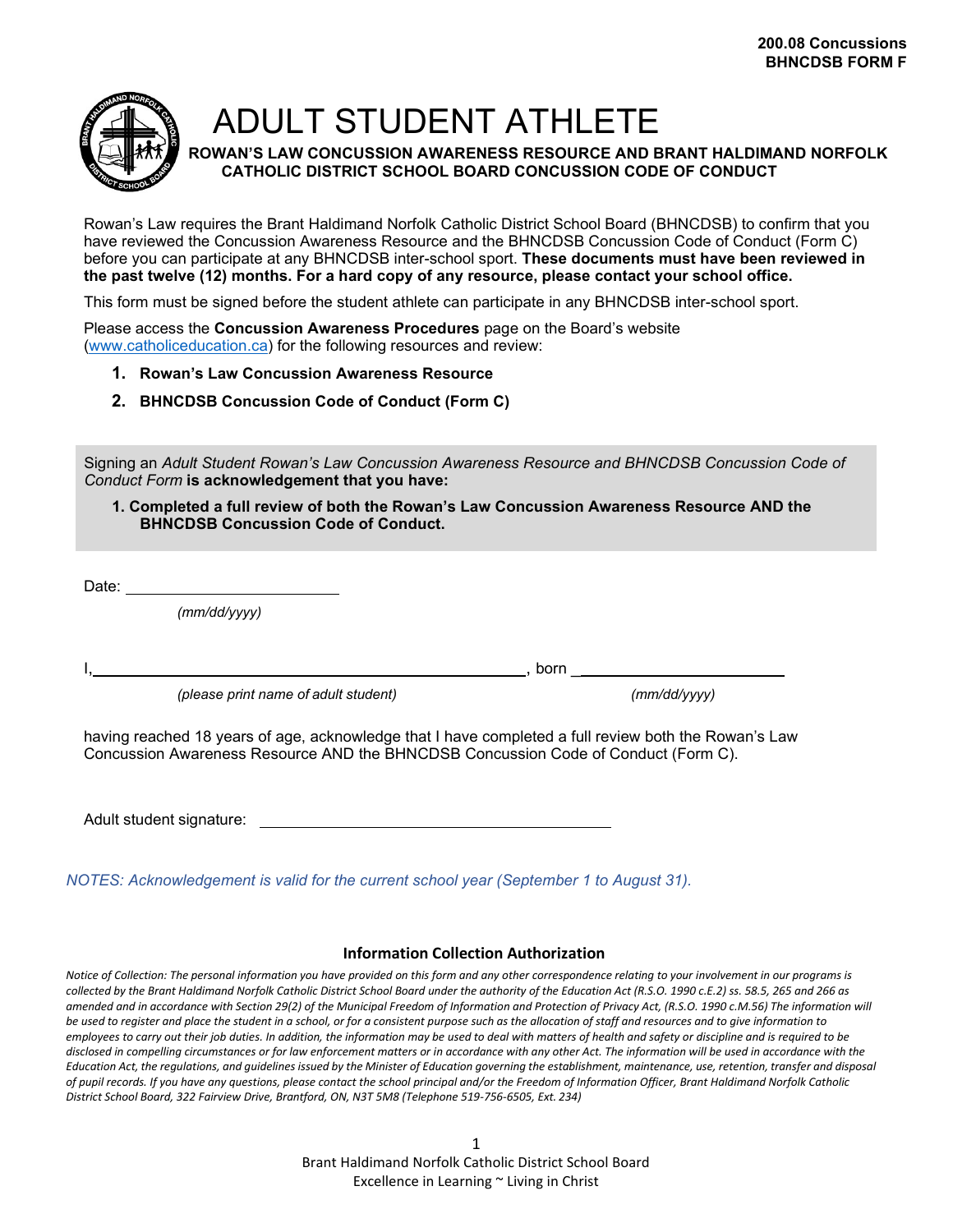

## INFORMED CONSENT

**PERMISSION FORM FOR SCHOOL TEAMS**

is arranging

*(Name of School) (Description of Activity)*

on .

(Date(s))

## **THIS FORM MUST BE READ AND SIGNED BY EVERY STUDENT WHO WISHES TO PARTICIPATE AND BY A PARENT GUARDIAN OF A PARTICIPATING STUDENT IF THE STUDENT IS UNDER 18 YEARS OF AGE.**

## **ELEMENTS OF RISK:**

School activities involve certain elements of risk. Injuries may occur while participating in these activities. The following includes, but is not limited to, examples of the types of injury which may result during an activity: fracture, laceration, sprain, strain, contusion, concussion, etc.

The risk of sustaining these types of injuries result from the nature of the activity and can occur without any fault of either the student, or the school board, its employees/agents or the facility where the activity is taking place. By choosing to take part in this activity, you are accepting the risk that you/your student may be injured.

The chance of injury occurring can always be reduced by carefully following instructions while engaged in the activity.

If you choose to participate, you must understand that you bear the responsibility for any injury that might occur.

**Please indicate if your student has been diagnosed as having any medical conditions and provide pertinent details.**

If your student is presently diagnosed with a concussion by a medical doctor/nurse practitioner, that was sustained outside of school physical activity, the Concussion Passport must be completed before the student returns to physical education classes, Daily Physical Activity (DPA), intramural activities and interschool practices and competitions. Request the form from the school administrator.

The **Brant Haldimand Norfolk Catholic District School Board** does not provide accidental death, disability, dismemberment or medical expense insurance on behalf of the students participating in this activity. As per school board policy, **all students** participating in extra‐curricular athletic activities **MUST** have **Student Accident Insurance** made available by the school to parents at the beginning of the school year **or have private coverage** in effect. Student accident insurance is available all year, not just at the beginning of the school year. Parents can go to [www.insuremykids.com t](http://www.insuremykids.com/)o purchase the insurance.

## **ACKNOWLEDGEMENT:**

WE HAVE READ THE ABOVE. WE UNDERSTAND THAT IN PARTICIPATING IN THE ACTIVITY DESCRIBED ABOVE, WE ARE ASSUMING THE RISKS ASSOCIATED WITH DOING SO.

| Date: $\overline{\phantom{a}}$<br>(mm/dd/yyyy)   |                                       |
|--------------------------------------------------|---------------------------------------|
| <b>Student Name:</b><br>(First name, Last name)  | Student Signature: Student Signature: |
| Parent/Guardian Name:<br>(First name, Last name) | (if student is under 18 years)        |
| Parent/Guardian Signature:                       | (if student is under 18 years)        |
|                                                  | 1                                     |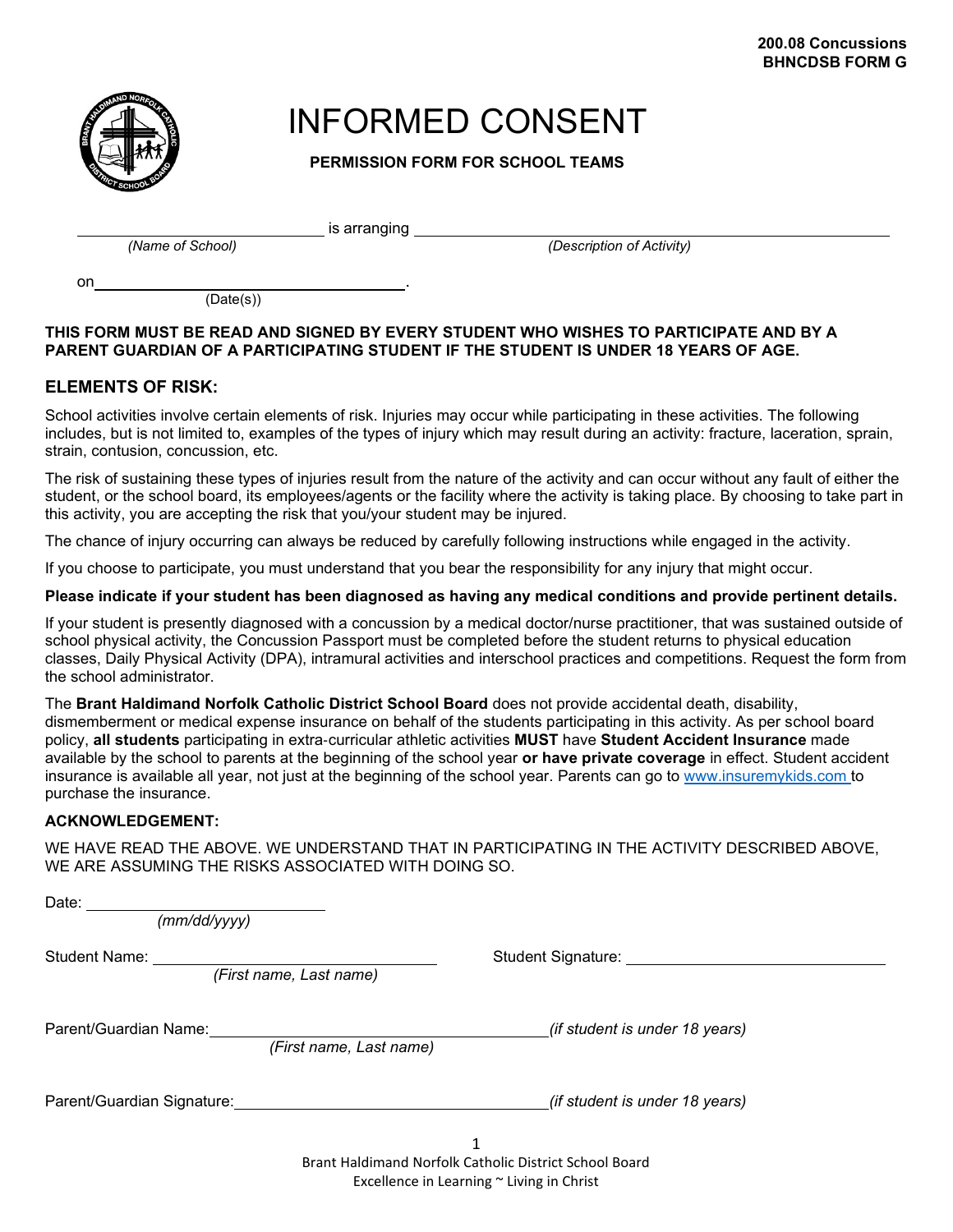## **PERMISSION**

| I give                                           | permission to participate in the activity described above.                                                                                                                                                                     |
|--------------------------------------------------|--------------------------------------------------------------------------------------------------------------------------------------------------------------------------------------------------------------------------------|
| (First name, Last name)                          |                                                                                                                                                                                                                                |
| Date:<br>(mm/dd/yyyy)                            | Student Signature: And Allen Contract Contract Contract Contract Contract Contract Contract Contract Contract Contract Contract Contract Contract Contract Contract Contract Contract Contract Contract Contract Contract Cont |
| Parent/Guardian Name:<br>(First name, Last name) | <i>(if student is under 18 years)</i>                                                                                                                                                                                          |
| Parent/Guardian Signature:                       | (if student is under 18 years)                                                                                                                                                                                                 |

**Please print this form double-sided.**

#### **Information Collection Authorization**

*Notice of Collection: The personal information you have provided on this form and any other correspondence relating to your involvement in our programs is collected by the Brant Haldimand Norfolk Catholic District School Board under the authority of the Education Act (R.S.O. 1990 c.E.2) ss. 58.5, 265 and 266 as amended and in accordance with Section 29(2) of the Municipal Freedom of Information and Protection of Privacy Act, (R.S.O. 1990 c.M.56) The information will be used to register and place the student in a school, or for a consistent purpose such as the allocation of staff and resources and to give information to employees to carry out their job duties. In addition, the information may be used to deal with matters of health and safety or discipline and is required to be disclosed in compelling circumstances or for law enforcement matters or in accordance with any other Act. The information will be used in accordance with the*  Education Act, the regulations, and guidelines issued by the Minister of Education governing the establishment, maintenance, use, retention, transfer and disposal *of pupil records. If you have any questions, please contact the school principal and/or the Freedom of Information Officer, Brant Haldimand Norfolk Catholic District School Board, 322 Fairview Drive, Brantford, ON, N3T 5M8 (Telephone 519-756-6505, Ext. 234)*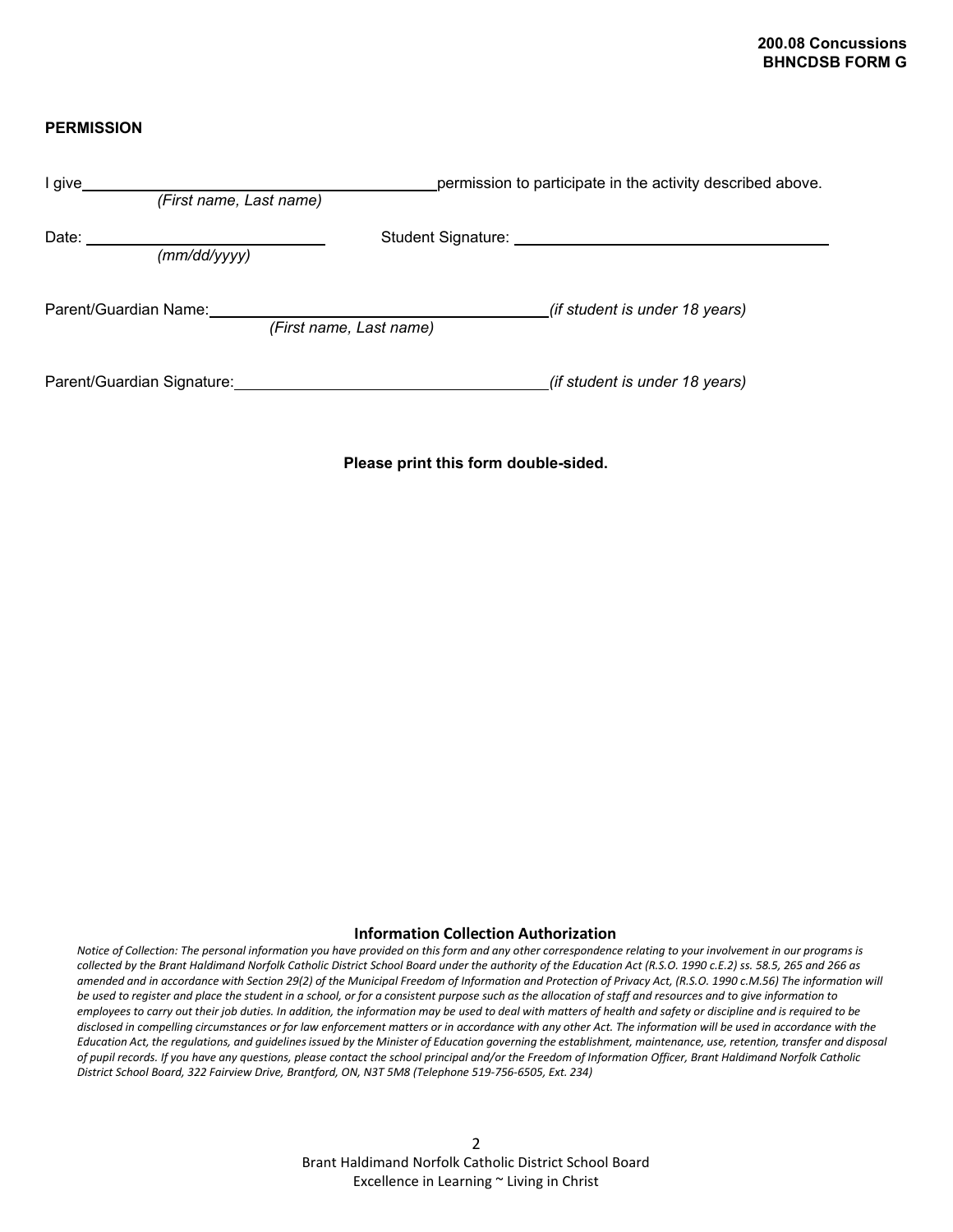

# TOOLS TO IDENTIFY A SUSPECTED CONCUSSION

If, after a jarring impact to the head, face or neck or elsewhere on the body, an impulsive force is transmitted to the head (observed or reported), and the individual (for example, teacher/coach) responsible for that student suspects a concussion, the Steps within this tool must be taken immediately.

An incident occurred involving: \_

*(Student/Athlete First Name, Last Name)*

Date:  $\frac{(mm/dd/yyyy)}{mmdd/yyyy}$ 

*(mm/dd/yyyy) ( XX:XX am/pm)*

## **The student/athlete was observed for signs and symptoms of a concussion:**

 $\Box$  No signs or symptoms described in Part B and C were noted at the time. **Note: Continued monitoring of the student is important as signs and symptoms of a concussion may appear hours or days later. Student must NOT participate in any physical activity for the remainder of the day and the child's parents must be notified as signs and symptoms may appear later within 24-48 hours.**

**OR**

 $\Box$  The following signs were observed and/or symptoms reported:

| Part A: RED FLAG Signs and/or Symptoms                                                                                                                                                                                                                                                                           | <b>Part B: Other Possible Signs Observed</b>                                                                                                         |  |
|------------------------------------------------------------------------------------------------------------------------------------------------------------------------------------------------------------------------------------------------------------------------------------------------------------------|------------------------------------------------------------------------------------------------------------------------------------------------------|--|
| If any one or more red flag signs or symptoms are present,<br>call 911 (or access EMS if present on-site), followed by a<br>call to parents/guardians/emergency contact. If Red Flags<br>are identified, skip Part B, C, D and complete only Step E:<br>Communication to Parent/Guardian. (Check all that apply) | A sign is something that will be observed by another person<br>(e.g., parent/guardian, teacher, coach, supervisor, peer).<br>(Check all that apply.) |  |
| <b>Red Flag Signs/Symptoms:</b>                                                                                                                                                                                                                                                                                  | <b>Red Flag Signs/Symptoms:</b>                                                                                                                      |  |
| Deteriorating conscious state<br>$\Box$<br>Double vision<br>$\Box$                                                                                                                                                                                                                                               | Balance, gait difficulties, motor incoordination,<br>$\Box$<br>stumbling, slow laboured movements                                                    |  |
| Increasingly restless, agitated or combative<br>$\Box$                                                                                                                                                                                                                                                           | <b>Blank or vacant look</b><br>$\Box$                                                                                                                |  |
| Loss of consciousness<br>$\Box$                                                                                                                                                                                                                                                                                  | Disorientation or confusion, or an inability to<br>$\Box$                                                                                            |  |
| Neck pain or tenderness<br>$\Box$                                                                                                                                                                                                                                                                                | respond appropriately to questions                                                                                                                   |  |
| Seizure or convulsion<br>$\Box$                                                                                                                                                                                                                                                                                  | Facial injury after head trauma<br>$\Box$                                                                                                            |  |
| Severe or increasing headache<br>$\Box$                                                                                                                                                                                                                                                                          | Lying motionless on the playing surface (no<br>$\Box$                                                                                                |  |
| Vomiting<br>$\Box$                                                                                                                                                                                                                                                                                               | loss of consciousness) Slow to get up after a                                                                                                        |  |
| Weakness or tingling/burning in arms or legs<br>$\Box$                                                                                                                                                                                                                                                           | direct or indirect hit to the head                                                                                                                   |  |
|                                                                                                                                                                                                                                                                                                                  | Deteriorating conscious state<br>П<br>Double vision                                                                                                  |  |
|                                                                                                                                                                                                                                                                                                                  | $\Box$                                                                                                                                               |  |
|                                                                                                                                                                                                                                                                                                                  | Increasingly restless, agitated or combative<br>$\Box$<br>Loss of consciousness<br>$\Box$                                                            |  |
|                                                                                                                                                                                                                                                                                                                  | Neck pain or tenderness<br>$\Box$                                                                                                                    |  |
|                                                                                                                                                                                                                                                                                                                  | Seizure or convulsion<br>$\Box$                                                                                                                      |  |
|                                                                                                                                                                                                                                                                                                                  | Severe or increasing headache<br>$\Box$                                                                                                              |  |
|                                                                                                                                                                                                                                                                                                                  | Vomiting<br>$\Box$                                                                                                                                   |  |
|                                                                                                                                                                                                                                                                                                                  | Weakness or tingling/burning in arms or legs<br>П                                                                                                    |  |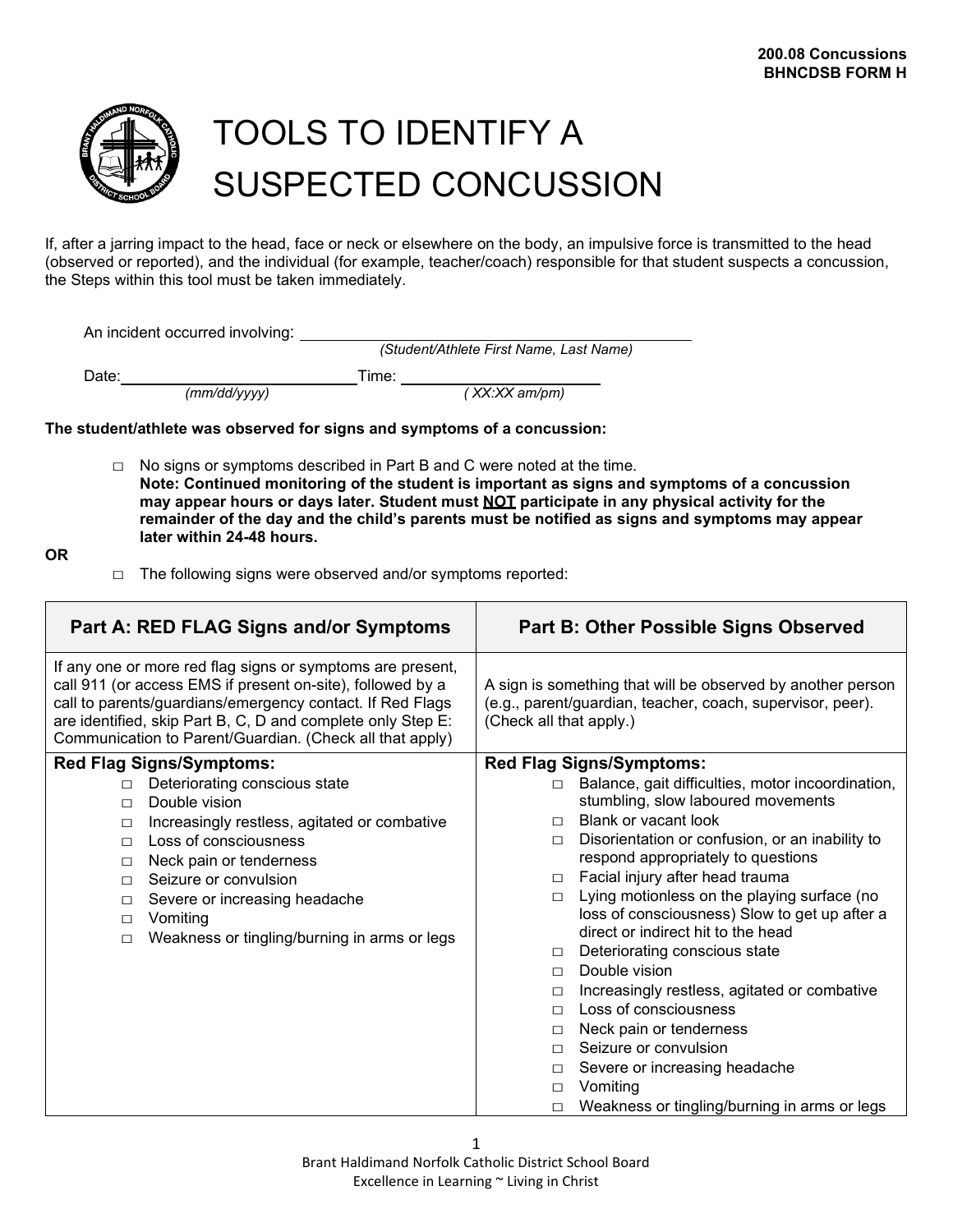| <b>Part C: Other Possible Symptoms Reported</b>                             |                                    |                             |                                           |
|-----------------------------------------------------------------------------|------------------------------------|-----------------------------|-------------------------------------------|
| A symptom is something the student will feel/report. (Check all that apply) |                                    |                             |                                           |
|                                                                             | What the student will feel/report: | <b>Physical:</b>            |                                           |
| $\Box$                                                                      | Balance problems                   | П                           | Headache                                  |
| П                                                                           | <b>Blurred vision</b>              | $\Box$                      | Pressure in head                          |
| □                                                                           | Difficulty concentrating           | П                           | Neck pain                                 |
| $\Box$                                                                      | Difficulty remembering             | $\Box$                      | Feeling off/not right                     |
| П                                                                           | <b>Dizziness</b>                   | □                           | Ringing in the ears                       |
| $\Box$                                                                      | "Don't feel right"                 | П                           | Seeing double or blurry/loss of vision    |
| $\Box$                                                                      | <b>Drowsiness</b>                  | $\Box$                      | Seeing stars, flashing lights             |
| $\Box$                                                                      | Fatigue or low energy              | $\Box$                      | Pain at site of injury                    |
| □                                                                           | Feeling slowed down                | $\Box$                      | Nausea/stomachache/pain                   |
| П                                                                           | Headache                           | П                           | Balance problems or dizziness             |
| П                                                                           | More emotional                     | $\Box$                      | Fatigue or feeling tired                  |
| П                                                                           | More irritable Nausea              | П                           | Sensitivity to light or noise             |
| П                                                                           | Nervous or anxious                 | <b>Cognitive:</b>           |                                           |
| П                                                                           | "Pressure in head"                 | $\Box$                      | Difficulty concentrating or remembering   |
| П                                                                           | Sadness                            |                             | Slowed down, fatigue or low energy        |
| □                                                                           | Sensitivity to light               | Dazed or in a fog<br>$\Box$ |                                           |
| $\Box$                                                                      | Dazed or in a fog                  |                             | <b>Emotional/Behavioural:</b>             |
| П                                                                           | Other signs or symptoms:           | П                           | Irritable, sad, more emotional than usual |
|                                                                             |                                    | П                           | Nervous, anxious, depressed               |
|                                                                             |                                    | $\Box$                      | Other:                                    |
|                                                                             |                                    | <b>Sleep Disturbance:</b>   |                                           |
|                                                                             |                                    |                             | <b>Drowsiness</b>                         |
|                                                                             |                                    | П                           | Insomnia                                  |

## **Part D: Quick Memory Function Assessment**

Failure to answer any of these questions correctly may indicate a concussion. Questions may be adjusted to better suit younger students.

| Is it before or after lunch?                    | Answer |  |
|-------------------------------------------------|--------|--|
| What room are we in right now?                  | Answer |  |
| What activity/sport/game are we<br>playing now? | Answer |  |
| What is the name of your<br>teacher/coach?      | Answer |  |
| What school do you go to?                       | Answer |  |

## **Actions to be taken:**

If there are any signs observed or symptoms reported, or if the student fails to answer any of the above questions correctly, concussion should be suspected and the student must be immediately removed from play and must not be allowed to return to play that day even if the student states that he/she is feeling better. The principal is to be notified immediately and parents/guardian and/or emergency contacts must be notified immediately. Students with a suspected concussion should not be left alone and must not leave the premises without parent/guardian (or emergency contact) supervision.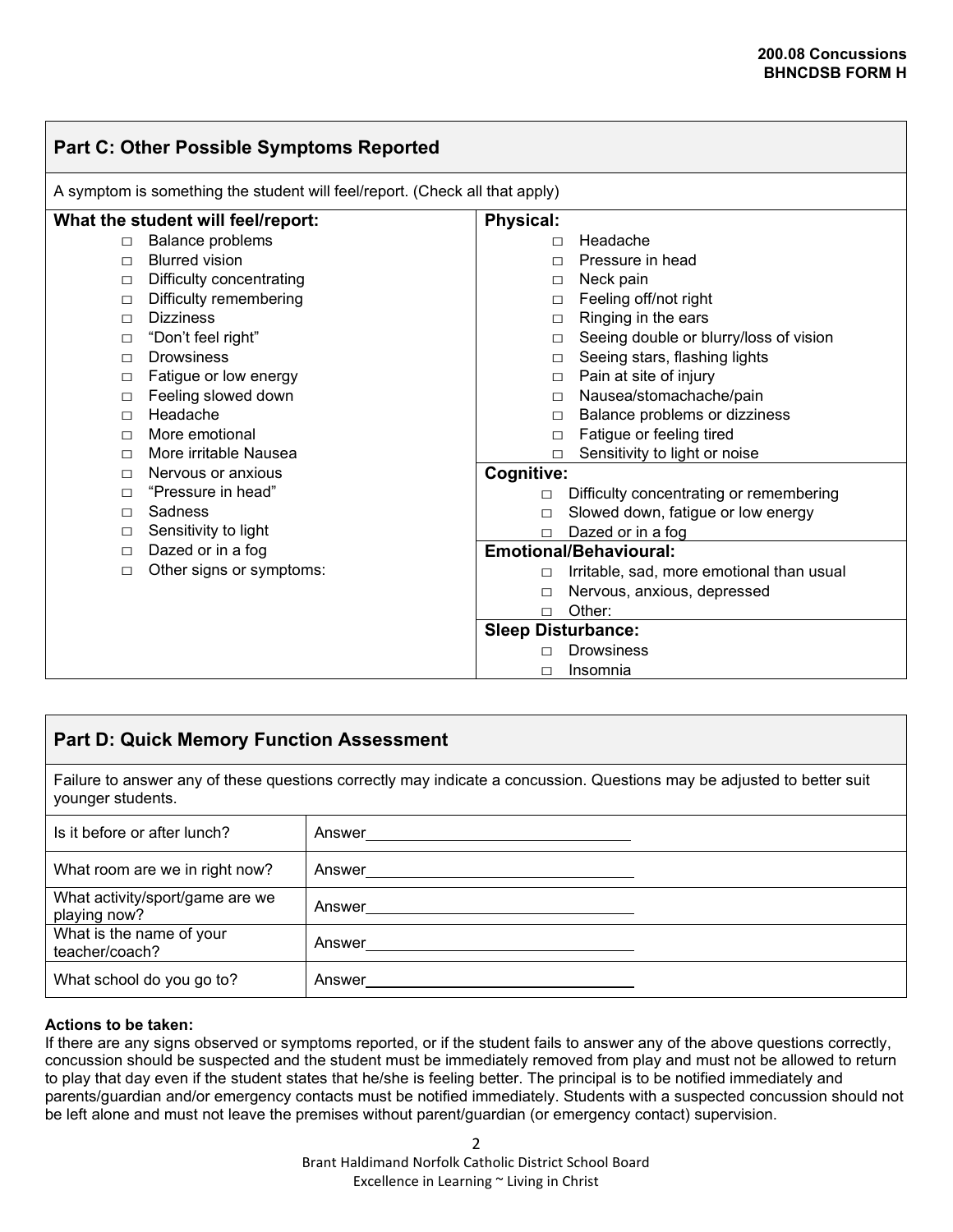If no Red Flags, sings and/or symptoms and the students passes the Memory Assessment, the principal is to be notified immediately and the parents/guardians are to be contacted. Continued monitoring of the student must occur.

#### **Continued Monitoring by Parent/Guardian:**

Students should be monitored following the incident as signs and symptoms can appear immediately after the injury or may take hours or days to emerge. If any signs or symptoms emerge, the student needs to be examined by a medical doctor or nurse practitioner as soon as possible that day.

| <b>Part E: Communication to Parents/Guardians:</b>                                                                                                                                                                          |
|-----------------------------------------------------------------------------------------------------------------------------------------------------------------------------------------------------------------------------|
| Your child/ward was checked for a suspected concussion (that is, Red Flags, Other Signs and Symptoms, Quick Memory<br>Function Check) with the following results (Check all that apply):                                    |
| Red Flag signs were observed and/or symptoms reported and emergency medical services (EMS) called.<br>П                                                                                                                     |
| Other concussion signs were observed and/or symptoms reported and/or the student failed to correctly answer all<br>$\Box$<br>the Quick Memory Function questions.                                                           |
| No signs or symptoms were reported, and the student correctly answered all the questions in the Quick Memory<br>$\Box$<br>Function Check, but a possible concussion event was recognized. Continued monitoring is required. |

Principal/Coach/Teachers Name: \_\_\_\_\_\_\_\_\_

*(First name, Last name)*

Date: $\frac{(mm/dd/yyyy)}{mmdd/yyyy}$ 

*(mm/dd/yyyy) (X:XX am/pm)*

Principal/Coach/Teachers Signature:

#### **Information Collection Authorization**

*Notice of Collection: The personal information you have provided on this form and any other correspondence relating to your involvement in our programs is collected by the Brant Haldimand Norfolk Catholic District School Board under the authority of the Education Act (R.S.O. 1990 c.E.2) ss. 58.5, 265 and 266 as amended and in accordance with Section 29(2) of the Municipal Freedom of Information and Protection of Privacy Act, (R.S.O. 1990 c.M.56) The information will be used to register and place the student in a school, or for a consistent purpose such as the allocation of staff and resources and to give information to employees to carry out their job duties. In addition, the information may be used to deal with matters of health and safety or discipline and*  is required to be disclosed in compelling circumstances or for law enforcement matters or in accordance with any other Act. The information will be used in *accordance with the Education Act, the regulations, and guidelines issued by the Minister of Education governing the establishment, maintenance, use, retention, transfer and disposal of pupil records. If you have any questions, please contact the school principal and/or the Freedom of Information Officer, Brant Haldimand Norfolk Catholic District School Board, 322 Fairview Drive, Brantford, ON, N3T 5M8 (Telephone 519-756-6505, Ext. 234)*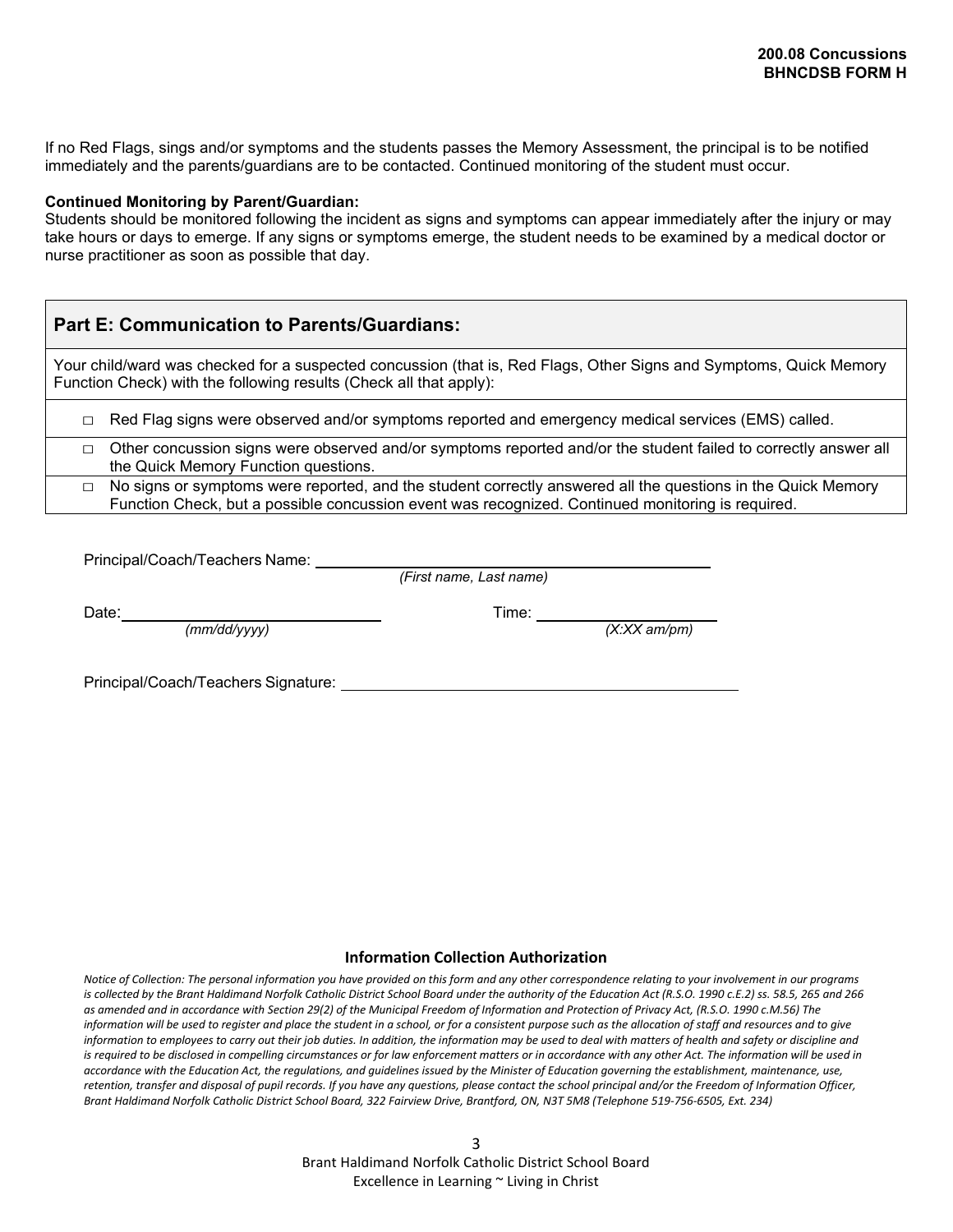

# MEDICAL ASSESSMENT FOR A SUSPECTED CONCUSSION

| <b>Student Name:</b> |                                         |                 | has sustained a suspected concussion on |
|----------------------|-----------------------------------------|-----------------|-----------------------------------------|
|                      | (Student/Athlete First Name, Last Name) |                 |                                         |
| Date:                | Time:                                   |                 |                                         |
|                      | (mm/dd/vvvv)                            | $(XX:XX$ am/pm) |                                         |

As a result, this student **must** be seen by a medical doctor or nurse practitioner. Prior to returning to school, the parent/guardian must inform the school principal of the results of the medical examination by completing the following:

## **Results of a Medical Assessment:**

□ My child/ward has been assessed and a **concussion has not been diagnosed** and therefore may resume full participation in learning and physical activity with no restrictions.

OR

□ My child/ward has been assessed and a **concussion has been diagnosed** and therefore must begin a medically supervised, individualized and gradual Return to School (RTS) and Return to Physical Activity Plan (RTPA).

OR

□ My child/ward has been assessed and a concussion **has not been diagnosed but** the assessment led to the following diagnosis and recommendations:

## Comments:

(*describe if concussion happened outside of school and how*)

| Date: ___________________       | Parent/Guardian Name:                                                                                                                                                                                                          |                         |
|---------------------------------|--------------------------------------------------------------------------------------------------------------------------------------------------------------------------------------------------------------------------------|-------------------------|
| (mm/dd/yyyy)                    | (First name, Last name)                                                                                                                                                                                                        |                         |
|                                 | Parent/Guardian Signature: University of the Contract of the Contract of the Contract of the Contract of the Contract of the Contract of the Contract of the Contract of the Contract of the Contract of the Contract of the C |                         |
| Date: _________________________ | Medical Doctor/Nurse Practitioner Name:                                                                                                                                                                                        |                         |
| (mm/dd/vvvv)                    |                                                                                                                                                                                                                                | (First name, Last name) |

## **Information Collection Authorization**

*Notice of Collection: The personal information you have provided on this form and any other correspondence relating to your involvement in our programs is collected by the Brant Haldimand Norfolk Catholic District School Board under the authority of the Education Act (R.S.O. 1990 c.E.2) ss. 58.5, 265 and 266 as amended and in accordance with Section 29(2) of the Municipal Freedom of Information and Protection of Privacy Act, (R.S.O. 1990 c.M.56) The information will be used to register and place the student in a school, or for a consistent purpose such as the allocation of staff and resources and to give information to employees to carry out their job duties. In addition, the information may be used to deal with matters of health and safety or discipline and is required to be disclosed in compelling circumstances or for law enforcement matters or in accordance with any other Act. The information will be used in accordance with the*  Education Act, the regulations, and quidelines issued by the Minister of Education governing the establishment, maintenance, use, retention, transfer and disposal *of pupil records. If you have any questions, please contact the school principal and/or the Freedom of Information Officer, Brant Haldimand Norfolk Catholic District School Board, 322 Fairview Drive, Brantford, ON, N3T 5M8 (Telephone 519-756-6505, Ext. 234)*

Reproduced and adapted with permission form OPHEA, Medical Concussion Assessment Form, 2019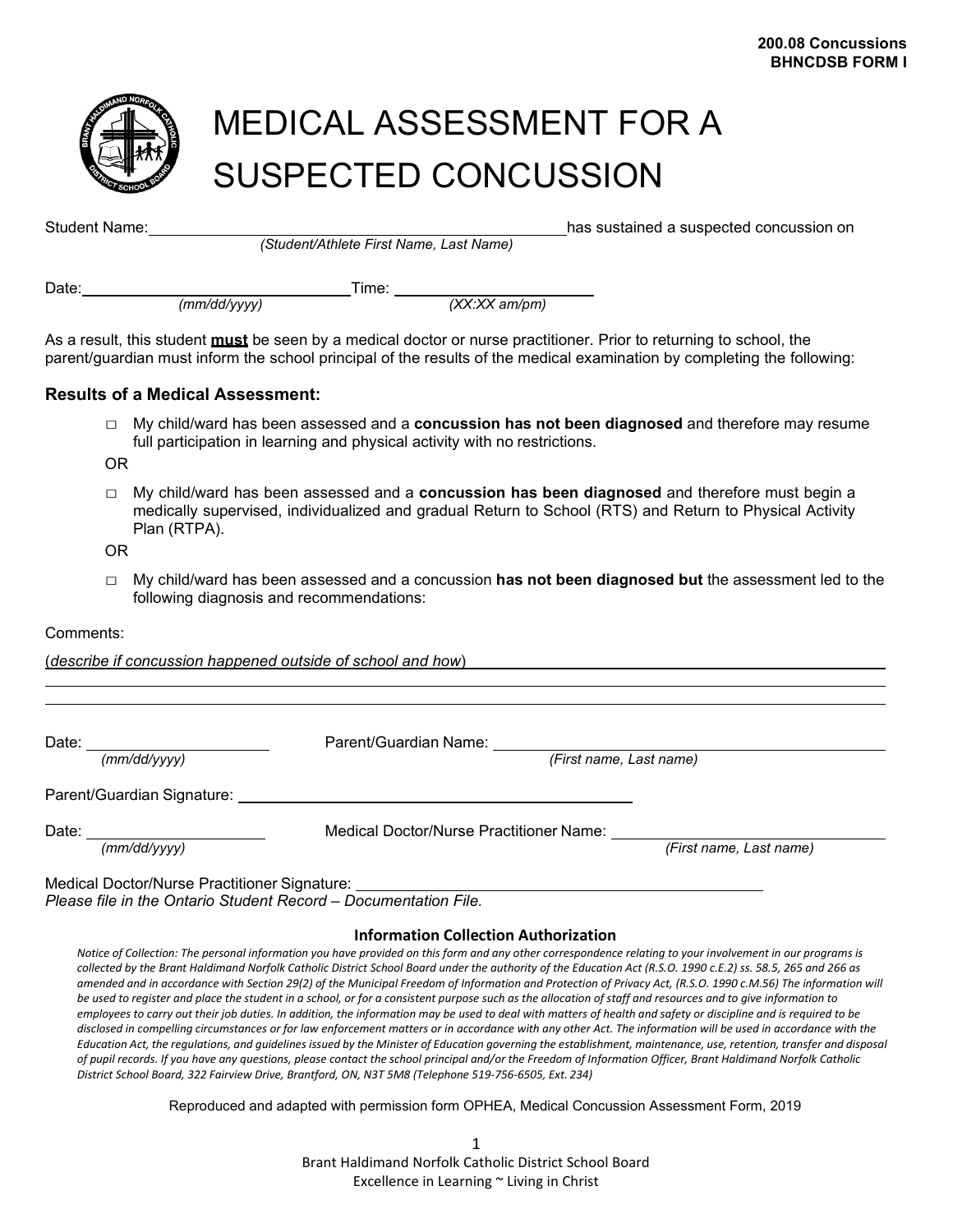

## MEDICAL CLEARANCE

## **MEDICAL CLEARANCE TO PROCEED TO STAGE 5 – RETURN TO PHYSICAL ACTIVITY (RTPA)**

The student must be medically cleared by a medical doctor/nurse practitioner prior to moving on to full participation in noncontact physical activities and full contact practices.

Student Name:

*(Student/Athlete First Name, Last Name)*

Date:

*(mm/dd/yyyy)*

I have examined this student and confirm they are medically cleared to participate in the following activities:

□ Full participation in Physical Education classes

 $\Box$  Full participation in Intramural physical activities (non-contact)

 $\Box$  Full participation in non-contact Interschool Sports (practices and competition)

□ Full contact training/practice in contact Interschool Sports

Comments:

| Date: the contract of the contract of the contract of the contract of the contract of the contract of the contract of the contract of the contract of the contract of the contract of the contract of the contract of the cont | Parent/Guardian Name: Names                                                                                                                                                                                                    |                         |
|--------------------------------------------------------------------------------------------------------------------------------------------------------------------------------------------------------------------------------|--------------------------------------------------------------------------------------------------------------------------------------------------------------------------------------------------------------------------------|-------------------------|
| (mm/dd/vvvv)                                                                                                                                                                                                                   | (First name, Last name)                                                                                                                                                                                                        |                         |
|                                                                                                                                                                                                                                |                                                                                                                                                                                                                                |                         |
|                                                                                                                                                                                                                                | Parent/Guardian Signature: with a state of the control of the control of the control of the control of the control of the control of the control of the control of the control of the control of the control of the control of |                         |
|                                                                                                                                                                                                                                |                                                                                                                                                                                                                                |                         |
| Date:                                                                                                                                                                                                                          | Medical Doctor/Nurse Practitioner Name:                                                                                                                                                                                        |                         |
| (mm/dd/vvvv)                                                                                                                                                                                                                   |                                                                                                                                                                                                                                | (First name, Last name) |
|                                                                                                                                                                                                                                |                                                                                                                                                                                                                                |                         |
|                                                                                                                                                                                                                                | Medical Doctor/Nurse Practitioner Signature: ___________________________________                                                                                                                                               |                         |
| $\Box$                                                                                                                                                                                                                         | Doctor included a separate medical note (check if this applies)                                                                                                                                                                |                         |
|                                                                                                                                                                                                                                |                                                                                                                                                                                                                                |                         |

*Please file in the Ontario Student Record – Documentation File*

#### **Information Collection Authorization**

*Notice of Collection: The personal information you have provided on this form and any other correspondence relating to your involvement in our programs is collected by the Brant Haldimand Norfolk Catholic District School Board under the authority of the Education Act (R.S.O. 1990 c.E.2) ss. 58.5, 265 and 266 as amended and in accordance with Section 29(2) of the Municipal Freedom of Information and Protection of Privacy Act, (R.S.O. 1990 c.M.56) The information will be used to register and place the student in a school, or for a consistent purpose such as the allocation of staff and resources and to give information to employees to carry out their job duties. In addition, the information may be used to deal with matters of health and safety or discipline and is required to be disclosed in compelling circumstances or for law enforcement matters or in accordance with any other Act. The information will be used in accordance with the*  Education Act, the regulations, and guidelines issued by the Minister of Education governing the establishment, maintenance, use, retention, transfer and disposal *of pupil records. If you have any questions, please contact the school principal and/or the Freedom of Information Officer, Brant Haldimand Norfolk Catholic District School Board, 322 Fairview Drive, Brantford, ON, N3T 5M8 (Telephone 519-756-6505, Ext. 234)*

Reproduced and adapted with permission form OPHEA, Medical Concussion Assessment Form, 2019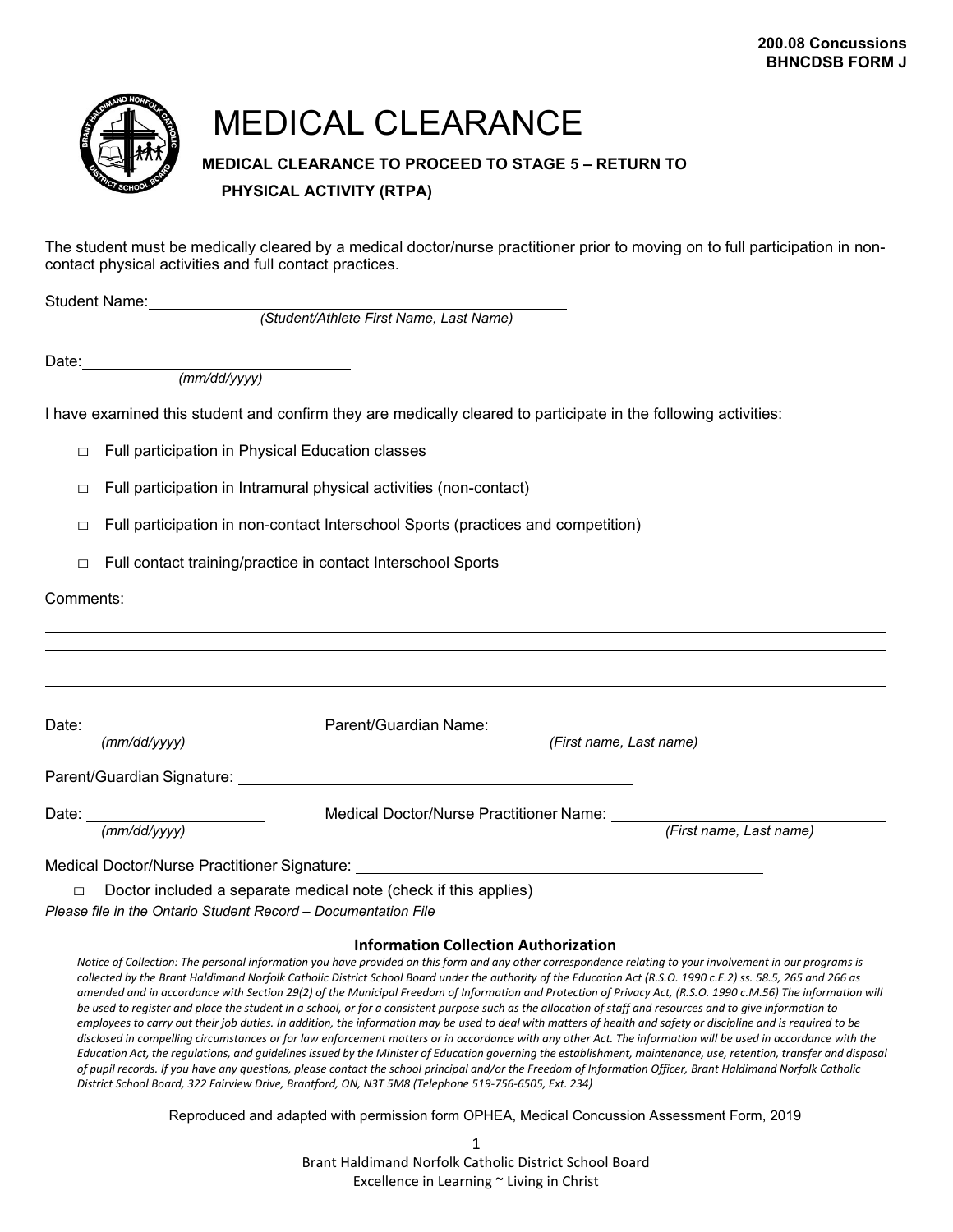

## CONCUSSION MANAGEMENT -

**HOME PREPARATION FOR RETURN TO SCHOOL (RTS) AND RETURN TO PHYSICAL ACTIVITY (RTPA) PLAN (Stages 1-2)**

**Student Name***:* **Date:**

*This form is to be used by parents/guardians to track and to communicate to the school the student's progress through the stages of the Home Preparation for Return to School (RTS) and Return to Physical Activity (RTPA) Plan following a diagnosed concussion.*

- **Each stage must take a minimum of 24 hours.**
- **All stages must be followed.**

## **Background Information on the Concussion Recovery Process**

A student with a diagnosed concussion needs to follow an individualized and gradual RTS and RTPA Plan. In developing the Plan, the RTS process is individualized to meet the specific needs of the student, as there is not a pre-set plan of strategies and/or approaches to assist a student returning to their learning activities. In contrast the RTPA Plan follows an internationally recognized graduated approach.

The management of a student concussion is a shared responsibility, requiring regular communication between the Collaborative Team\* and outside sports team (where appropriate).

• *The Collaborative Team consists of the student, parents/guardians, staff and volunteers working with the student with consultation from the student's medical doctor or nurse practitioner and/or other licensed healthcare providers (for example, nurses, physiotherapists, chiropractors and athletic therapists).*

There are two parts to a student's RTS and RTPA Plan. The first part of the plan occurs at home (refer to the *Concussion Management – Home Preparation for Return to School (RTS) and Return to Physical Activity (RTPA) Plan (FORM K) and prepares the student for the second part which occurs at school (refer to the School Concussion Management – Return to School (RTS) and Return to Physical Activity (RTPA) Plan (FORM L)*.

## **General Procedures for Home Preparation for Return to School (RTS) and Return to Physical Activity (RTPA) Plan**

## **This Plan does not replace medical advice.**

- 1. The home part of the plan begins with the Parent/Guardian communicating the diagnosis to school principal. Reporting non-school related concussions as well.
- 2. The school principal or designate will communicate information on the stages of RTS and RTPA Plan that occur at home.
- 3. The stages of the plan occur at home under the supervision of the parent/guardian in consultation with the medical doctor/nurse practitioner and/or other licensed healthcare providers.
- 4. A student moves forward to the next stage when activities at the current stage are tolerated and the student has not exhibited or reported a return of symptoms, new symptoms, or worsening symptoms.
- 5. If **symptoms return**, or **new symptoms appear at any stage** in the Home Preparation for RTS and RTPA Plan, the student returns to previous stage for a **minimum of 24 hours** and only participates in activities that can be tolerated.
- 6. If at any time **symptoms worsen**, the student/parent/guardian contacts medical doctor/nurse practitioner or seeks medical help immediately.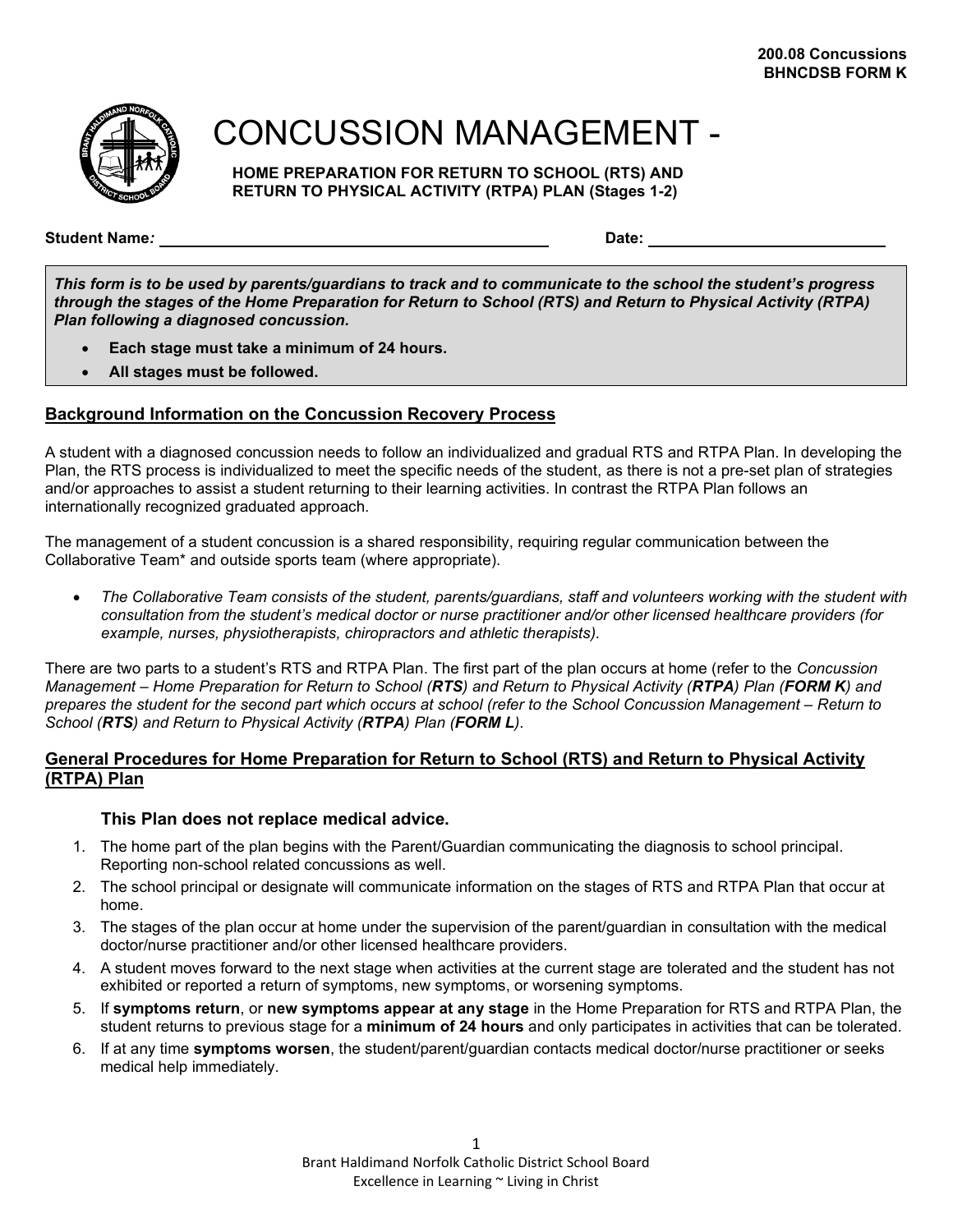- 7. While the RTS and RTPA stages are inter-related, they are not interdependent. Students do not have to go through the same stages of RTS and RTPA at the same time. However**, before a student can return to school** to start the second part of the plan (FORM L), they must have completed RTS Stage 2 and RTPA Stage 2b.
- 8. A student must not return to vigorous or organized physical activities where the risk of re-injury is possible, until they have successfully completed all stages of the RTS Plan. Early introduction of some low intensity physical activity in controlled and predictable environments with no risk of re-injury is appropriate.
- 9. Progression through the Plan is individual; timelines and activities may vary.
- 10. Prior to the student returning to school, the principal will identify and inform members of the collaborative team and designate a staff member to serve as the main point of contact for the student and the collaborative team.

## **INSTRUCTIONS**

- Review the activities (permitted and not permitted) at each stage prior to beginning the Plan.
- Check  $(\sqrt{)}$  the boxes at the completion of each stage to record student's progress through the stages.
- A student may progress through the RTS stages at a faster or slower rate than the RTPA stages.
- When the student has successfully completed all stages of the Home Preparation for RTS and RTPA Plan, parents/guardians must sign and date this form.
- Please file in the Ontario Student Record Documentation File.

Communicate to the school principal/designate that the student is ready to begin the school portion of the RTS and RTPA Plan (FORM L).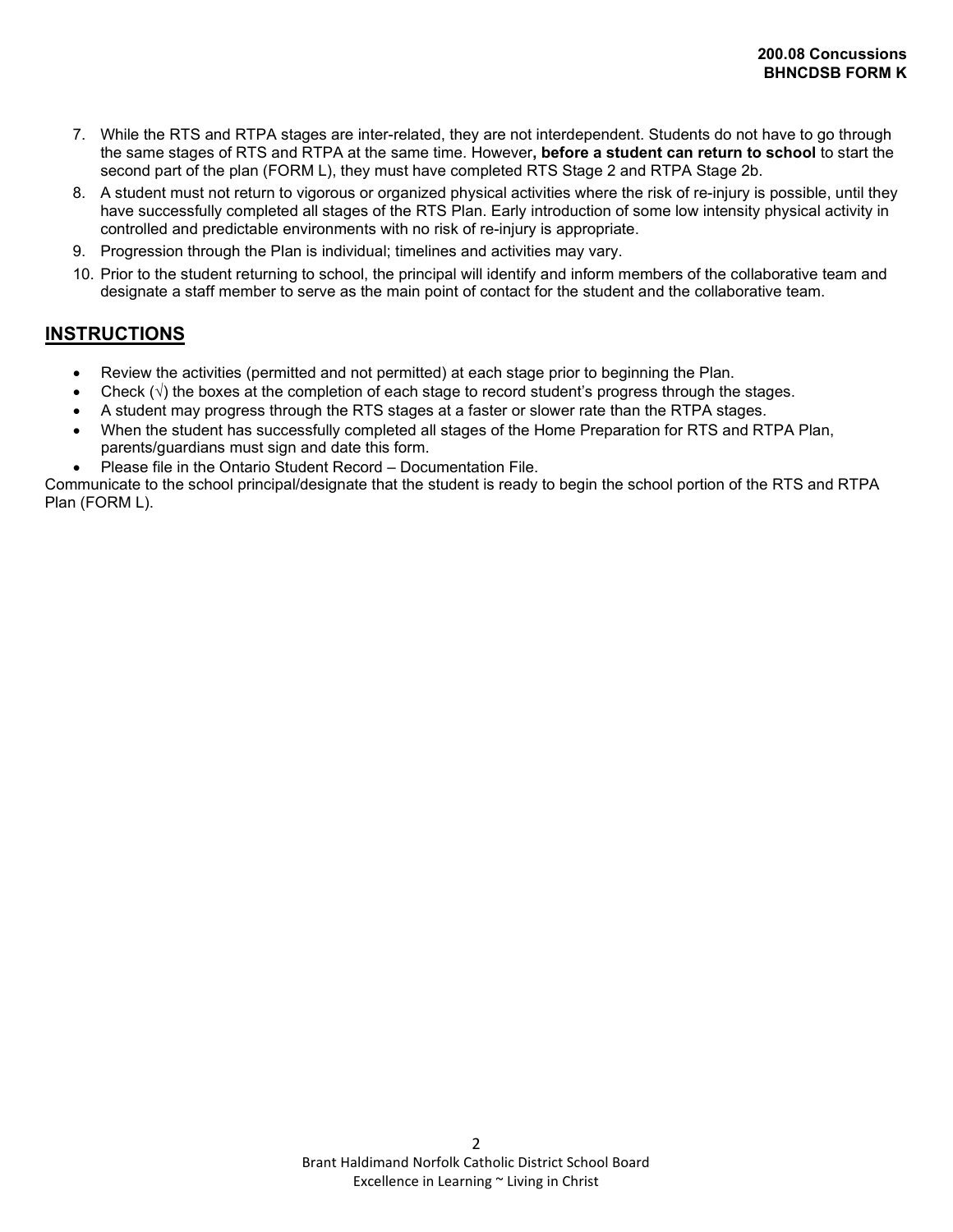## **HOME PREPARATION FOR RETURN TO SCHOOL (RTS) AND RETURN TO PHYSICAL ACTIVITY (RTPA) PLAN**

| Home Preparation for Return to School (RTS) Stages                                                                                                                                                                                                                                                                                                                                                                                                                                                                                              | Home Preparation for Return to Physical Activity<br>(RTPA) Stages                                                                                                                                                                                                                                                                                                                                                                                                                                                                                                                           |  |
|-------------------------------------------------------------------------------------------------------------------------------------------------------------------------------------------------------------------------------------------------------------------------------------------------------------------------------------------------------------------------------------------------------------------------------------------------------------------------------------------------------------------------------------------------|---------------------------------------------------------------------------------------------------------------------------------------------------------------------------------------------------------------------------------------------------------------------------------------------------------------------------------------------------------------------------------------------------------------------------------------------------------------------------------------------------------------------------------------------------------------------------------------------|--|
| Each Stage must last a minimum of 24 hours                                                                                                                                                                                                                                                                                                                                                                                                                                                                                                      | Each stage must last a Minimum of 24 hours                                                                                                                                                                                                                                                                                                                                                                                                                                                                                                                                                  |  |
| RTS - Initial Rest<br>24 to 48 hours of relative cognitive rest (sample activities<br>below):<br>Sample activities permitted if tolerated by student:<br>Short board/card games<br>$\checkmark$<br>$\checkmark$<br>Short phone calls<br>Photography (with camera)<br>$\checkmark$<br>$\checkmark$<br>Crafts<br>Activities that are not permitted at this stage:<br><b>TV</b><br>×<br>Device use (e.g., computer, laptop, tablet, iPad, cell<br>×<br>phone)<br>Video games<br>×<br>Reading<br>×<br>Attendance at school or school-type work<br>× | <b>RTS</b> - Initial Rest<br>24 to 48 hours of relative cognitive rest (sample activities<br>below):<br>Sample activities permitted if tolerated by student:<br>$\checkmark$ Limited movement that does not increase heart rate<br>or break a sweat<br>Moving to various locations in the home<br>Daily hygiene activities<br>$\checkmark$<br>Activities that are not permitted at this stage:<br>Physical exertion (increases breathing and heart<br>×<br>rate and sweating)<br>Stair climbing other than to move locations<br>×<br>throughout the home<br>Sports/sporting activities<br>× |  |
| Student moves to RTS Stage 1 when:<br>Symptoms start to improve or after resting 2 days<br>$\Box$<br>maximum, or whichever occurs first.                                                                                                                                                                                                                                                                                                                                                                                                        | Student moves to RTPA Stage 1 when:<br>Symptoms start to improve or after resting 2 days<br>$\Box$<br>maximum, or whichever occurs first.                                                                                                                                                                                                                                                                                                                                                                                                                                                   |  |
| Stage 1                                                                                                                                                                                                                                                                                                                                                                                                                                                                                                                                         |                                                                                                                                                                                                                                                                                                                                                                                                                                                                                                                                                                                             |  |
| RTS - Stage 1                                                                                                                                                                                                                                                                                                                                                                                                                                                                                                                                   | RTPA - Stage 1                                                                                                                                                                                                                                                                                                                                                                                                                                                                                                                                                                              |  |
| Light cognitive (thinking/memory/knowledge) activities (as<br>per activities permitted listed below).<br>Gradually increase cognitive activity up to 30 minutes. Take<br>frequent breaks.                                                                                                                                                                                                                                                                                                                                                       | Light physical activities (as per activities permitted listed<br>below) that do not provoke symptoms.<br>Movements that can be done with little effort (do not<br>increase breathing and/or heart rate or break a sweat).                                                                                                                                                                                                                                                                                                                                                                   |  |
| Activities permitted if tolerated by student<br>$\checkmark$ Activities from previous stage<br>Easy reading (for example, books, magazines,<br>$\checkmark$<br>newspaper)<br><b>Limited TV</b><br>Limited cell phone conversations<br>Drawing/building blocks/puzzles<br>✓<br>Some contact with friends<br>$\checkmark$<br>Activities that are not permitted at this stage:<br>Device use (e.g., computer, laptop, tablet, iPad, cell<br>×<br>phone)<br>Attendance at school or school-type work<br>×                                           | Activities permitted if tolerated by student<br>Daily household tasks (for example, bed-making,<br>$\checkmark$<br>dishes, feeding pets, meal preparation)<br>$\checkmark$ Slow walking for a short time<br>Activities that are not permitted at this stage:<br>Physical exertion (increased breathing and heart<br>$\pmb{\times}$<br>rate and sweating)<br>Sports/sporting activity<br>×<br>Stair climbing, other than to move locations<br>×<br>throughout the home                                                                                                                       |  |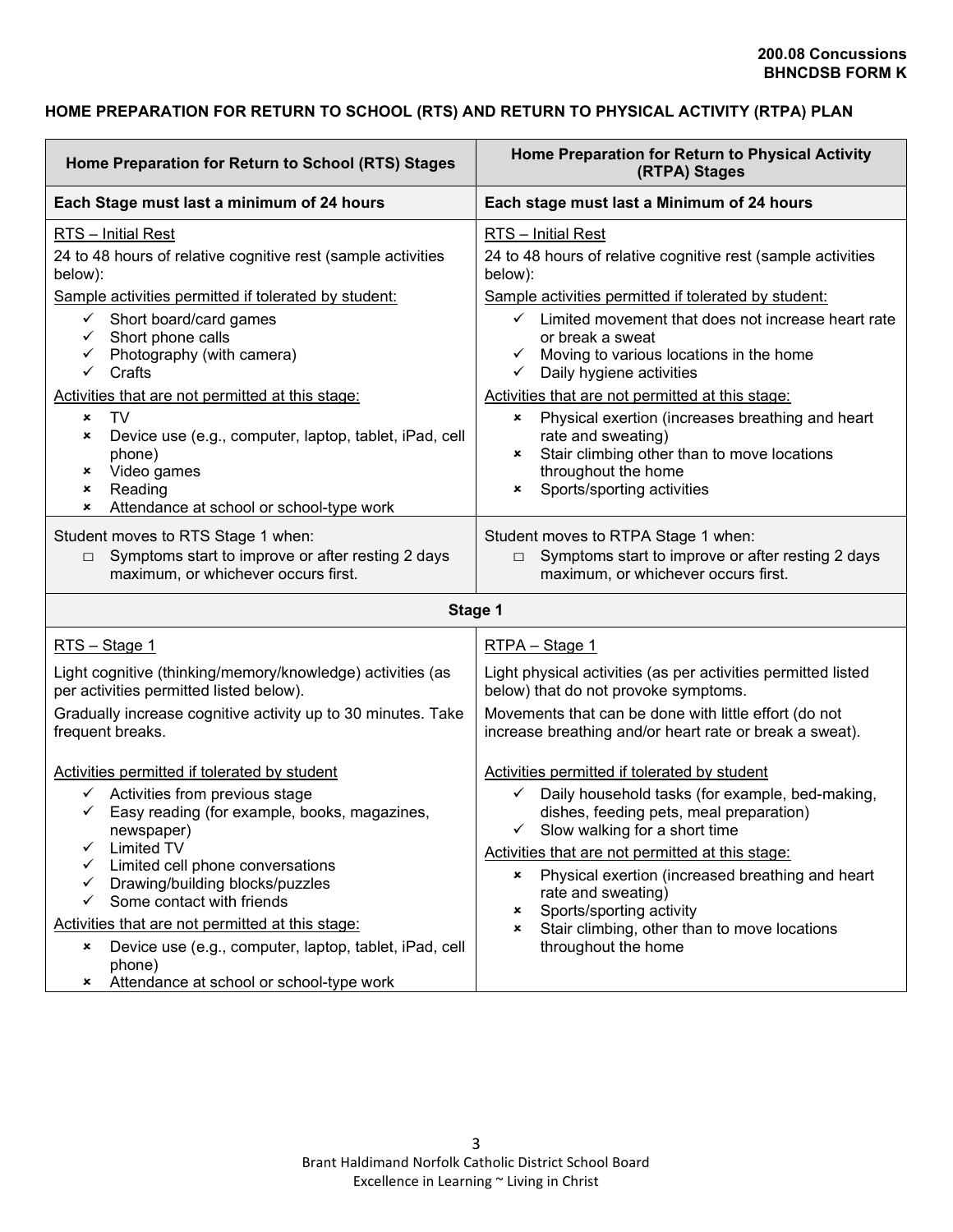| Student tolerates 30 minutes of light cognitive<br>$\Box$<br>activity (for example a student should be able to<br>complete 3 to 4 of the permitted activities above)<br>and has not exhibited or reported a return of<br>symptoms, new symptoms or worsening symptoms.<br>Student has completed a minimum of 24 hours at<br>$\Box$<br>RTS - Stage 1. | Student tolerates light physical activities (completes<br>$\Box$<br>both activities above) and has not exhibited or<br>reported a return of symptoms, new symptoms or<br>worsening symptoms.<br>Student has completed a minimum of 24 hours at<br>$\Box$<br>RTPA - Stage 1                     |
|------------------------------------------------------------------------------------------------------------------------------------------------------------------------------------------------------------------------------------------------------------------------------------------------------------------------------------------------------|------------------------------------------------------------------------------------------------------------------------------------------------------------------------------------------------------------------------------------------------------------------------------------------------|
| Student has exhibited or reported a return of<br>$\Box$<br>symptoms, or new symptoms and must return to<br>the previous stage for a minimum of 24 hours.<br>Student has exhibited or reported a worsening of<br>$\Box$<br>symptoms and must return to medical doctor or<br>nurse practitioner.                                                       | Student has exhibited or reported a return of<br>$\Box$<br>symptoms, or new symptoms and must return to<br>the previous stage for a minimum of 24 hours.<br>Student has exhibited or reported a worsening of<br>$\Box$<br>symptoms and must return to medical doctor or<br>nurse practitioner. |
| <b>Stage 2</b>                                                                                                                                                                                                                                                                                                                                       |                                                                                                                                                                                                                                                                                                |
| RTS - Stage 2                                                                                                                                                                                                                                                                                                                                        | RTPA - Stage 2a                                                                                                                                                                                                                                                                                |
| Gradually add cognitive activity (as per activities permitted<br>listed below). When light cognitive activity is tolerated,<br>introduce work (at home and facilitated by the school).                                                                                                                                                               | Daily activities that do not provoke symptoms.<br>Add additional movements that do not increase breathing<br>and heart rate or break a sweat.                                                                                                                                                  |
| Activities permitted if tolerated by student:                                                                                                                                                                                                                                                                                                        | Activities permitted if tolerated by student:                                                                                                                                                                                                                                                  |
| $\checkmark$ Activities from previous stage<br>School-type work in 30-minute increments<br>$\checkmark$<br>Crosswords, word puzzles, Sudoku, word search<br>$\checkmark$<br>Limited device use (for example, computer, laptop,<br>✓<br>tablet, iPad, cell phone) (for example,<br>texting/games/photography) starting with shorter                   | $\checkmark$ Activities from previous stage<br>Light physical activity for example, use of stairs<br>$\checkmark$<br>10 to 15 minutes slow walking 1 to 2 times/day<br>inside and outside (weather permitting)<br>Activities that are not permitted at this stage:                             |
| periods and building up as tolerated                                                                                                                                                                                                                                                                                                                 | Physical exertion (increases breathing and heart<br>×                                                                                                                                                                                                                                          |
| Activities that are not permitted at this stage:<br>School attendance<br>×                                                                                                                                                                                                                                                                           | rate and sweating)<br>Sports<br>×<br>Sporting activities<br>×                                                                                                                                                                                                                                  |
| Student moves to RTS Stage 3a when:                                                                                                                                                                                                                                                                                                                  | Student moves to RTPA Stage 2b when:                                                                                                                                                                                                                                                           |
| Student tolerates the additional cognitive activity<br>$\Box$<br>(for example a student should be able to complete<br>3 to 4 of the activities permitted) and has not<br>exhibited or reported a return of symptoms, new<br>symptoms or worsening symptoms.<br>Student has completed a minimum of 24 hours at<br>$\Box$<br>RTS - Stage 2.            | Student tolerates daily physical activities<br>$\Box$<br>(completes activities permitted listed above) and<br>has not exhibited or reported a return of symptoms,<br>new symptoms or worsening symptoms.<br>Student has completed a minimum of 24 hours at<br>$\Box$<br>RTPA - Stage 2a.       |
| Student has exhibited or reported a return of<br>$\Box$<br>symptoms, or new symptoms and must return to<br>the previous stage for a minimum of 24 hours.                                                                                                                                                                                             | Student has exhibited or reported a return of<br>$\Box$<br>symptoms, or new symptoms and must return to<br>the previous stage for a minimum of 24 hours.                                                                                                                                       |
| Student has exhibited or reported a worsening of<br>$\Box$<br>symptoms and must return to medical doctor of<br>nurse practitioner                                                                                                                                                                                                                    | Student has exhibited or reported a worsening of<br>$\Box$<br>symptoms and must return to medical doctor or<br>nurse practitioner.                                                                                                                                                             |
|                                                                                                                                                                                                                                                                                                                                                      | RTPA - Stage 2b                                                                                                                                                                                                                                                                                |
|                                                                                                                                                                                                                                                                                                                                                      | Light aerobic activity                                                                                                                                                                                                                                                                         |
|                                                                                                                                                                                                                                                                                                                                                      | Activities permitted if tolerated by student:                                                                                                                                                                                                                                                  |
| 4                                                                                                                                                                                                                                                                                                                                                    | Activities from previous stage<br>$\checkmark$<br>20 to 30 minutes walking/stationary cycling (i.e., at<br>a pace that causes some increase in                                                                                                                                                 |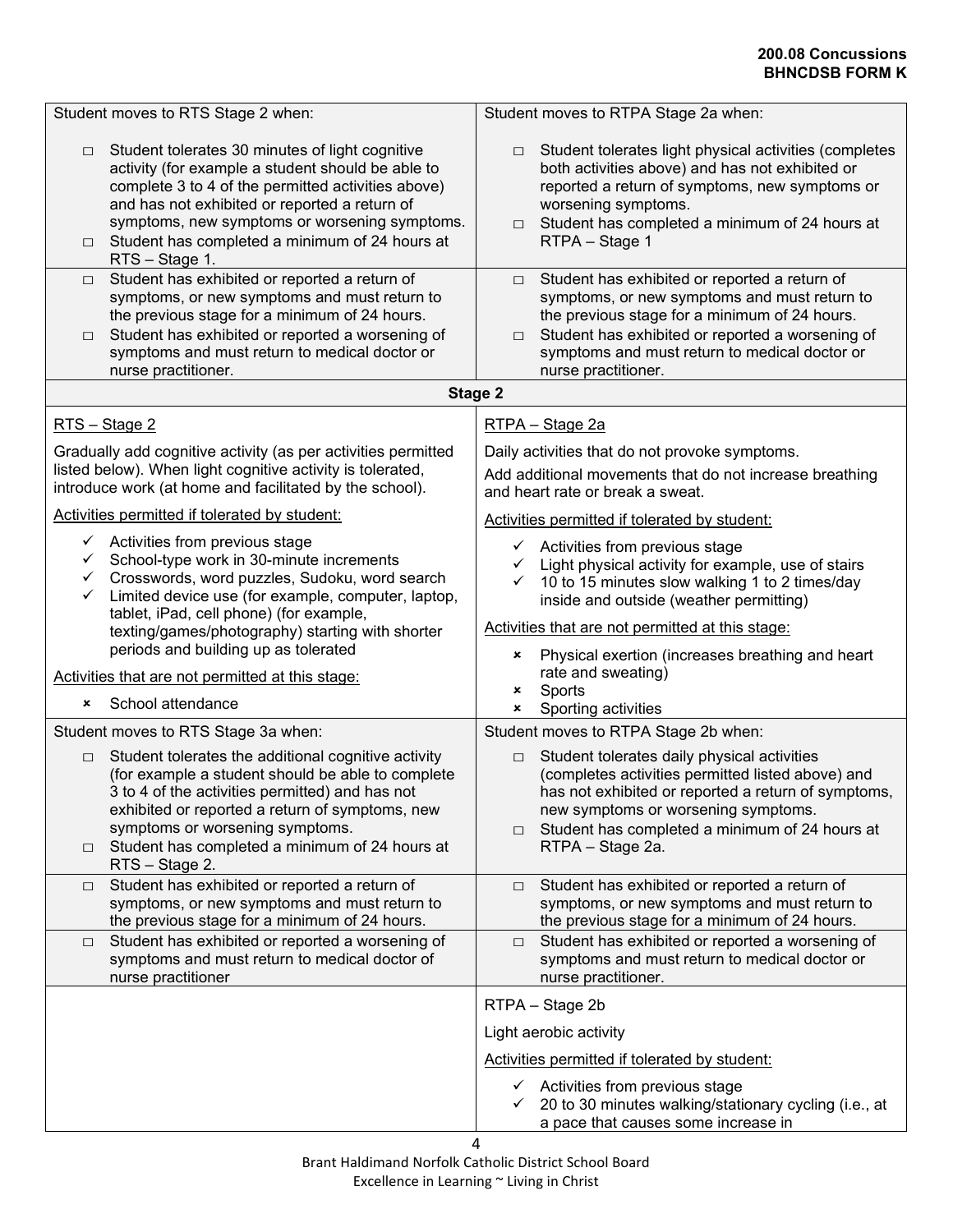| breathing/heart rate but not enough to prevent<br>student from carrying on a conversation<br>comfortably)                                                                                                                                                                  |
|----------------------------------------------------------------------------------------------------------------------------------------------------------------------------------------------------------------------------------------------------------------------------|
| Activities that are not permitted at this stage:                                                                                                                                                                                                                           |
| Resistance or weight training<br>Physical activities with others<br>×<br>Physical activities using equipment<br>$\pmb{\times}$                                                                                                                                             |
| Student moves to RTPA Stage 3 when:                                                                                                                                                                                                                                        |
| Student tolerates light aerobic activities (completes<br>activities above) and has not exhibited or reported a<br>return of symptoms, new symptoms, or worsening<br>symptoms.<br>Student has completed a minimum of 24 hours at<br>RTPA - Stage 2b.                        |
| Student has exhibited or reported a return of<br>$\Box$<br>symptoms, or new symptoms, and must return to<br>the previous stage for a minimum of 24 hours.<br>Student has reported a worsening of symptoms and<br>must return to medical doctor or medical<br>practitioner. |

Parent/Guardian communicates to school principal (by completing the following information on this form) that the student has completed RTS Stage 2 and RTPA Stage 2b and is ready to return to school and begin the school part of the Return to School and Return to Physical Activity Plan (Form L).

 $\Box$  My child has successfully completed all the stages of the Home Preparation for Return to School (RTS) and Return to Physical Activity (RTPA) and is ready to return to school.

Parent/Guardian Signature*:* <u>**Date: Date: Date: Date: Date: Date: Date: Date: Date: Date: Date: Date: Date: Date: Date: Date: Date: Date: Date: Date: Date: Date: Date: Date:** </u>

**Comments:**

The school part of the plans begins with:

- Communication from the principal or designate to the Parent/Guardian to provide information on:
	- o The school part of the RTS and RTPA Plan (FORM L)
	- o Collaborative Team participants and parent/guardian role on the team
- A student assessment to determine possible strategies and/or approaches for student learning.

#### **Information Collection Authorization**

*Notice of Collection: The personal information you have provided on this form and any other correspondence relating to your involvement in our programs is collected by the Brant Haldimand Norfolk Catholic District School Board under the authority of the Education Act (R.S.O. 1990 c.E.2) ss. 58.5, 265 and 266 as amended and in accordance with Section 29(2) of the Municipal Freedom of Information and Protection of Privacy Act, (R.S.O. 1990 c.M.56) The information will be used to register and place the student in a school, or for a consistent purpose such as the allocation of staff and resources and to give information to employees to carry out their job duties. In addition, the information may be used to deal with matters of health and safety or discipline and is required to be disclosed in compelling circumstances or for law enforcement matters or in accordance with any other Act. The information will be used in accordance with the*  Education Act, the regulations, and guidelines issued by the Minister of Education governing the establishment, maintenance, use, retention, transfer and disposal *of pupil records. If you have any questions, please contact the school principal and/or the Freedom of Information Officer, Brant Haldimand Norfolk Catholic District School Board, 322 Fairview Drive, Brantford, ON, N3T 5M8 (Telephone 519-756-6505, Ext. 234)*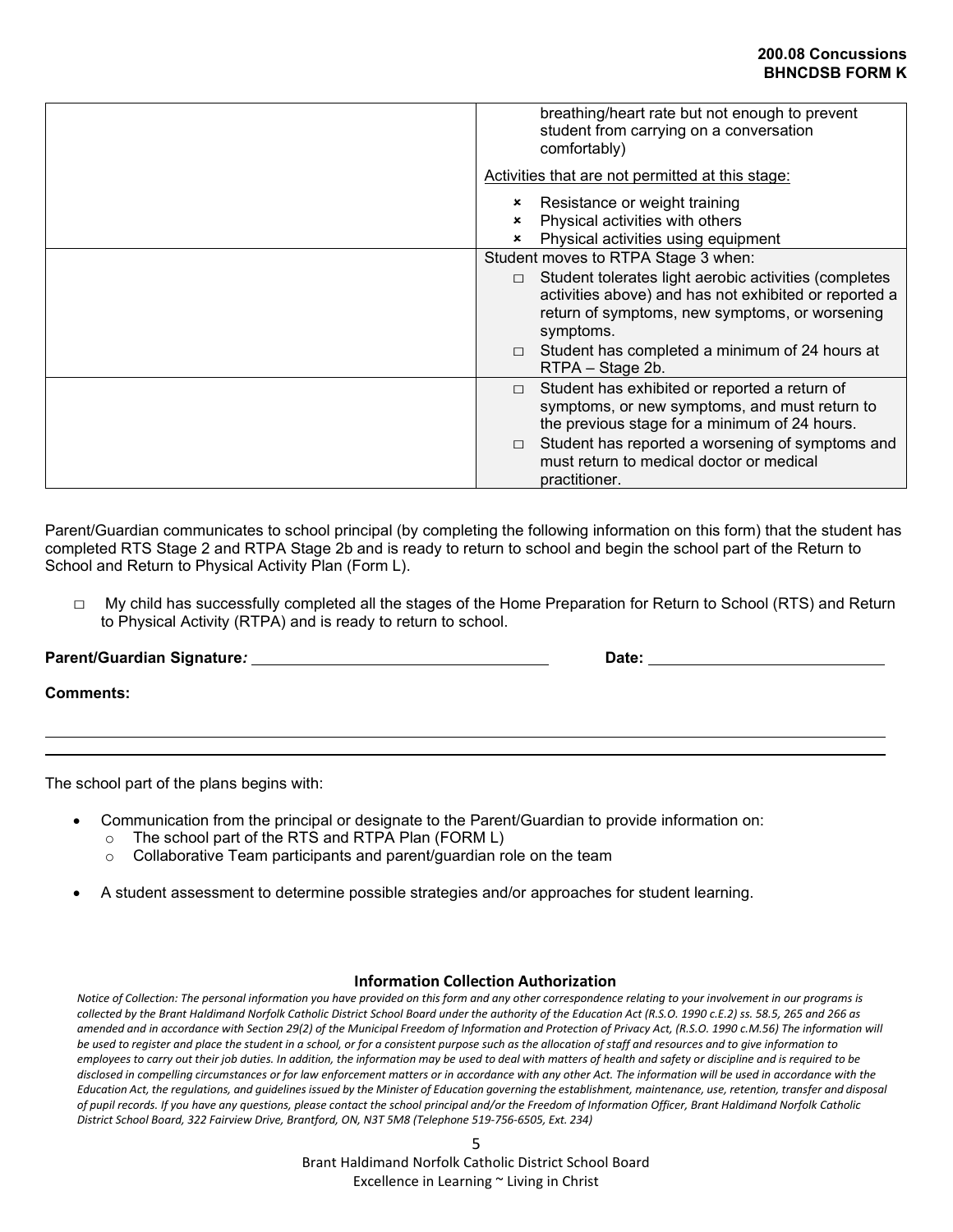

## SCHOOL CONCUSSION MANAGEMENT

**RETURN TO SCHOOL (RTS) AND RETURN TO PHYSICAL ACTIVITY (RTPA) PLAN**

| <b>COGNITIVE DIFFICULTIES</b>                 |                                                                                                                      |                                                                                                                                                                                                                                                                                                                                                                                                                                                                                                                                                                                                                                                                                               |
|-----------------------------------------------|----------------------------------------------------------------------------------------------------------------------|-----------------------------------------------------------------------------------------------------------------------------------------------------------------------------------------------------------------------------------------------------------------------------------------------------------------------------------------------------------------------------------------------------------------------------------------------------------------------------------------------------------------------------------------------------------------------------------------------------------------------------------------------------------------------------------------------|
| <b>Post-Concussion</b><br>Symptoms            | Impact on Student's<br>Learning                                                                                      | Potential Strategies and/or Approaches                                                                                                                                                                                                                                                                                                                                                                                                                                                                                                                                                                                                                                                        |
| Headache and Fatigue                          | • Difficulty<br>concentrating, paying<br>attention or<br>multitasking                                                | Ensure instructions are clear (e.g., simplify<br>$\bullet$<br>directions, have the student repeat directions<br>back to the teacher)<br>Allow the student to have frequent breaks, or<br>$\bullet$<br>return to school gradually (e.g., 1-2 hours,<br>half-days, late starts)<br>Keep distractions to a minimum (e.g., move<br>٠<br>the student away from bright lights or noisy<br>areas)<br>Limit materials on the student's desk or in<br>$\bullet$<br>their work area to avoid distractions<br>Provide alternative assessment opportunities<br>$\bullet$<br>(e.g., give tests orally, allow the student to<br>dictate responses to tests or assignments,<br>provide access to technology) |
| Difficulty remembering or<br>processing speed | • Difficulty retaining<br>new information,<br>remembering<br>instructions,<br>accessing learned<br>information       | Provide a daily organizer and prioritize tasks<br>$\bullet$<br>Provide visual aids/cues and/or advance<br>$\bullet$<br>organizers (e.g., visual cueing, non-verbal<br>signs)<br>Divide larger assignments/assessments into<br>٠<br>smaller tasks<br>Provide the student with a copy of class<br>٠<br>notes<br>Provide access to technology<br>$\bullet$<br><b>Repeat instructions</b><br>$\bullet$<br>Provide alternative methods for the student<br>$\bullet$<br>to demonstrate mastery                                                                                                                                                                                                      |
| Difficulty paying<br>attention/concentrating  | • Limited/short-term<br>focus on schoolwork<br>• Difficulty maintaining<br>a regular academic<br>workload or keeping | Coordinate assignments and projects among<br>$\bullet$<br>all teachers<br>Use a planner/organizer to manage and<br>record daily/weekly homework and<br>assignments<br>Reduce and/or prioritize homework,<br>$\bullet$<br>assignments and projects<br>Extend deadlines or break down tasks<br>$\bullet$<br>Facilitate the use of a peer note taker<br>Provide alternate assignments and/or tests<br>$\bullet$<br>Check frequently for comprehension<br>$\bullet$<br>Consider limiting tests to one per day and<br>$\bullet$<br>student may need extra time or a quiet<br>environment                                                                                                           |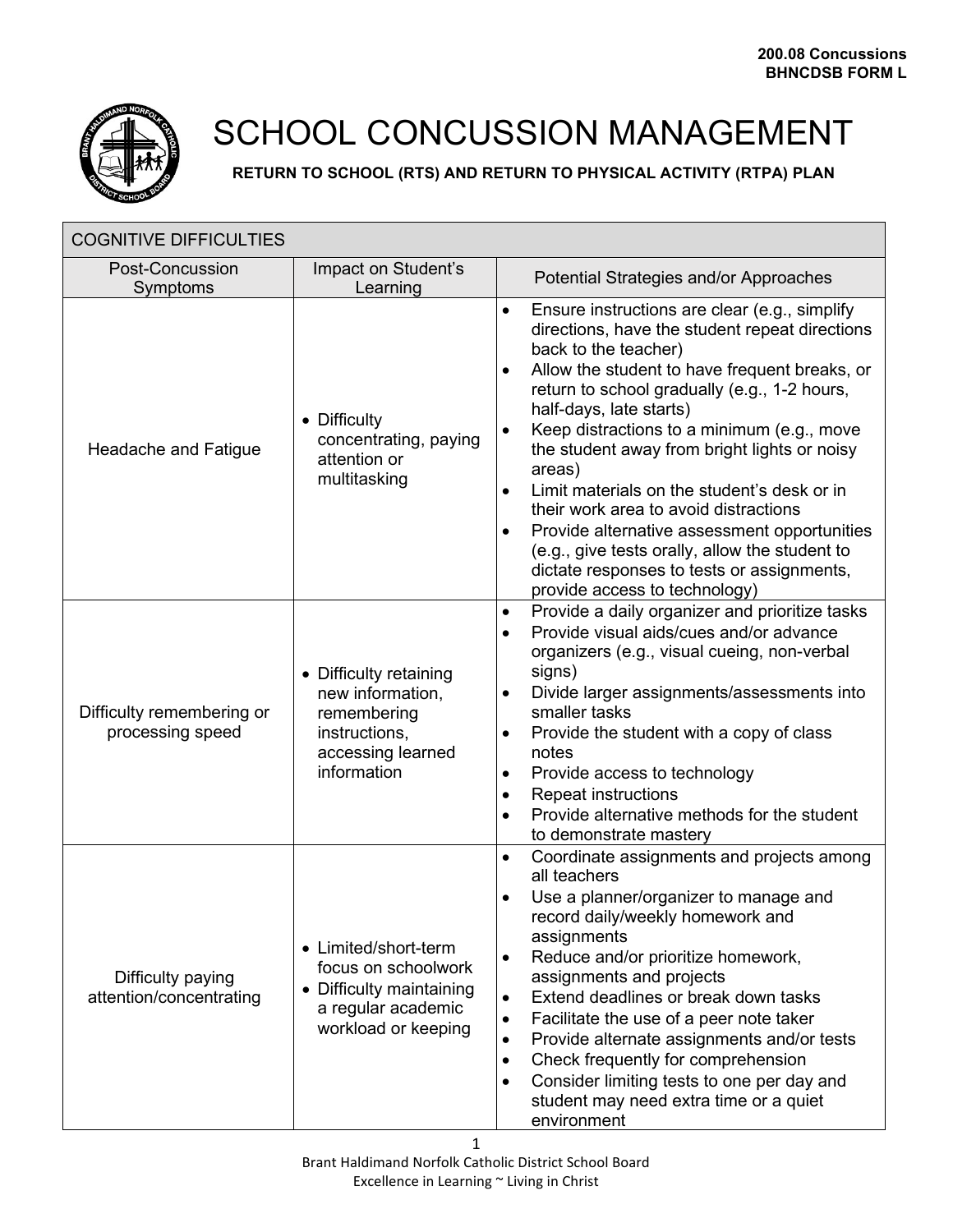| EMOTIONAL/BEHAVIOURAL DIFFICULTIES |                                                                                       |                                                                                                                                                                                                                                                                                                                                                                                                                                                                                                                                                                                                                                                                                                          |  |  |  |  |  |  |  |
|------------------------------------|---------------------------------------------------------------------------------------|----------------------------------------------------------------------------------------------------------------------------------------------------------------------------------------------------------------------------------------------------------------------------------------------------------------------------------------------------------------------------------------------------------------------------------------------------------------------------------------------------------------------------------------------------------------------------------------------------------------------------------------------------------------------------------------------------------|--|--|--|--|--|--|--|
| <b>Post-Concussion</b><br>Symptoms | Impact on Student's<br>Learning                                                       | Potential Strategies and/or Approaches                                                                                                                                                                                                                                                                                                                                                                                                                                                                                                                                                                                                                                                                   |  |  |  |  |  |  |  |
| Anxiety                            | • Decreased<br>attention/concentration<br>• Overexertion to avoid<br>falling behind   | Inform the student of any changes in the<br>$\bullet$<br>daily timetable/schedule<br>Adjust the student's timetables/schedule as<br>$\bullet$<br>needed to avoid fatigue (e.g., 1-2<br>hours/periods, half-days, full days)<br>Build in more frequent breaks during the<br>$\bullet$<br>school day<br>Provide the student with preparation time to<br>$\bullet$<br>respond to questions                                                                                                                                                                                                                                                                                                                  |  |  |  |  |  |  |  |
| Irritable or Frustrated            | • Inappropriate or<br>impulsive behaviour<br>during class                             | Encourage teachers to use consistent<br>$\bullet$<br>strategies and approaches<br>Acknowledge and empathize with the<br>$\bullet$<br>student's frustration, anger or emotional<br>outburst if and as they occur<br>Reinforce positive behaviour<br>$\bullet$<br>Provide structure and consistency daily<br>$\bullet$<br>Prepare the student for changes and<br>$\bullet$<br>transitions<br>Set reasonable expectations<br>$\bullet$<br>Anticipate and remove the student from a<br>$\bullet$<br>problem situation (without characterizing it<br>as punishment)                                                                                                                                           |  |  |  |  |  |  |  |
| Light/Noise sensitivity            | • Difficulties working in<br>classroom<br>environments (e.g.,<br>lights, noise, etc.) | Arrange strategic seating (e.g., move the<br>$\bullet$<br>student away from window or talkative peers,<br>proximity to the teacher or peer support,<br>quiet setting)<br>Where possible provide access to special<br>$\bullet$<br>lighting (e.g., task lighting, darker room)<br>Minimize background noise<br>$\bullet$<br>Provide alternative settings (e.g., alternative<br>$\bullet$<br>workspace, study carrel)<br>Avoid noisy crowded environments such as<br>$\bullet$<br>assemblies and hallways during the high<br>traffic times<br>Allow the student to eat lunch in a quiet area<br>$\bullet$<br>with a few friends<br>Where possible provide ear<br>$\bullet$<br>plugs/headphones, sunglasses |  |  |  |  |  |  |  |
| Depression/Withdrawal              | • Withdrawal from<br>participation in school<br>activities or friends                 | Build time into class/school day for<br>$\bullet$<br>socializing with peers<br>Partner student with a "buddy" for<br>$\bullet$<br>assignments or activities                                                                                                                                                                                                                                                                                                                                                                                                                                                                                                                                              |  |  |  |  |  |  |  |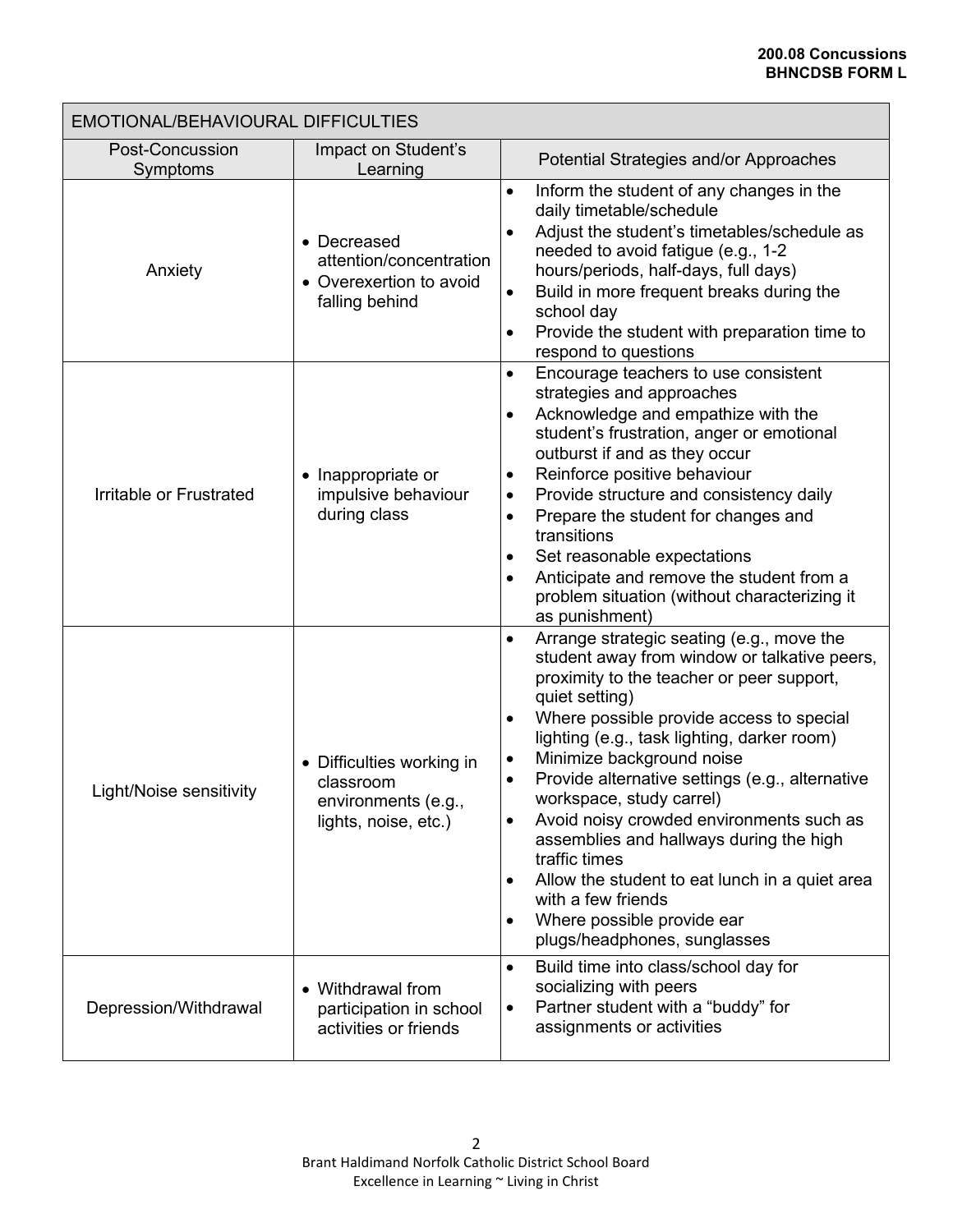

# CLASSROOM CONCUSSION SYMPTOMS FORM - **STUDENT RETURN TO SCHOOL**

| <b>Student Name:</b>      |                         | Date:                |  |                          |         |  |  |
|---------------------------|-------------------------|----------------------|--|--------------------------|---------|--|--|
| <b>Homeroom Teacher:</b>  |                         | <b>Class/Period:</b> |  |                          |         |  |  |
| <b>Time of Completion</b> | <b>Re-entry Meeting</b> |                      |  | OR Follow-up meeting No. | (1,2,3) |  |  |

**Instructions for the Student:** Read the symptoms below. For each symptom, circle ONE response. Be honest and do not skip any questions. Then, answer the question at the bottom of the second page. Give the form to your educator once completed. (If you have any questions regarding this form, please contact the teacher).

*Note for the Instructor: Where appropriate, considering the age/ability/concussion symptoms of the student, the educator may need to provide instructions, read the items, and record what the student responses on the form. Please file in the Ontario Student Record – Documentation File.* 

| <b>Physical Difficulties:</b>             |                                                                                                   |      |      |          |        |  |  |  |  |  |  |
|-------------------------------------------|---------------------------------------------------------------------------------------------------|------|------|----------|--------|--|--|--|--|--|--|
| <b>Description</b>                        | How it affects me at school<br><b>Response</b>                                                    |      |      |          |        |  |  |  |  |  |  |
| Headache                                  | I have difficulty concentrating, paying attention or<br>multi-tasking                             | None | Mild | Moderate | Severe |  |  |  |  |  |  |
| Dizziness/Balance<br>problems             | l lose my balance, I trip/stumble more often, I get<br>dizzy when I (move/get up/)                | None | Mild | Moderate | Severe |  |  |  |  |  |  |
| Nausea (Feeling<br>sick to my<br>stomach) | I have to vomit; I feel sick during lessons                                                       | None | Mild | Moderate | Severe |  |  |  |  |  |  |
| <b>Drowsiness</b>                         | I feel sleepy or sluggish                                                                         | None | Mild | Moderate | Severe |  |  |  |  |  |  |
| Fatigue                                   | get tired quickly, I feel exhausted after<br>small/short tasks                                    | None | Mild | Moderate | Severe |  |  |  |  |  |  |
| Sensitivity to light                      | I have difficulties working in the classroom<br>environment (e.g., lights, seeing the blackboard) | None | Mild | Moderate | Severe |  |  |  |  |  |  |
| Sensitivity to<br>noise                   | I have difficulties working in the classroom<br>environment (e.g., loud music, noise, talking)    | None | Mild | Moderate | Severe |  |  |  |  |  |  |

## **Information Collection Authorization**

*Notice of Collection: The personal information you have provided on this form and any other correspondence relating to your involvement in our programs is collected by the Brant Haldimand Norfolk Catholic District School Board under the authority of the Education Act (R.S.O. 1990 c.E.2) ss. 58.5, 265 and 266 as amended and in accordance with Section 29(2) of the Municipal Freedom of Information and Protection of Privacy Act, (R.S.O. 1990 c.M.56) The information will be used to register and place the student in a school, or for a consistent purpose such as the allocation of staff and resources and to give information to employees to carry out their job duties. In addition, the information may be used to deal with matters of health and safety or discipline and is required to be disclosed in compelling circumstances or for law enforcement matters or in accordance with any other Act. The information will be used in accordance with the*  Education Act, the regulations, and guidelines issued by the Minister of Education governing the establishment, maintenance, use, retention, transfer and disposal *of pupil records. If you have any questions, please contact the school principal and/or the Freedom of Information Officer, Brant Haldimand Norfolk Catholic District School Board, 322 Fairview Drive, Brantford, ON, N3T 5M8 (Telephone 519-756-6505, Ext. 234)*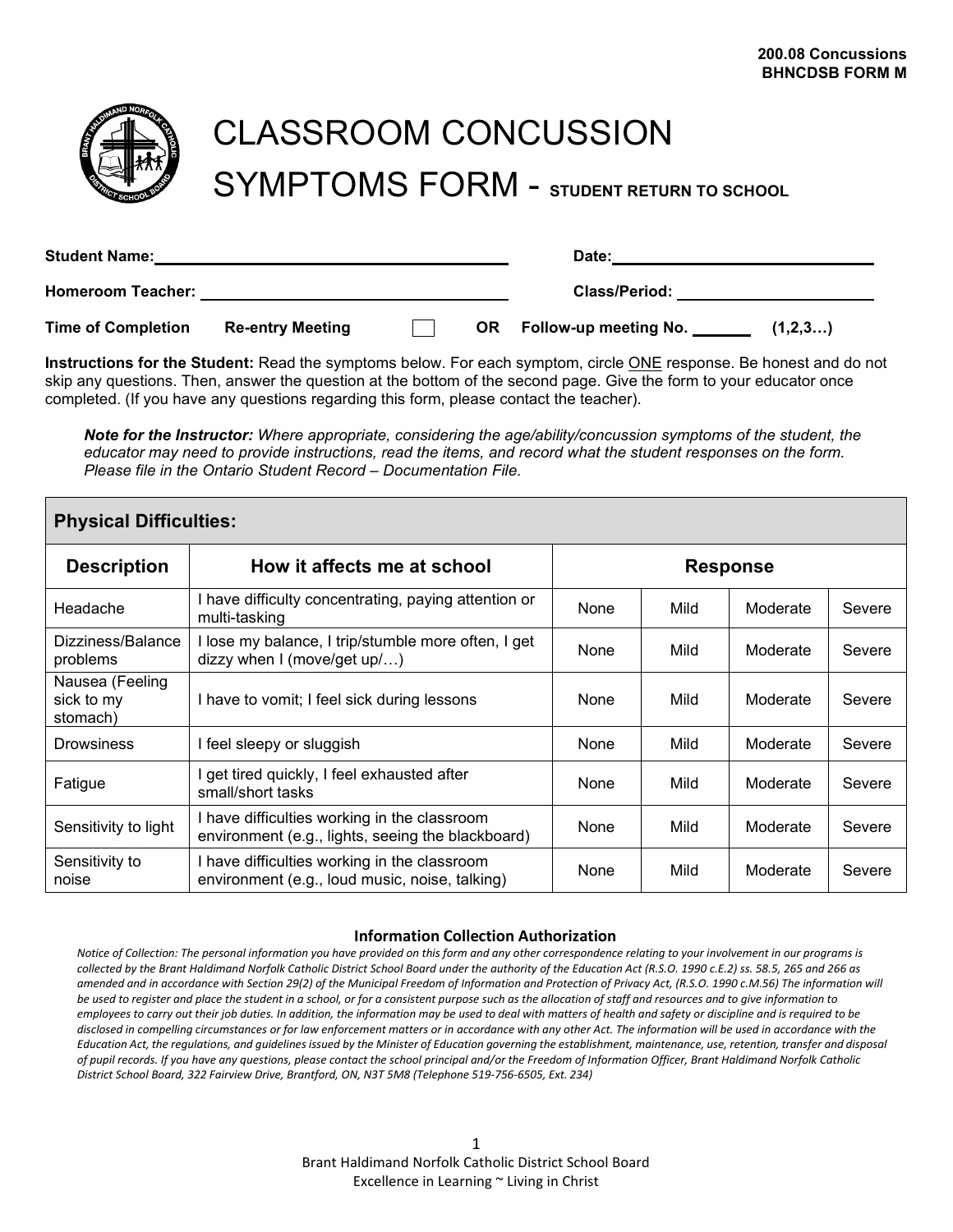

# CLASSROOM CONCUSSION ACCOMMODATIONS FORM

**RETURN TO SCHOOL (RTS)**

| <b>Student Name:</b>      |                         | Date:                |      |                                  |  |
|---------------------------|-------------------------|----------------------|------|----------------------------------|--|
| <b>Homeroom Teacher:</b>  |                         | <b>Class/Period:</b> |      |                                  |  |
| <b>Time of Completion</b> | <b>Re-entry Meeting</b> |                      | OR . | Follow-up meeting No.<br>(1,2,3) |  |

**Instructions:** Use the student's responses to the questions on the **Symptoms Form (Form M)** to devise in-class, symptombased accommodations. Mark selected accommodations on this list. Discuss the recommended accommodations with the student.

*Please file in the Ontario Student Record – Documentation File*

| <b>Physical Difficulties:</b><br><b>Symptoms</b> | $\checkmark$ | <b>Accommodations and Strategies</b>                                                                                                                                                                                                                                                                                                       |
|--------------------------------------------------|--------------|--------------------------------------------------------------------------------------------------------------------------------------------------------------------------------------------------------------------------------------------------------------------------------------------------------------------------------------------|
|                                                  |              | Mild/moderate: allow classroom participation                                                                                                                                                                                                                                                                                               |
|                                                  |              | Avoid symptom triggers                                                                                                                                                                                                                                                                                                                     |
|                                                  |              | If severe, inform parent/guardian                                                                                                                                                                                                                                                                                                          |
| Headache                                         |              | Allow frequent breaks                                                                                                                                                                                                                                                                                                                      |
|                                                  |              | Consider reduce hours                                                                                                                                                                                                                                                                                                                      |
|                                                  |              | Consider gradual return to school (e.g., 1-2 hours, half-days, late starts)                                                                                                                                                                                                                                                                |
|                                                  |              |                                                                                                                                                                                                                                                                                                                                            |
|                                                  |              | Mild/moderate: allow classroom participation                                                                                                                                                                                                                                                                                               |
| Dizziness/Balance                                |              | Avoid symptom triggers                                                                                                                                                                                                                                                                                                                     |
| problems                                         |              | If severe, inform parent/guardian                                                                                                                                                                                                                                                                                                          |
|                                                  |              |                                                                                                                                                                                                                                                                                                                                            |
|                                                  |              | Mild/moderate: allow classroom participation                                                                                                                                                                                                                                                                                               |
| Nausea                                           |              | Avoid symptom triggers                                                                                                                                                                                                                                                                                                                     |
|                                                  |              | If severe, inform parent/guardian                                                                                                                                                                                                                                                                                                          |
|                                                  |              |                                                                                                                                                                                                                                                                                                                                            |
|                                                  |              | Mild/moderate: allow classroom participation                                                                                                                                                                                                                                                                                               |
| <b>Drowsiness</b>                                |              | Avoid symptom triggers                                                                                                                                                                                                                                                                                                                     |
|                                                  |              | If severe, inform parent/guardian                                                                                                                                                                                                                                                                                                          |
|                                                  |              |                                                                                                                                                                                                                                                                                                                                            |
|                                                  |              | Reduce workload                                                                                                                                                                                                                                                                                                                            |
| Fatigue                                          |              | Consider reduce hours                                                                                                                                                                                                                                                                                                                      |
|                                                  |              | Consider gradual return to school (e.g., 1-2 hours, half-days, late starts)                                                                                                                                                                                                                                                                |
|                                                  |              |                                                                                                                                                                                                                                                                                                                                            |
|                                                  |              | Move away from windows                                                                                                                                                                                                                                                                                                                     |
| Sensitivity to Light                             |              | Allow access to special lighting (dim lights/draw shades/task lighting/darker                                                                                                                                                                                                                                                              |
|                                                  |              | room)                                                                                                                                                                                                                                                                                                                                      |
| Forms are based on:                              |              | Allow sunglasses/hat in class                                                                                                                                                                                                                                                                                                              |
| 1.                                               |              | Ontario Physical Education Safety Guideline Concussion Protocol; Table 2: Return to Lean Strategies/Approaches Sept.<br>2014. Adapted from Davis GA, Purcell LK. The evaluation and management of acute concussion differs in young children. Fr<br>J Sports Med. Published online First 23 April 2013 doi: 10. 1136/bjsports-2012-092132; |

2. *Classroom-Concussion-Assessment-Form.pdf from [nationwidechildrens.org](https://www.nationwidechildrens.org/) 2013; An Educators Guide to Concussion in the*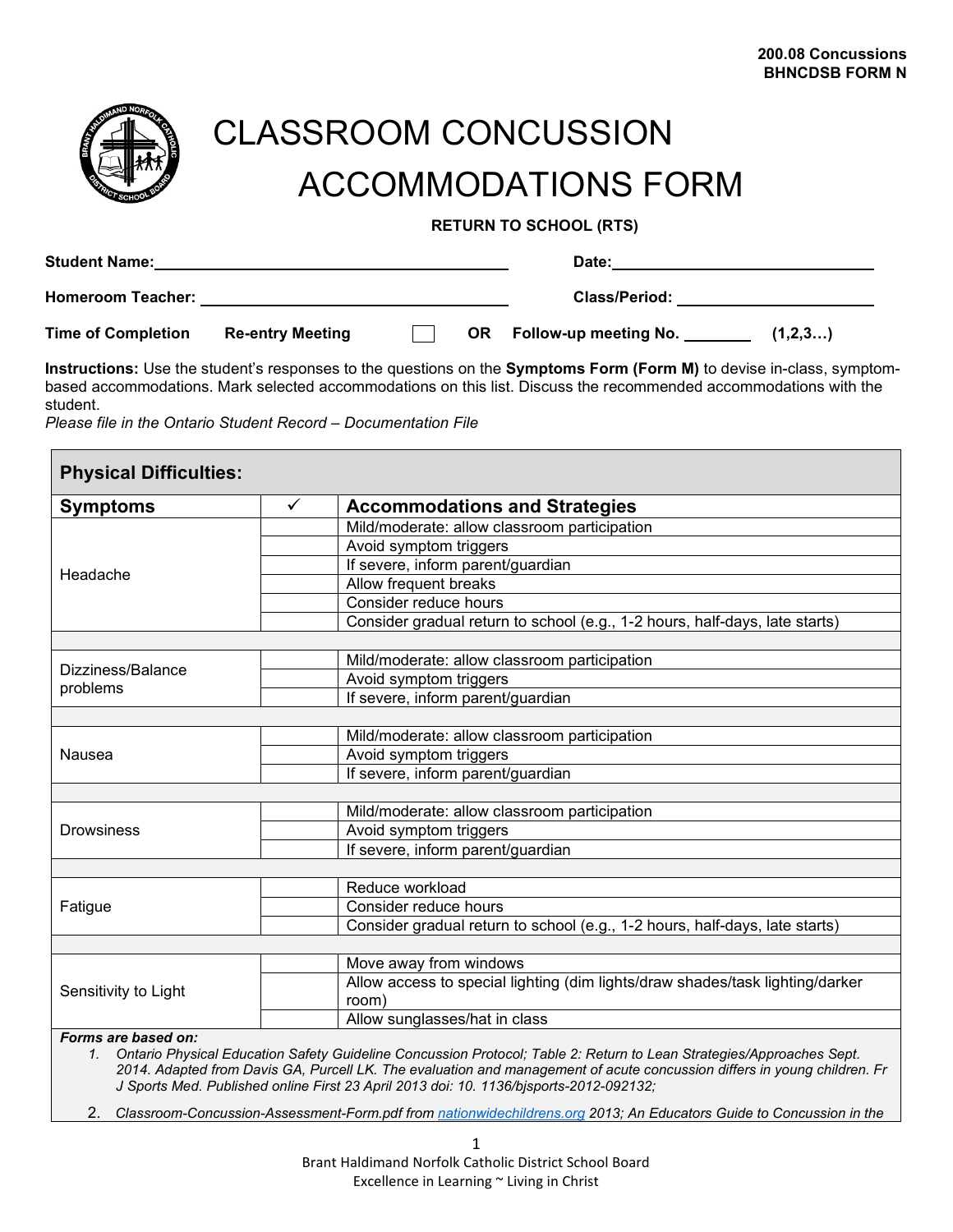*Classroom – Classroom Concussion Assessment Form.* 

| Cognitive Difficulties (thinking, problem solving and learning): |                                                                                                                                    |            |                 |                 |   |             |  |  |  |  |  |
|------------------------------------------------------------------|------------------------------------------------------------------------------------------------------------------------------------|------------|-----------------|-----------------|---|-------------|--|--|--|--|--|
| <b>Description</b>                                               | How it affects me at school                                                                                                        |            | <b>Response</b> |                 |   |             |  |  |  |  |  |
| Feeling mentally foggy                                           | I cannot think clearly and/or follow what is<br>going on                                                                           | 1<br>never | $\overline{2}$  | 3               | 4 | 5<br>always |  |  |  |  |  |
| Difficulty concentrating<br>on schoolwork                        | I can only focus on my schoolwork in a limited<br>way or for a short time                                                          | 1<br>never | 2               | 3               | 4 | 5<br>always |  |  |  |  |  |
| Difficulty paying<br>attention to teacher                        | I have difficulty tuning out other noises or<br>keeping track of what the teacher is saying,<br>note taking is hard for me         | 1<br>never | $\overline{2}$  | 3               | 4 | 5<br>always |  |  |  |  |  |
| Difficulty processing<br>information quickly                     | I have difficulty following instructions; I can't<br>manage deadlines or complete tasks on time; I<br>feel slowed down             | 1<br>never | 2               | 3               | 4 | 5<br>always |  |  |  |  |  |
| Difficulty remembering                                           | I can't retain new information or instructions, I<br>cannot recall/access information already<br>learned                           | 1<br>never | $\overline{2}$  | 3               | 4 | 5<br>always |  |  |  |  |  |
| Difficulty staying<br>organized                                  | I am missing pieces of instruction, I forget to<br>bring things/lose things, I have a hard time<br>finishing assignments           | 1<br>never | 2               | 3               | 4 | 5<br>always |  |  |  |  |  |
| <b>Emotional Difficulties</b>                                    |                                                                                                                                    |            |                 |                 |   |             |  |  |  |  |  |
| <b>Description</b>                                               | How it affects me at school                                                                                                        |            |                 | <b>Response</b> |   |             |  |  |  |  |  |
| Irritability/Frustration                                         | I give up easily, I have a "short fuse"; I get<br>upset quickly when I encounter difficulties, I act<br>on impulse; I am irritable | 1<br>never | 2               | 3               | 4 | 5<br>always |  |  |  |  |  |
| Anxiety/Nervousness                                              | I am fearful about tests and assignments, I<br>cannot focus, I work to overtiredness                                               | 1<br>never | $\overline{2}$  | 3               | 4 | 5<br>always |  |  |  |  |  |
| Feelings of<br>sadness/withdrawal                                | I am sad, I don't like to talk, I keep to myself                                                                                   | 1<br>never | 2               | 3               | 4 | 5<br>always |  |  |  |  |  |

What tasks in school are most difficult for you? Please write specific examples:

| <b>Physical Difficulties (continued):</b> |               |                                                                                               |  |  |  |  |  |  |
|-------------------------------------------|---------------|-----------------------------------------------------------------------------------------------|--|--|--|--|--|--|
| <b>Symptoms</b>                           | $\mathcal{N}$ | <b>Accommodations and Strategies</b>                                                          |  |  |  |  |  |  |
|                                           |               | Remove from loud environments                                                                 |  |  |  |  |  |  |
|                                           |               | Avoid noisy/crowded environments such as assemblies and hallways during high<br>traffic times |  |  |  |  |  |  |
| Sensitivity to noise                      |               | Provide alternative workspace                                                                 |  |  |  |  |  |  |
|                                           |               | Reduce classroom noise; Avoid headphones and loud music                                       |  |  |  |  |  |  |
|                                           |               | Allow noise cancelling headphones                                                             |  |  |  |  |  |  |
|                                           |               | Arrange for strategic seating (e.g., move student away from talkative peers,                  |  |  |  |  |  |  |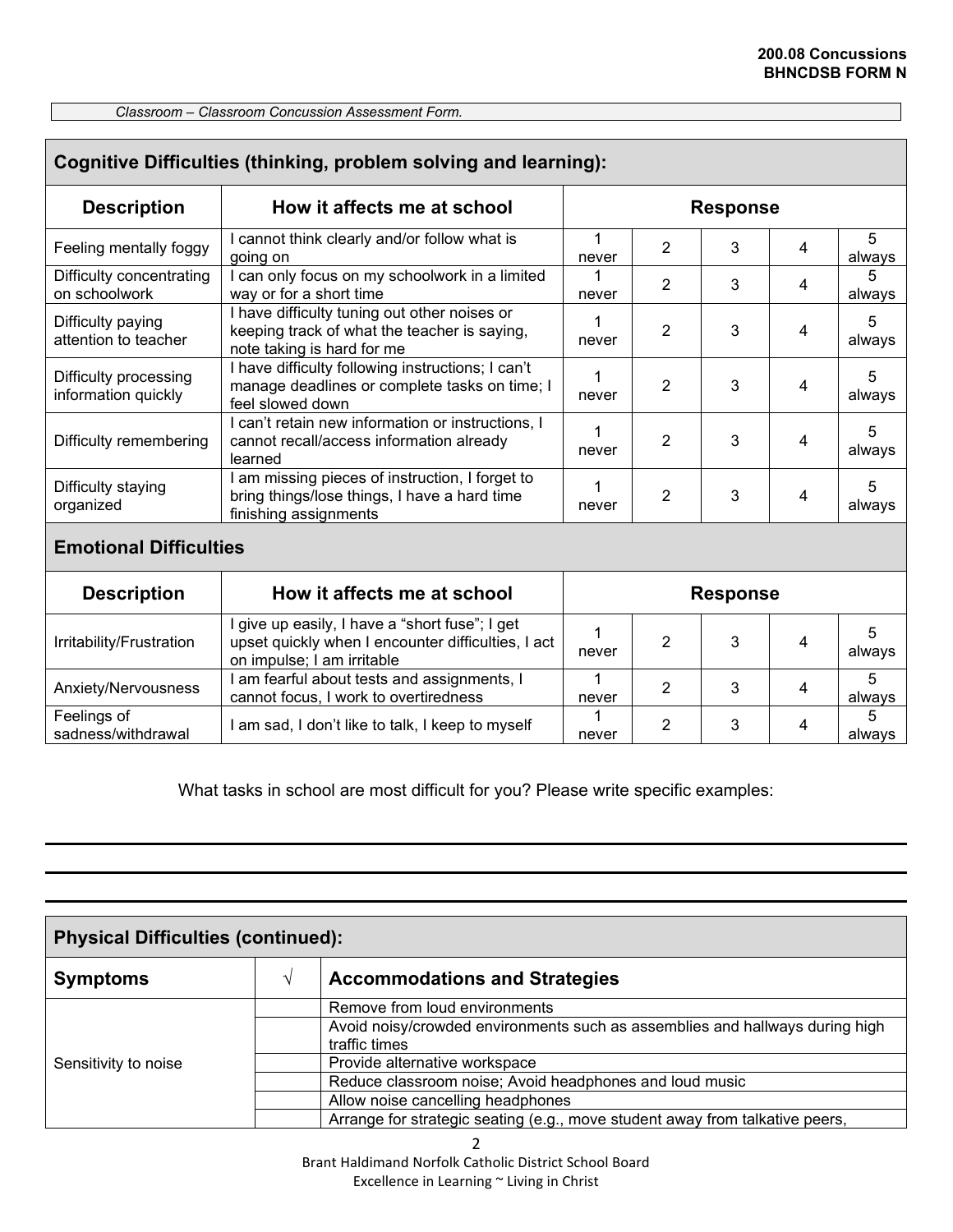|                                           |           | proximity to teacher)                                                                                             |
|-------------------------------------------|-----------|-------------------------------------------------------------------------------------------------------------------|
|                                           |           | <b>Cognitive Difficulties (thinking, problem solving and learning):</b>                                           |
| <b>Symptoms</b>                           | $\sqrt{}$ | <b>Accommodations and Strategies</b>                                                                              |
|                                           |           | Provide breaks between tasks                                                                                      |
| Feeling mentally foggy                    |           | Simplify tasks                                                                                                    |
|                                           |           | Shorten task duration                                                                                             |
|                                           |           |                                                                                                                   |
|                                           |           | Give breaks between tasks                                                                                         |
| Difficulty concentrating on               |           | Consider shortening school day                                                                                    |
| schoolwork                                |           | Consider limiting test to one per day and provide extra time and/or quiet<br>environment                          |
|                                           |           |                                                                                                                   |
|                                           |           | Provide frequent check-ins                                                                                        |
| Difficulty paying attention to<br>teacher |           | Front of the room seating in proximity of the teacher                                                             |
|                                           |           | Work/test in quiet room                                                                                           |
|                                           |           |                                                                                                                   |
|                                           |           | Provide access to assistive technology                                                                            |
| Difficulty processing                     |           | Provide extra time or a quiet environment                                                                         |
| information quickly                       |           | Provide class notes                                                                                               |
|                                           |           | Provide scribe                                                                                                    |
|                                           |           | Check understanding of content, repeat instructions                                                               |
|                                           |           |                                                                                                                   |
|                                           |           | Provide visual cues/aids and/or advance organizers (visual cueing, non-verbal<br>sign)                            |
| Difficulty remembering                    |           | Use alternative testing methods (such as multiple-choice, oral testing) for the<br>student to demonstrate mastery |
|                                           |           | Provide a copy of class notes                                                                                     |
|                                           |           | Provide memory aids                                                                                               |
|                                           |           |                                                                                                                   |
|                                           |           | Check comprehension of instructions                                                                               |
|                                           |           | Use to-do lists and checklists                                                                                    |
|                                           |           | Encourage student to use/set electronic alerts                                                                    |
| Difficulty staying organized              |           | Manage overall workload and pace of work demands                                                                  |
|                                           |           | Use agenda/planner for schedule and due dates                                                                     |
|                                           |           | Divide larger assignments/assessments into smaller tasks                                                          |
|                                           |           | Extend deadlines for submitting assignments                                                                       |

| <b>Emotional Difficulties</b> |                                                                                                                |
|-------------------------------|----------------------------------------------------------------------------------------------------------------|
| <b>Symptoms</b>               | <b>Accommodations and Strategies</b>                                                                           |
| Irritability/Frustration      | Prepare the student for change and transitions                                                                 |
|                               | Set reasonable expectations                                                                                    |
|                               | Anticipate and remove the student from a problem situation (without characterizing<br>it as punishment)        |
|                               | Encourage teachers to use consistent strategies and approaches                                                 |
|                               | Acknowledge and empathize with the student's frustration, anger and emotional<br>outburst if and as they occur |
|                               | Reinforce positive behaviour                                                                                   |
|                               | Provide consistency and structure daily                                                                        |
|                               |                                                                                                                |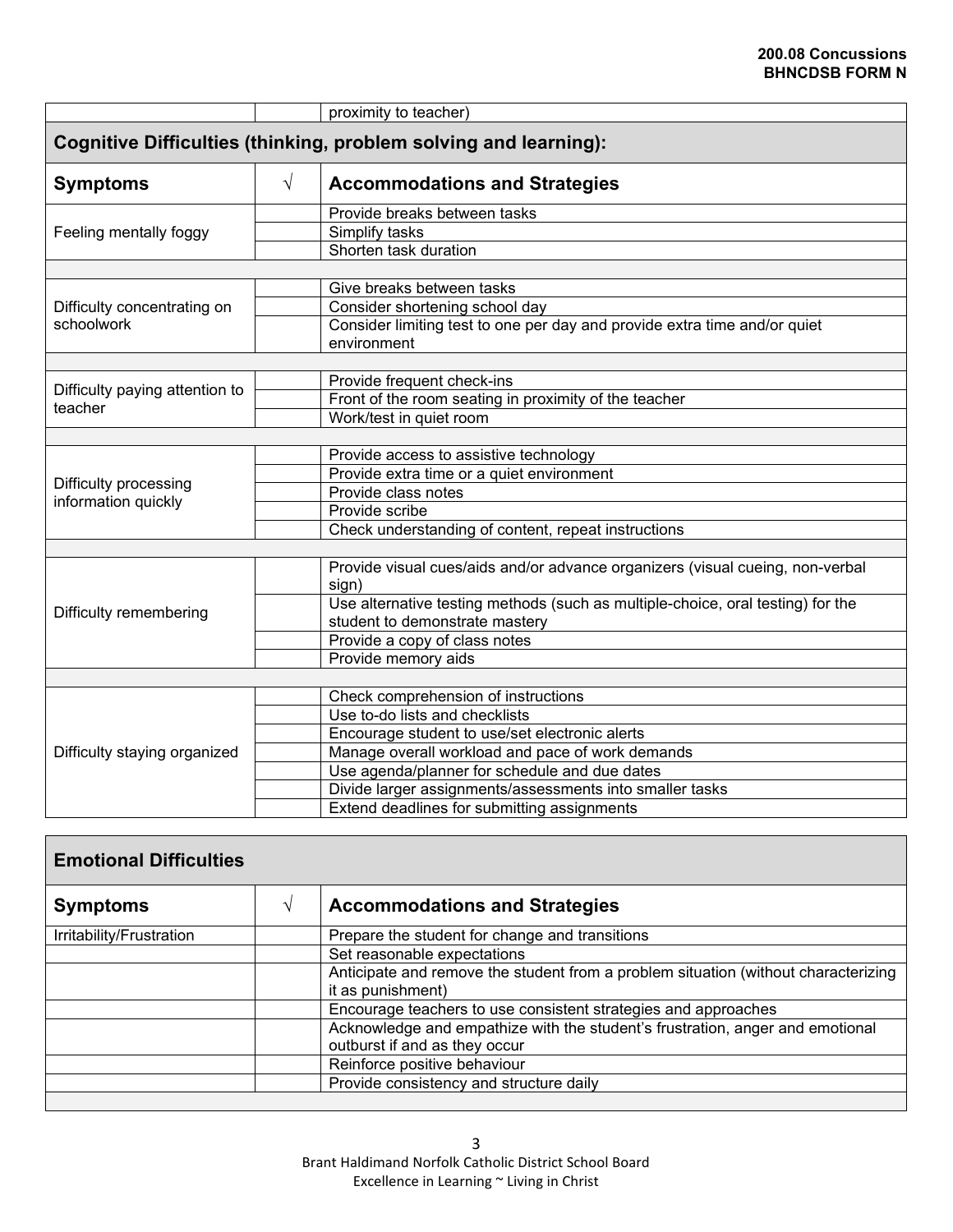| <b>Emotional Difficulties (continued):</b> |   |                                                                                                                                             |  |  |  |  |  |  |  |
|--------------------------------------------|---|---------------------------------------------------------------------------------------------------------------------------------------------|--|--|--|--|--|--|--|
| <b>Symptoms</b>                            | V | <b>Accommodations and Strategies</b>                                                                                                        |  |  |  |  |  |  |  |
| Anxiety/Nervousness                        |   | Where feelings are affecting social interactions/schoolwork inform parent/ guardian                                                         |  |  |  |  |  |  |  |
|                                            |   | Provide access to Child and Youth counsellor or other support personnel                                                                     |  |  |  |  |  |  |  |
|                                            |   | Build in more frequent breaks during the school day                                                                                         |  |  |  |  |  |  |  |
|                                            |   | Provide the student with preparation time to respond to questions                                                                           |  |  |  |  |  |  |  |
|                                            |   | Inform the student of any changes in the daily timetable/schedule                                                                           |  |  |  |  |  |  |  |
|                                            |   | Adjust the student's timetable/schedule as needed to avoid fatigue (e.g. 1-2                                                                |  |  |  |  |  |  |  |
|                                            |   | hours/periods, half-days, full days)                                                                                                        |  |  |  |  |  |  |  |
|                                            |   |                                                                                                                                             |  |  |  |  |  |  |  |
| Feelings of Sadness/<br>Withdrawal         |   | Where feelings are affecting social interactions/schoolwork, inform parent/guardian                                                         |  |  |  |  |  |  |  |
|                                            |   | Provide access to Child and Youth counsellor or other support personnel                                                                     |  |  |  |  |  |  |  |
|                                            |   | Open lines of communication with parent/guardian and student sharing                                                                        |  |  |  |  |  |  |  |
|                                            |   | observations of child at home and school                                                                                                    |  |  |  |  |  |  |  |
|                                            |   | Provide opportunities and personnel for student to share his/her thoughts/feelings                                                          |  |  |  |  |  |  |  |
|                                            |   | class/school                                                                                                                                |  |  |  |  |  |  |  |
|                                            |   | Build time into class/school for socialization with peers                                                                                   |  |  |  |  |  |  |  |
|                                            |   | Partner student with a "buddy" for assignments and activities                                                                               |  |  |  |  |  |  |  |
|                                            |   | Implement, immediately, correct Board procedures when a student expresses<br>suicidal feelings, thoughts. Parent/guardian must be informed. |  |  |  |  |  |  |  |

Other Accommodations and strategies (provide examples):

Date for next review of accommodation plan:

*Please file in the Ontario Student Record – Documentation File*

#### **Information Collection Authorization**

*Notice of Collection: The personal information you have provided on this form and any other correspondence relating to your involvement in our programs is collected by the Brant Haldimand Norfolk Catholic District School Board under the authority of the Education Act (R.S.O. 1990 c.E.2) ss. 58.5, 265 and 266 as amended and in accordance with Section 29(2) of the Municipal Freedom of Information and Protection of Privacy Act, (R.S.O. 1990 c.M.56) The information will be used to register and place the student in a school, or for a consistent purpose such as the allocation of staff and resources and to give information to employees to carry out their job duties. In addition, the information may be used to deal with matters of health and safety or discipline and is required to be disclosed in compelling circumstances or for law enforcement matters or in accordance with any other Act. The information will be used in accordance with the*  Education Act, the regulations, and guidelines issued by the Minister of Education governing the establishment, maintenance, use, retention, transfer and disposal *of pupil records. If you have any questions, please contact the school principal and/or the Freedom of Information Officer, Brant Haldimand Norfolk Catholic District School Board, 322 Fairview Drive, Brantford, ON, N3T 5M8 (Telephone 519-756-6505, Ext. 234)*

Reproduced and adapted with permission form OPHEA, Medical Concussion Assessment Form, 2019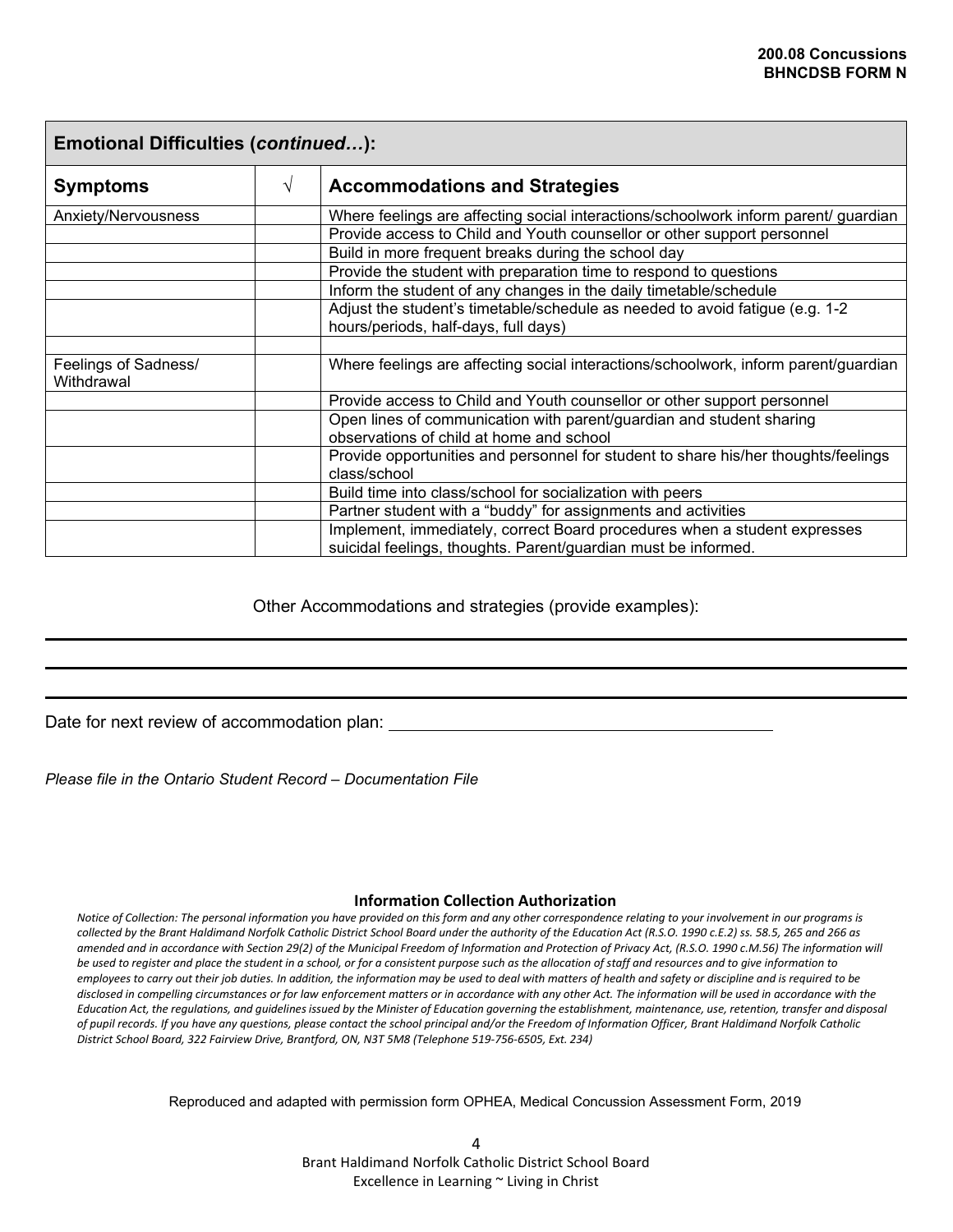|                                                                                  | <b>Concussion Tracking Form</b>                                                                      |                                                                                                                                                |                                                                                                           |                                                                                                                                                                                                                                                                                                                                                                                                                                                                                                                                    |                  |                  |                  |                  |                                                                           |                  |                  |                  |                  |                  |                  |                  |                  |                            |                  |                  |                  |                  |  |
|----------------------------------------------------------------------------------|------------------------------------------------------------------------------------------------------|------------------------------------------------------------------------------------------------------------------------------------------------|-----------------------------------------------------------------------------------------------------------|------------------------------------------------------------------------------------------------------------------------------------------------------------------------------------------------------------------------------------------------------------------------------------------------------------------------------------------------------------------------------------------------------------------------------------------------------------------------------------------------------------------------------------|------------------|------------------|------------------|------------------|---------------------------------------------------------------------------|------------------|------------------|------------------|------------------|------------------|------------------|------------------|------------------|----------------------------|------------------|------------------|------------------|------------------|--|
|                                                                                  | Student Name:                                                                                        |                                                                                                                                                | Date of Incident:                                                                                         |                                                                                                                                                                                                                                                                                                                                                                                                                                                                                                                                    |                  |                  |                  |                  |                                                                           |                  |                  |                  |                  |                  |                  |                  |                  |                            |                  |                  |                  |                  |  |
|                                                                                  | Documents Supplied to Parent/Guardian after the incident                                             |                                                                                                                                                |                                                                                                           |                                                                                                                                                                                                                                                                                                                                                                                                                                                                                                                                    |                  |                  |                  |                  | Given *** ONLY IF DIAGNOSED AS CONCUSSION by Doctor/Nurse Practitioner*** |                  |                  |                  |                  |                  |                  |                  |                  |                            |                  |                  |                  |                  |  |
| FORM H:<br>Tools to<br>Identify<br>Concussion                                    | FORM I:<br>Documentation of<br>Monitoring/ Medical<br>Assessment Form                                | FORM K: Concussion<br>Management - Home<br>Preparation for RTS<br>and RTPA Plan<br>(Stages 1-2)                                                |                                                                                                           | FORM P: School Concussion Management - Return to School (RTS) and Return to Physical Activity (RTPA) Plan (Stages 3-6)                                                                                                                                                                                                                                                                                                                                                                                                             |                  |                  |                  |                  |                                                                           |                  |                  |                  |                  |                  |                  |                  |                  |                            |                  |                  |                  |                  |  |
| Record the<br>date that<br>FORM H was<br>provided to<br>the parent/<br>guardian: | Record the Date that<br>FORM I was provided<br>to the parent/<br>the signed appendix<br>was returned | Minimum 24 hours<br>between each stage.<br>Record the date that<br>FORM K was provided<br>and the date the<br>signed appendix was<br>returned. |                                                                                                           | Minimum 24 hours between each stage. Before progressing to RTPA Stage 5, the student must:<br>•liave completed RTS Stage 4a and 4b (full day at school without adaptation of learning strategies and/or approaches);<br>. Nave completed RTPA stage 4 and be symptom free; and<br>guardian and the date to the parent/ guardian • obtained a signed Medical Clearance from a medical doctor or nurse practitioner.<br>Record the date that FORM P was given to the parent/ guardian and the date the signed appendix was returned. |                  |                  |                  |                  |                                                                           |                  |                  |                  |                  |                  |                  |                  |                  |                            |                  |                  |                  |                  |  |
| Date<br>Provided:                                                                | Date Provided:                                                                                       | Date returned File in to<br>the OSR:                                                                                                           | Student completed RTS/<br>RTPA initial rest, RTS/ RTPA<br>Stage 1, RTS Stage 2 AND<br>RTS Stage 2a and 2b |                                                                                                                                                                                                                                                                                                                                                                                                                                                                                                                                    | RTS Stage 3a     |                  | RTS Stage 3b     |                  | RTPA Stage 3                                                              |                  |                  | RTS Stage 4a     | RTS Stage 4b     |                  | RTPA Stage 4     |                  |                  | Medical Clearance - FORM J |                  | RTPA Stage 5     |                  | RTPA Stage 6     |  |
|                                                                                  |                                                                                                      |                                                                                                                                                | Date<br>Provided                                                                                          | Date<br>Returned                                                                                                                                                                                                                                                                                                                                                                                                                                                                                                                   | Date<br>Provided | Date<br>Returned | Date<br>Provided | Date<br>Returned | Date<br>Provided                                                          | Date<br>Returned | Date<br>Provided | Date<br>Returned | Date<br>Provided | Date<br>Returned | Date<br>Provided | Date<br>Returned | Date<br>Provided | Date<br>Returned           | Date<br>Provided | Date<br>Returned | Date<br>Provided | Date<br>Returned |  |
| Notes:                                                                           |                                                                                                      |                                                                                                                                                |                                                                                                           |                                                                                                                                                                                                                                                                                                                                                                                                                                                                                                                                    |                  |                  |                  |                  |                                                                           |                  |                  |                  |                  |                  |                  |                  |                  |                            |                  |                  |                  |                  |  |
|                                                                                  |                                                                                                      |                                                                                                                                                |                                                                                                           |                                                                                                                                                                                                                                                                                                                                                                                                                                                                                                                                    |                  |                  |                  |                  |                                                                           |                  |                  |                  |                  |                  |                  |                  |                  |                            |                  |                  |                  |                  |  |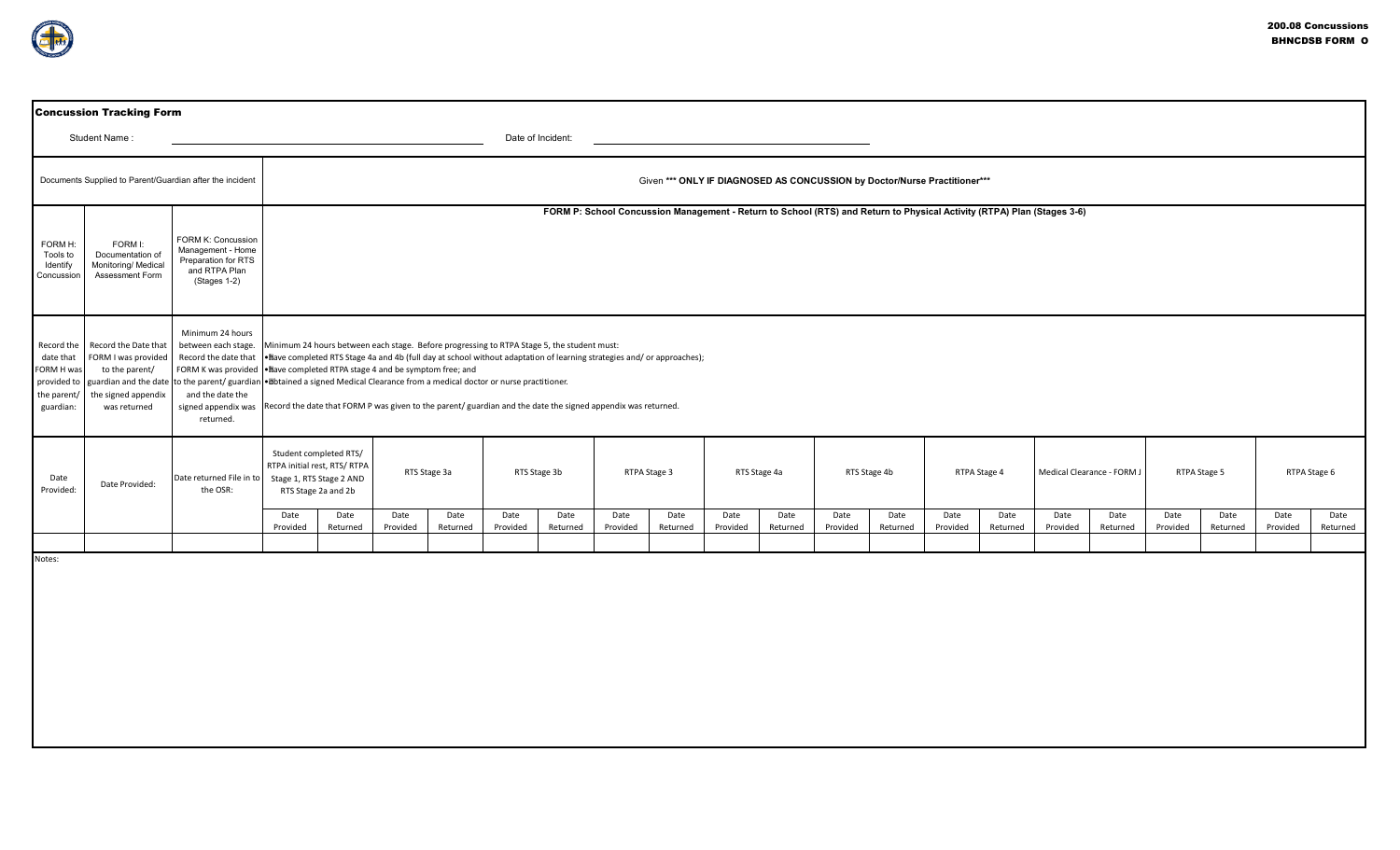

## SCHOOL CONCUSSION MANAGEMENT

**RETURN TO SCHOOL (RTS) AND RETURN TO PHYSICAL ACTIVITY (RTPA) PLAN (Stages 3-6)**

*This form is to be used by parents/guardians and the school Collaborative Team to communicate and track a student's progress through the stages of the Return to School and Return to Physical Activity Plan following completion of Home Preparation for Return to School and Return to Physical Activity. The RTS and RTPA Plan is to be used with the BHNCDSB Student Concussion Management Forms (FORMS L to N)*

- **Each stage must take a minimum of 24 hours.**
- **All steps must be followed.**

## **General procedures for School Concussion Management – Return to School (RTS) and Return to Physical Activity (RTPA) Plan**

## **The Plan does not replace medical advice.**

- 1. The school part of the plan begins with a parent/guardian and principal or designate communicating information on:
	- The school part of the RTS and RTPA Plan; and
		- The Collaborative Team members and their role.
- 2. A student conference will be established to determine the individualized RTS and RTPA Plan to identify:
	- The RTS learning strategies and/or approaches required by the student based on the post-concussion symptoms; and
	- The best way to provide opportunities for the permissible activities.
- 3. The need to report any return of symptoms to supervising staff/volunteer should be emphasized to the student and parent/guardian.
- 4. The stages of the General Procedures for School Concussion Management plan occur at school where appropriate and the RTPA part of the plan may occur during school activities or outside activities.
- 5. For the student who is participating in activities outside of the school, communication is essential between the parent/guardian/student, activities supervisor and the collaborative team members.
- 6. Stages within the plan:
	- Stages are not days each stage must take a **minimum of 24 hours**
	- The length of time needed to complete each stage will vary based on the student and the severity of the concussion
	- A student who has no symptoms when they return to school must progress through all of the RTS stages and RTPA stages and remain symptom free for a minimum of 24 hours in each stage prior to moving to the next stage
	- Completion of the plan may take 1-4 weeks
- 7. The Collaborative Team will closely monitor the student for the return of any concussion symptoms and/or deterioration of work habits and performance.
- 8. A student moves forward to the next stage when activities at the current stage are tolerated and the student has not exhibited or reported a return of symptoms, new symptoms or worsening symptoms.
- 9. A student's progression through the stages of RTS is **independent** from their progression through the RTPA's stages.
- 10. Medical clearance by a doctor/nurse practitioner is required **prior** to beginning Stage 5 of RTPA (Documentation for Medical Clearance (FORM J))
- 11. Until a student has successfully completed all stages in the RTS plan they must not participate in the following physical activities where the risk of re-injury is possible:
	- Full participation in the physical education curricular program;
	- Intramural activities;
	- Full participation in non-contact interschool activities; or/and
	- Participation in practice for a contact sport.
- 12. Upon completion of the RTS and RTPA plan, this form is returned to the principal or designate for filing in the student OSR.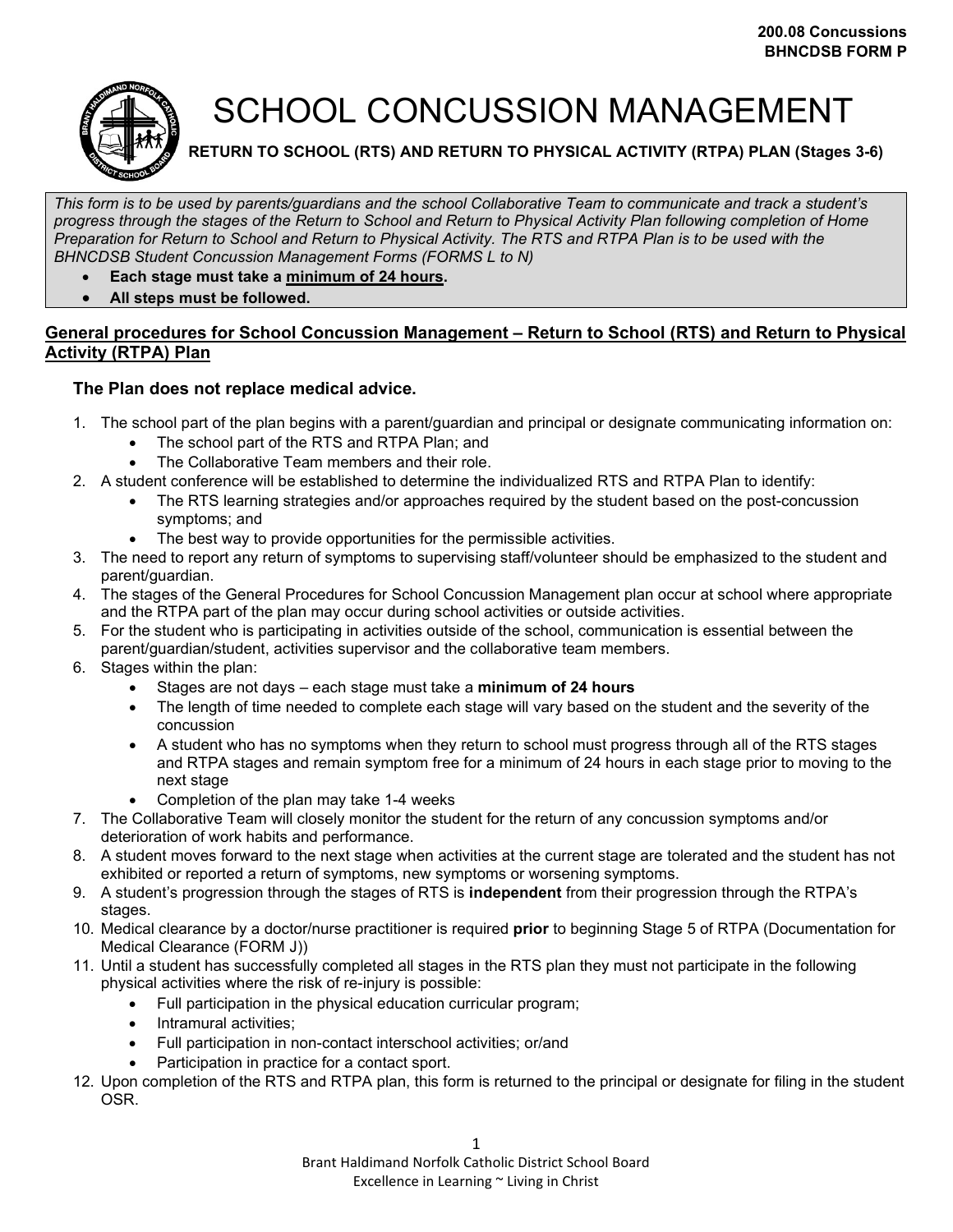## **Return of Symptoms**

- The student and the parent/guardian will report any return of symptoms to supervising staff/volunteers
- During all stages of RTS in Stages 1-4 of RTPA:
	- $\circ$  If symptoms return or new symptoms appear, the student returns to previous stage for a minimum of 24 hours and only participates in activities that can be tolerated.
- After Medical Clearance, during Stages 5 and 6 of RTPA:
	- o If symptoms return or new symptoms appear, the student **must return to medical doctor/nurse practitioner** to have Medical Clearance re-assessed.
- During all stages of RTS and RTPA, if symptoms worsen over time, follow the school's collaborative team procedures for contacting parents/guardians to inform them that the student needs a follow-up medical assessment.

## **Student requires a medical assessment for return/worsening symptoms**

- When there is a return/worsening of symptoms the principal or designate contacts the parent/guardian (or emergency contact) to inform of returned/worsened symptoms and the possible need for medical assessment on the same day.
- The collaborative team is to be informed and to follow the medical doctor/nurse practitioner's treatment recommendations.

## **Instructions: At each stage, this form will be exchanged between the school and home.**

- Review the activities (permitted and not permitted) at each stage prior to the beginning of the Plan.
- School provides appropriate activities and documents student's progress by checking  $(\sqrt{)}$ , dating, initiallingcompletion of each stage and communicating information (form) to parent/guardian.
- Within each stage, parent/guardian completes, checks  $(\sqrt{)}$ , dates, and signs the student's tolerance to those activities giving permission for the student to progress to the next stage and returns the completed form to school.
- Principal or designate will inform all school staff when the student:
	- $\circ$  Is able to advance to the next stage
	- o Must return to the previous stage
	- o Must be medically assessed
	- o Has completed the plan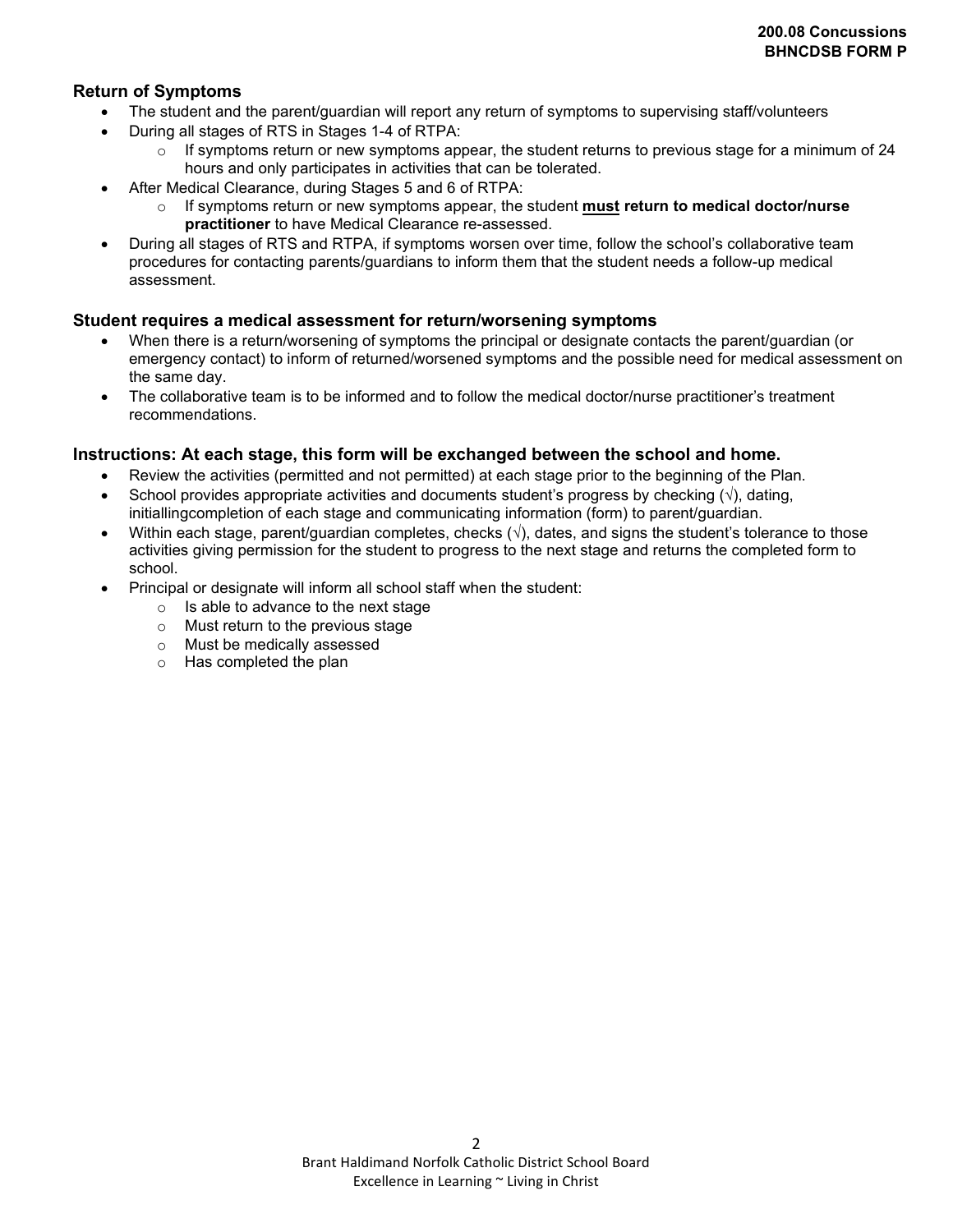## **SCHOOL CONCUSSION MANAGEMENT – RETURN TO SCHOOL (RTS) AND RETURN TO PHYSICAL ACTIVITY (RTPA) PLAN**

| <b>Return to School (RTS) Stages</b><br><b>Return to Physical Activity (RTPA) Stages</b>                                                                                                                                                                                                                                                                                                                                                                                                                                                                                                                                                                                                                                                                                                                                                          |                                                                                                                                                                                                                                                                                                                                                                                                                                                                                                                                                                                                                                                                                                                                                                                                                                                                                                                                                                                                                                                                               |  |
|---------------------------------------------------------------------------------------------------------------------------------------------------------------------------------------------------------------------------------------------------------------------------------------------------------------------------------------------------------------------------------------------------------------------------------------------------------------------------------------------------------------------------------------------------------------------------------------------------------------------------------------------------------------------------------------------------------------------------------------------------------------------------------------------------------------------------------------------------|-------------------------------------------------------------------------------------------------------------------------------------------------------------------------------------------------------------------------------------------------------------------------------------------------------------------------------------------------------------------------------------------------------------------------------------------------------------------------------------------------------------------------------------------------------------------------------------------------------------------------------------------------------------------------------------------------------------------------------------------------------------------------------------------------------------------------------------------------------------------------------------------------------------------------------------------------------------------------------------------------------------------------------------------------------------------------------|--|
| Stage 3                                                                                                                                                                                                                                                                                                                                                                                                                                                                                                                                                                                                                                                                                                                                                                                                                                           |                                                                                                                                                                                                                                                                                                                                                                                                                                                                                                                                                                                                                                                                                                                                                                                                                                                                                                                                                                                                                                                                               |  |
| RTS - Stage 3a                                                                                                                                                                                                                                                                                                                                                                                                                                                                                                                                                                                                                                                                                                                                                                                                                                    | RTS - Stage 3                                                                                                                                                                                                                                                                                                                                                                                                                                                                                                                                                                                                                                                                                                                                                                                                                                                                                                                                                                                                                                                                 |  |
| Student begins with an initial length of time at school of 2<br>hours.<br>The individual RTS Plan is developed by the Collaborative<br>Team following the student conference and assessment of<br>the student's individual needs determining possible<br>strategies and/or approaches for student learning (refer to<br>FORM M: Classroom Concussion Accommodations Form).<br>Activities permitted if tolerated by student:<br>$\checkmark$ Activities from previous stage<br>School work for up to 2 hours per day in smaller<br>chunks (completed at school) working up to a $\frac{1}{2}$<br>day of cognitive activity<br>$\checkmark$ Adaptation of learning strategies and/or approaches<br>Activities that are not permitted at this stage:<br>Tests/exams<br>×<br>Homework<br>×<br>Music class<br>×<br>Assemblies<br>×<br>Field trips<br>× | Simple locomotor activities/sport-specific exercise to add<br>movement.<br>Activities permitted if tolerated by student:<br>Activities from previous stage (20-30 minutes<br>$\checkmark$<br>walking/stationary cycling/elliptical/recreational<br>dancing at a moderate pace)<br>Simple individual drills (e.g., running/throwing drills,<br>$\checkmark$<br>skating drills in hockey, shooting drills in basketball)<br>in predictable and controlled environments with no<br>risk of re-injury<br>Restricted recess activities (e.g., walking)<br>$\checkmark$<br>Activities that are not permitted at this stage:<br>Full participation in physical education or DPA<br>×<br>Participation in intramurals<br>×<br>Full participation in interschool practices<br>×<br>Interschool competitions<br>$\boldsymbol{\mathsf{x}}$<br>Resistance or weight training<br>$\boldsymbol{\mathsf{x}}$<br>Body contact or head impact activities (e.g.,<br>×<br>heading a soccer ball)<br>Jarring motions (e.g., high speed stops, hitting a<br>$\pmb{\times}$<br>baseball with a bat) |  |
| <b>School</b><br>Student has demonstrated they can tolerate up to a<br>$\Box$<br>half day of cognitive activity.<br>Form P sent home to parent/guardian.<br>$\Box$<br>School Initials (e.g., collaborative team lead/designate):<br>Date:                                                                                                                                                                                                                                                                                                                                                                                                                                                                                                                                                                                                         | <b>School</b><br>Student has demonstrated they can tolerate simple<br>$\Box$<br>individual drills/sport-specific drills as listed in<br>permitted activities.<br>Form P sent home to parent/guardian.<br>$\Box$<br>School Initials (e.g., collaborative team lead/designate):<br>Date:                                                                                                                                                                                                                                                                                                                                                                                                                                                                                                                                                                                                                                                                                                                                                                                        |  |
| Home<br>Student has not exhibited or reported a return of<br>$\Box$<br>symptoms, new symptoms or worsening symptoms.<br>Student has exhibited or reported a return of<br>$\Box$<br>symptoms, or new symptoms, and must return to<br>the previous stage for a minimum of 24 hours.<br>Student has exhibited or reported a worsening of<br>$\Box$<br>symptoms and must return to a medical doctor or<br>nurse practitioner.<br>Form P sent back to school.<br>$\Box$<br>Parent/Guardian:<br>Signature:<br>Date:<br>Comments:                                                                                                                                                                                                                                                                                                                        | Home<br>Student has not exhibited or reported a return of<br>$\Box$<br>symptoms, new symptoms or worsening symptoms.<br>Student has exhibited or reported a return of<br>$\Box$<br>symptoms, or new symptoms, and must return to<br>the previous stage for a minimum of 24 hours.<br>Student has exhibited or reported a worsening of<br>$\Box$<br>symptoms and must return to a medical doctor or<br>nurse practitioner.<br>Form P sent back to school.<br>$\Box$<br>Parent/Guardian:<br>Signature:<br>Date:<br>Comments:                                                                                                                                                                                                                                                                                                                                                                                                                                                                                                                                                    |  |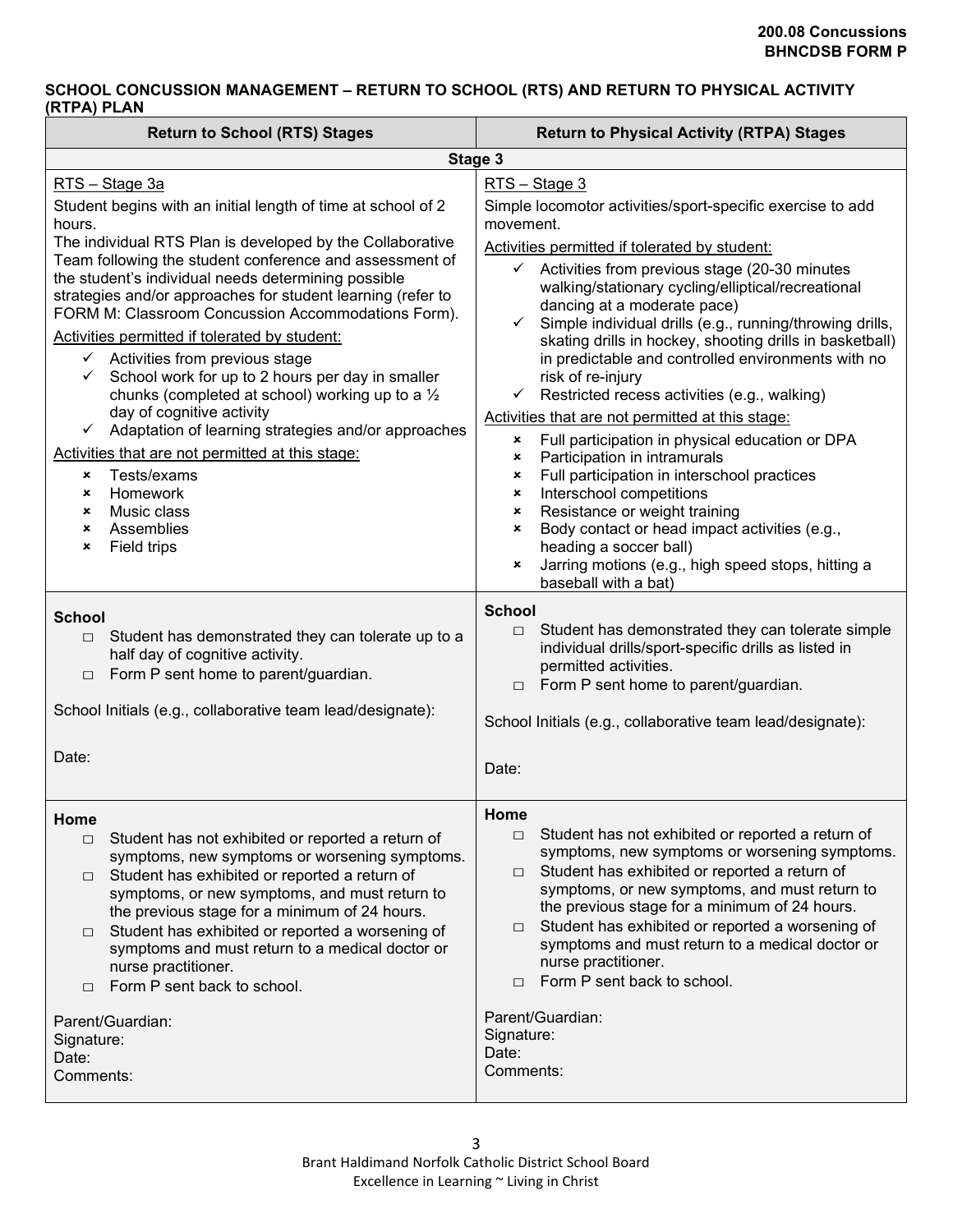## **200.08 Concussions BHNCDSB FORM P**

| RTS - Stage 3b                                                                                                                                                                                                                                                                                                                                                                                                                                                |  |
|---------------------------------------------------------------------------------------------------------------------------------------------------------------------------------------------------------------------------------------------------------------------------------------------------------------------------------------------------------------------------------------------------------------------------------------------------------------|--|
| Student continues attending school half time with gradual<br>increase in school attendance.                                                                                                                                                                                                                                                                                                                                                                   |  |
| Gradual increase in schoolwork and a decrease in the<br>adaptation of learning strategies and/or approaches.                                                                                                                                                                                                                                                                                                                                                  |  |
| Activities permitted if tolerated by student<br>$\checkmark$ Activities from previous stage<br>School work for 4 to 5 hours per day, in smaller<br>chunks (e.g., 2-4 days of school/week)<br>Homework - up to 30 minutes per day<br>$\checkmark$<br>Decrease adaptation of learning strategies and/or<br>✓<br>approaches<br>Classroom testing with accommodations<br>✓                                                                                        |  |
| Activities that are not permitted at this stage:<br>Standardized tests/exams<br>×                                                                                                                                                                                                                                                                                                                                                                             |  |
| <b>School</b><br>Student has demonstrated they can tolerate up to 4<br>$\Box$<br>to 5 hours of the cognitive activities listed above.<br>Form P sent home to parent/guardian.<br>$\Box$                                                                                                                                                                                                                                                                       |  |
| School Initials (e.g., collaborative team lead/designate):                                                                                                                                                                                                                                                                                                                                                                                                    |  |
| Date:                                                                                                                                                                                                                                                                                                                                                                                                                                                         |  |
| Home<br>Student has not exhibited or reported a return of<br>$\Box$<br>symptoms, new symptoms or worsening symptoms.<br>Student has exhibited or reported a return of<br>$\Box$<br>symptoms, or new symptoms, and must return to<br>the previous stage for a minimum of 24 hours.<br>Student has exhibited or reported a worsening of<br>$\Box$<br>symptoms and must return to a medical doctor or<br>nurse practitioner.<br>Form P sent back to school.<br>П |  |
| Parent/Guardian:<br>Signature:<br>Date:<br>Comments:                                                                                                                                                                                                                                                                                                                                                                                                          |  |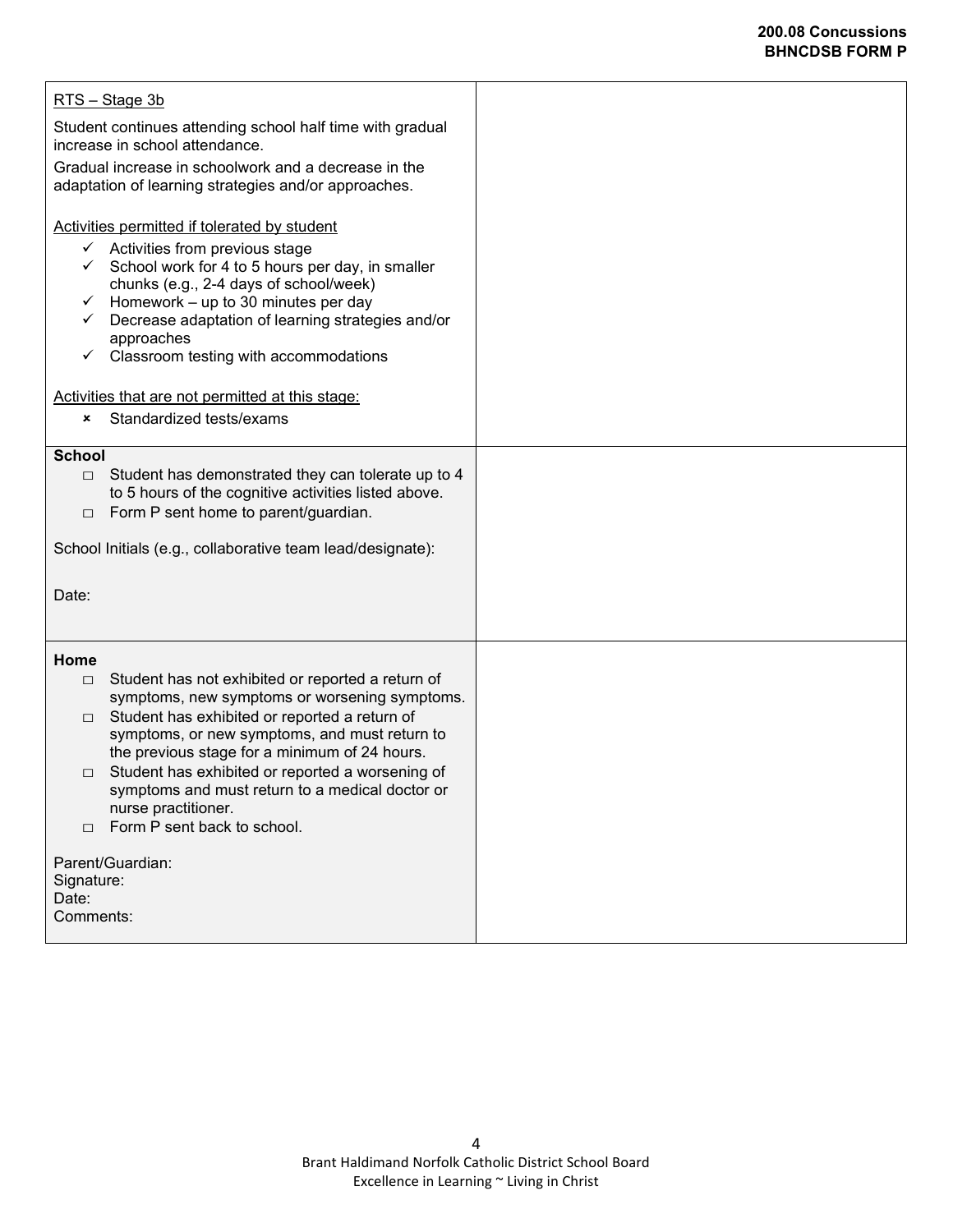| Stage 4                                                                                                                                                                                                                                                                                                                                                                                                                                                                                                                    |  |  |  |
|----------------------------------------------------------------------------------------------------------------------------------------------------------------------------------------------------------------------------------------------------------------------------------------------------------------------------------------------------------------------------------------------------------------------------------------------------------------------------------------------------------------------------|--|--|--|
| RTS - Stage 4                                                                                                                                                                                                                                                                                                                                                                                                                                                                                                              |  |  |  |
| Progressively increase physical activity. Non-contact<br>training drills to add coordination and increase thinking.                                                                                                                                                                                                                                                                                                                                                                                                        |  |  |  |
| Activities permitted if tolerated by student:                                                                                                                                                                                                                                                                                                                                                                                                                                                                              |  |  |  |
| $\checkmark$ Activities from previous stage<br>More complex training drills (e.g., passing drills in<br>soccer and hockey)<br>$\checkmark$ Physical activity with no body contact (e.g., dance<br>and badminton)<br>$\checkmark$ Participation in practices for non-contact interschool<br>sports (no contact)<br>Progressive resistance training may be started<br>$\checkmark$<br>Recess - physical activity running/games with no<br>$\checkmark$<br>body contact<br>DPA (elementary)<br>$\checkmark$                   |  |  |  |
| Activities that are not permitted at this stage:                                                                                                                                                                                                                                                                                                                                                                                                                                                                           |  |  |  |
| Full participation in physical education<br>×<br>Participation in intramurals<br>$\mathsf{x}$<br>Body contact or head impact activities (e.g.,<br>$\boldsymbol{\mathsf{x}}$<br>heading a soccer ball)<br>Participation in interschool contact sport practices,<br>×<br>or interschool games/competitions (non-contact and<br>contact)                                                                                                                                                                                      |  |  |  |
| <b>School</b>                                                                                                                                                                                                                                                                                                                                                                                                                                                                                                              |  |  |  |
| $\Box$ Student has completed the activities in RTPA Stage<br>4 as applicable.<br>Form P sent home to parent/guardian.<br>$\Box$<br>Documentation for Medical Clearance (FORM J)<br>$\Box$<br>sent home to parent/guardian.                                                                                                                                                                                                                                                                                                 |  |  |  |
| School Initials (e.g., collaborative team lead/designate):                                                                                                                                                                                                                                                                                                                                                                                                                                                                 |  |  |  |
| Date:                                                                                                                                                                                                                                                                                                                                                                                                                                                                                                                      |  |  |  |
| Home<br>Student has not exhibited or reported a return of<br>$\Box$<br>symptoms, new symptoms or worsening symptoms.<br>Student has exhibited or reported a return of<br>$\Box$<br>symptoms, or new symptoms, and must return to<br>the previous stage for a minimum of 24 hours.<br>Student has exhibited or reported a worsening of<br>$\Box$<br>symptoms and must return to a medical doctor or<br>nurse practitioner.<br>Form P sent back to school.<br>$\Box$<br>Parent/Guardian:<br>Signature:<br>Date:<br>Comments: |  |  |  |
|                                                                                                                                                                                                                                                                                                                                                                                                                                                                                                                            |  |  |  |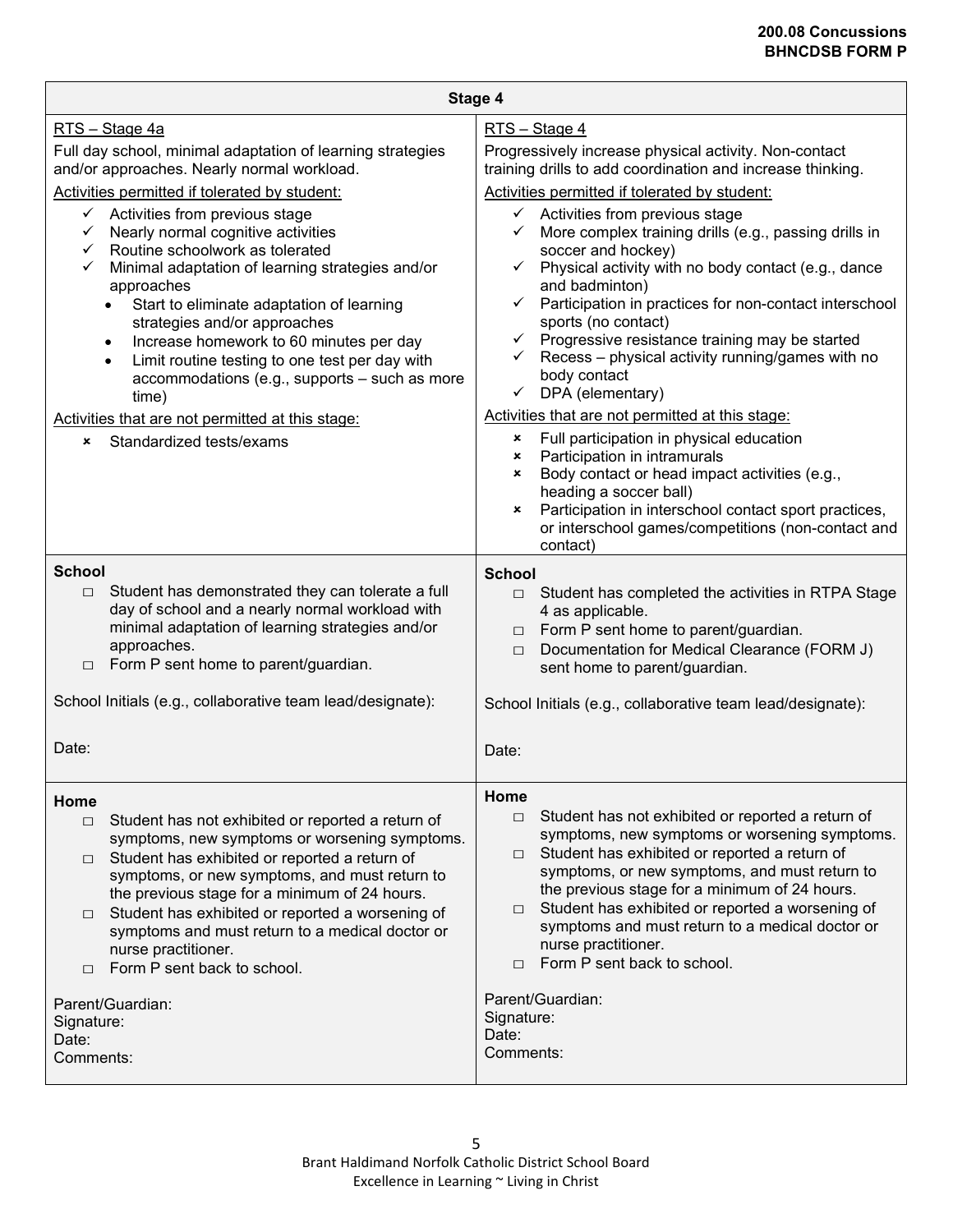| RTS - Stage 4b<br>At school, full day, without adaptation of learning strategies<br>and/or approaches.<br>Activities permitted if tolerated by student:<br>$\checkmark$ Normal cognitive activities<br>Routine schoolwork<br>$\checkmark$ Full curriculum workload (attends all classes, all<br>homework, tests)<br>Standardized tests/exams<br>✓<br>← Full extracurricular involvement (non-sport/non-<br>physical activity (e.g., debating club, drama club,<br>chess club)<br><b>School</b><br>Student has demonstrated they can tolerate a full<br>$\Box$ | Before progressing to Stage 5, the student must:<br>Have completed RTS Stage 4a and 4b (full day at<br>$\Box$<br>school without adaptation of learning strategies<br>and/or approaches).<br>Have completed RTPA Stage 4 and be symptom<br>$\Box$<br>free, and<br>Obtain a signed Medical Clearance form from a<br>$\Box$<br>medical doctor or nurse practitioner.<br>Please note: Premature return to contact sports (full<br>practice and game play) may cause a significant setback in<br>recovery. |
|---------------------------------------------------------------------------------------------------------------------------------------------------------------------------------------------------------------------------------------------------------------------------------------------------------------------------------------------------------------------------------------------------------------------------------------------------------------------------------------------------------------------------------------------------------------|-------------------------------------------------------------------------------------------------------------------------------------------------------------------------------------------------------------------------------------------------------------------------------------------------------------------------------------------------------------------------------------------------------------------------------------------------------------------------------------------------------|
| day of school without adaptation of learning<br>strategies and/or approaches.<br>Form P sent home to parent/guardian.<br>$\Box$                                                                                                                                                                                                                                                                                                                                                                                                                               |                                                                                                                                                                                                                                                                                                                                                                                                                                                                                                       |
| School Initials (e.g., collaborative team lead/designate):                                                                                                                                                                                                                                                                                                                                                                                                                                                                                                    |                                                                                                                                                                                                                                                                                                                                                                                                                                                                                                       |
| Date:                                                                                                                                                                                                                                                                                                                                                                                                                                                                                                                                                         |                                                                                                                                                                                                                                                                                                                                                                                                                                                                                                       |
| Home<br>Student has not exhibited or reported a return of<br>$\Box$<br>symptoms, new symptoms or worsening symptoms.<br>Student has exhibited or reported a return of<br>$\Box$<br>symptoms, or new symptoms, and must return to<br>the previous stage for a minimum of 24 hours.<br>Student has exhibited or reported a worsening of<br>$\Box$<br>symptoms and must return to a medical doctor or<br>nurse practitioner.<br>Form P sent back to school.<br>П<br>Parent/Guardian:<br>Signature:<br>Date:<br>Comments:                                         |                                                                                                                                                                                                                                                                                                                                                                                                                                                                                                       |
| Stage 5                                                                                                                                                                                                                                                                                                                                                                                                                                                                                                                                                       |                                                                                                                                                                                                                                                                                                                                                                                                                                                                                                       |
|                                                                                                                                                                                                                                                                                                                                                                                                                                                                                                                                                               | RTPA-Stage 5<br>Following medical clearance, full participation in all non-<br>contact physical activities (e.g., non-intentional body<br>contact) and full contact training/practice in contact sports.<br>Activities permitted if tolerated by student<br>$\checkmark$ Physical Education<br>$\checkmark$ Intramural programs<br>$\checkmark$ Full contact training/practice in contact interschool<br>sports<br>Activities that are not permitted at this stage                                    |

 Competition (e.g., games, meets, events) that involve body contact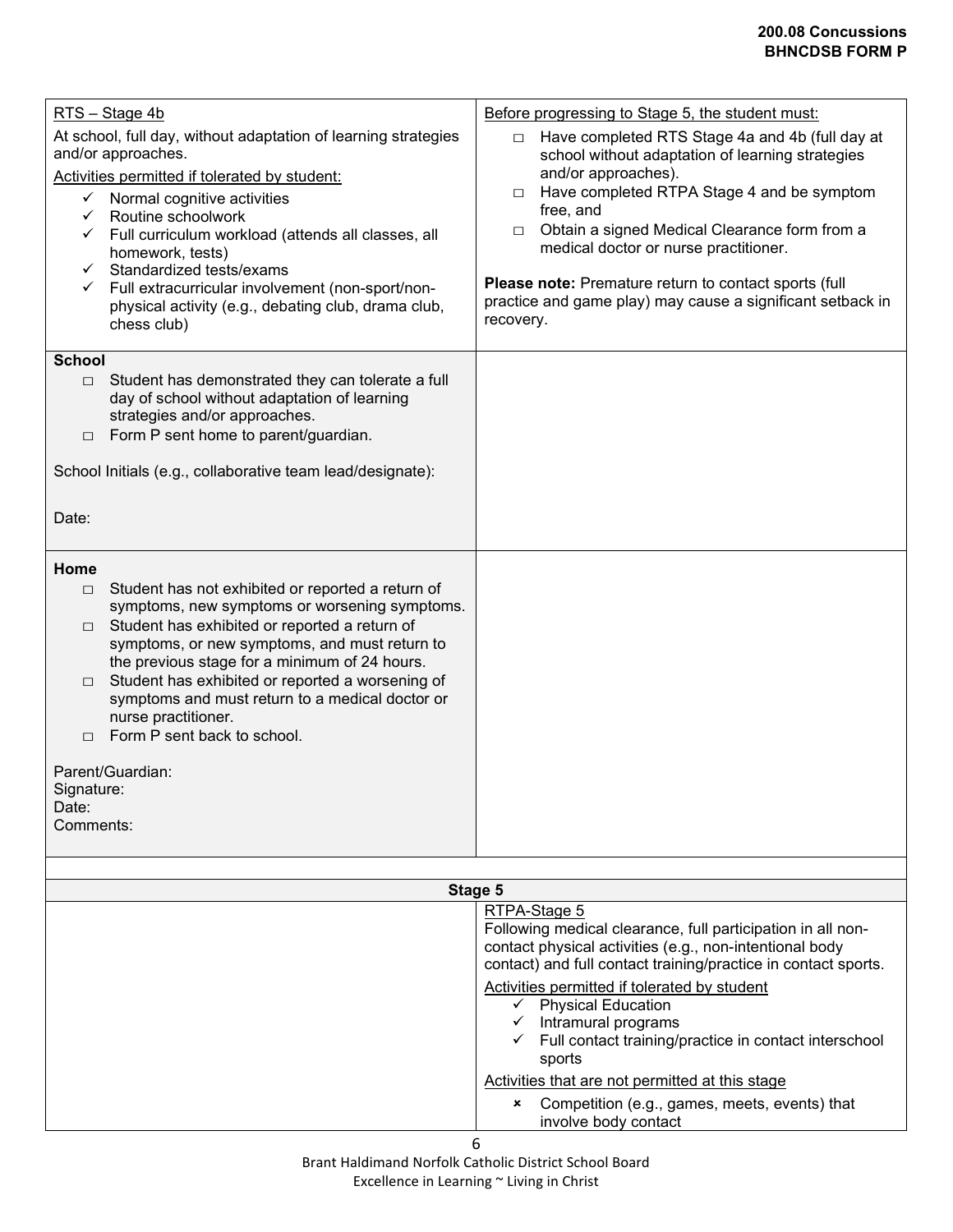|         | <b>School</b><br>Student has successfully completed the applicable<br>$\Box$<br>physical activities in RTPA Stage 5.<br>$\Box$ Form P sent home to parent/guardian.<br>School Initials (e.g., collaborative team lead/designate):<br>Date:                                                                                                                                                                                                                   |  |  |
|---------|--------------------------------------------------------------------------------------------------------------------------------------------------------------------------------------------------------------------------------------------------------------------------------------------------------------------------------------------------------------------------------------------------------------------------------------------------------------|--|--|
|         | Home<br>Student has not exhibited or reported a return of<br>$\Box$<br>symptoms or new symptoms.<br>$\Box$ Student has exhibited or reported a return of<br>symptoms, or new symptoms, and must return to a<br>medical doctor or nurse practitioner.<br>$\Box$ Form P sent back to school.<br>Parent/Guardian:<br>Signature:<br>Date:<br>Comments:                                                                                                           |  |  |
| Stage 6 |                                                                                                                                                                                                                                                                                                                                                                                                                                                              |  |  |
|         | RTPA-Stage 6<br>Unrestricted return to contact sports. Full<br>✓<br>participation in contact sports, games/competitions.                                                                                                                                                                                                                                                                                                                                     |  |  |
|         | <b>School</b><br>$\Box$ Student has completed full participation in contact<br>sports.<br>$\Box$ Form P sent home to parent/guardian<br>School Initials (e.g., collaborative team lead/designate):<br>Date:                                                                                                                                                                                                                                                  |  |  |
|         | Home<br>Student has not exhibited or reported a return of<br>$\Box$<br>symptoms or new symptoms and has completed<br>the RTPA Plan.<br>$\Box$ Student has exhibited or reported a return of<br>symptoms, or new symptoms, and must return to a<br>medical doctor or nurse practitioner for Medical<br>Clearance reassessment.<br>Form P sent back to school for documentation<br>$\Box$<br>purposes.<br>Parent/Guardian:<br>Signature:<br>Date:<br>Comments: |  |  |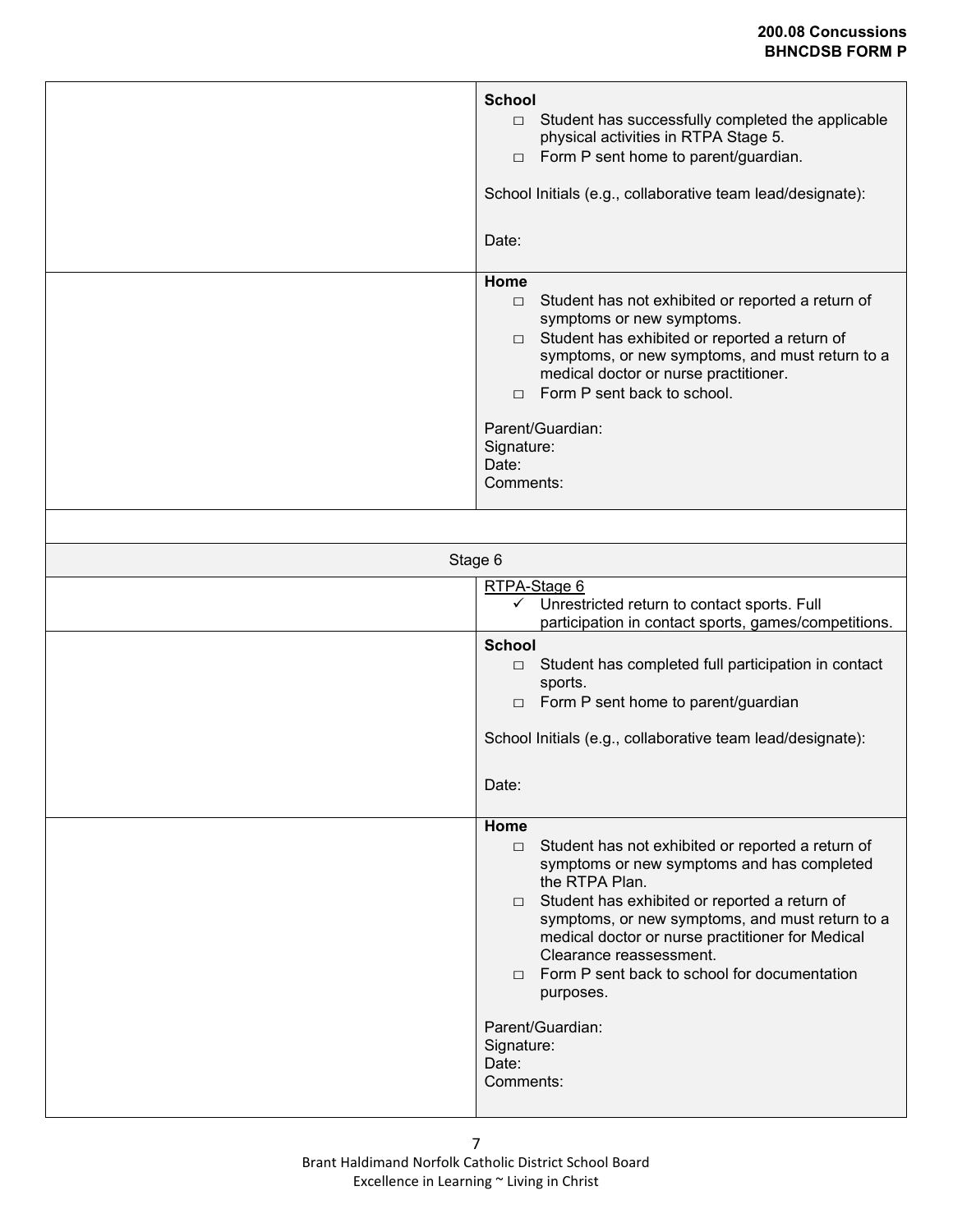#### **Information Collection Authorization**

*Notice of Collection: The personal information you have provided on this form and any other correspondence relating to your involvement in our programs is collected by the Brant Haldimand Norfolk Catholic District School Board under the authority of the Education Act (R.S.O. 1990 c.E.2) ss. 58.5, 265 and 266 as amended and in accordance with Section 29(2) of the Municipal Freedom of Information and Protection of Privacy Act, (R.S.O. 1990 c.M.56) The information will be used to register and place the student in a school, or for a consistent purpose such as the allocation of staff and resources and to give information to employees to carry out their job duties. In addition, the information may be used to deal with matters of health and safety or discipline and is required to be disclosed in compelling circumstances or for law enforcement matters or in accordance with any other Act. The information will be used in accordance with the*  Education Act, the regulations, and guidelines issued by the Minister of Education governing the establishment, maintenance, use, retention, transfer and disposal *of pupil records. If you have any questions, please contact the school principal and/or the Freedom of Information Officer, Brant Haldimand Norfolk Catholic District School Board, 322 Fairview Drive, Brantford, ON, N3T 5M8 (Telephone 519-756-6505, Ext. 234)*

Reproduced and adapted with permission form OPHEA, Medical Concussion Assessment Form, 2019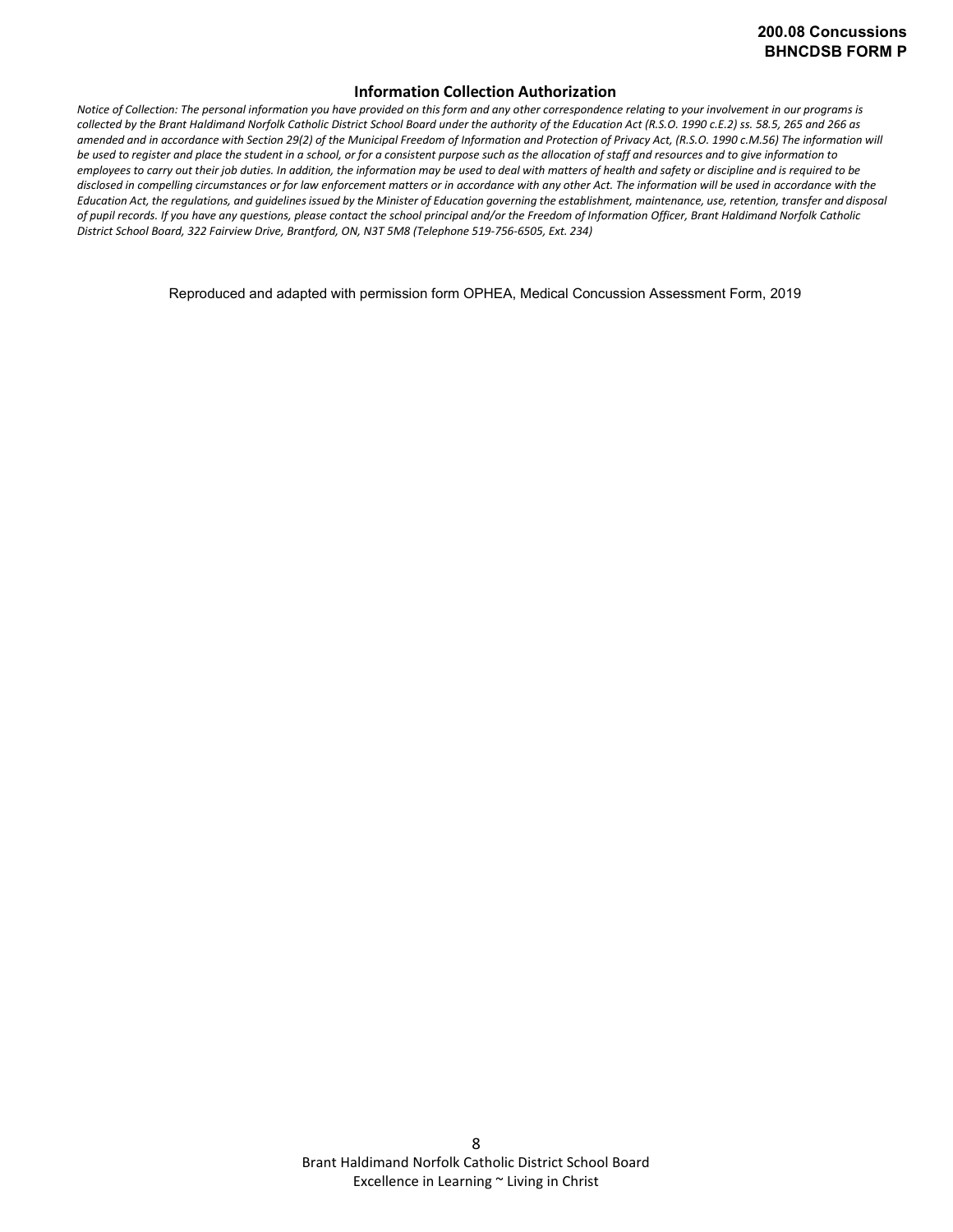

# STUDENT CONCUSSION DIAGNOSIS REPORT

| Student(s) Name(s)                | Date of Birth                                                                                                         | Return to Learn/Return                   |            | Return to Learn/Return to |
|-----------------------------------|-----------------------------------------------------------------------------------------------------------------------|------------------------------------------|------------|---------------------------|
| Given Name:<br>Surname:           | to Physical Activity Plan<br><b>Physical Activity Plan</b><br>in Place<br>Completed (Y) Ongoing (N)<br>YYYY/Month/Day |                                          |            |                           |
| 1 <sup>1</sup>                    |                                                                                                                       |                                          |            |                           |
|                                   |                                                                                                                       | $\Box$ YES                               | $\Box$ YES | $\Box$ NO                 |
| <b>Date/Location of incident:</b> |                                                                                                                       | <b>Circumstances causing concussion:</b> |            |                           |
|                                   |                                                                                                                       |                                          |            |                           |
| 2.                                |                                                                                                                       |                                          |            |                           |
|                                   |                                                                                                                       | $\Box$ YES                               | $\Box$ YES | $\Box$ NO                 |
| <b>Date/Location of incident:</b> | <b>Circumstances causing concussion:</b>                                                                              |                                          |            |                           |
|                                   |                                                                                                                       |                                          |            |                           |
| 3.                                |                                                                                                                       |                                          |            |                           |
|                                   |                                                                                                                       | $\Box$ YES                               | $\Box$ YES | $\Box$ NO                 |
| <b>Date/Location of incident:</b> | <b>Circumstances causing concussion:</b>                                                                              |                                          |            |                           |
|                                   |                                                                                                                       |                                          |            |                           |
| 4.                                |                                                                                                                       |                                          |            |                           |
|                                   |                                                                                                                       | $\Box$ YES                               | $\Box$ YES |                           |
| <b>Date/Location of incident:</b> | $\Box$ NO<br><b>Circumstances causing concussion:</b>                                                                 |                                          |            |                           |
|                                   |                                                                                                                       |                                          |            |                           |
|                                   |                                                                                                                       |                                          |            |                           |
| 5.                                |                                                                                                                       |                                          |            |                           |
|                                   |                                                                                                                       | $\Box$ YES                               | $\Box$ YES | $\Box$ NO                 |
| <b>Date/Location of incident:</b> | <b>Circumstances causing concussion:</b>                                                                              |                                          |            |                           |
|                                   |                                                                                                                       |                                          |            |                           |
| 6.                                |                                                                                                                       |                                          |            |                           |
|                                   |                                                                                                                       | $\Box$ YES                               | $\Box$ YES | $\Box$ NO                 |
| <b>Date/Location of incident:</b> |                                                                                                                       | <b>Circumstances causing concussion:</b> |            |                           |
|                                   |                                                                                                                       |                                          |            |                           |
|                                   |                                                                                                                       |                                          |            |                           |

|                                  | <b>BRANT HALDIMAND NORFOLK CATHOLIC DISTRICT SCHOOL BOARD Student Concussion Diagnosis Report</b> |
|----------------------------------|---------------------------------------------------------------------------------------------------|
| $\Box$ January 30 $\Box$ June 28 |                                                                                                   |
|                                  | Submit completed form promptly to your Superintendent of Education                                |
|                                  |                                                                                                   |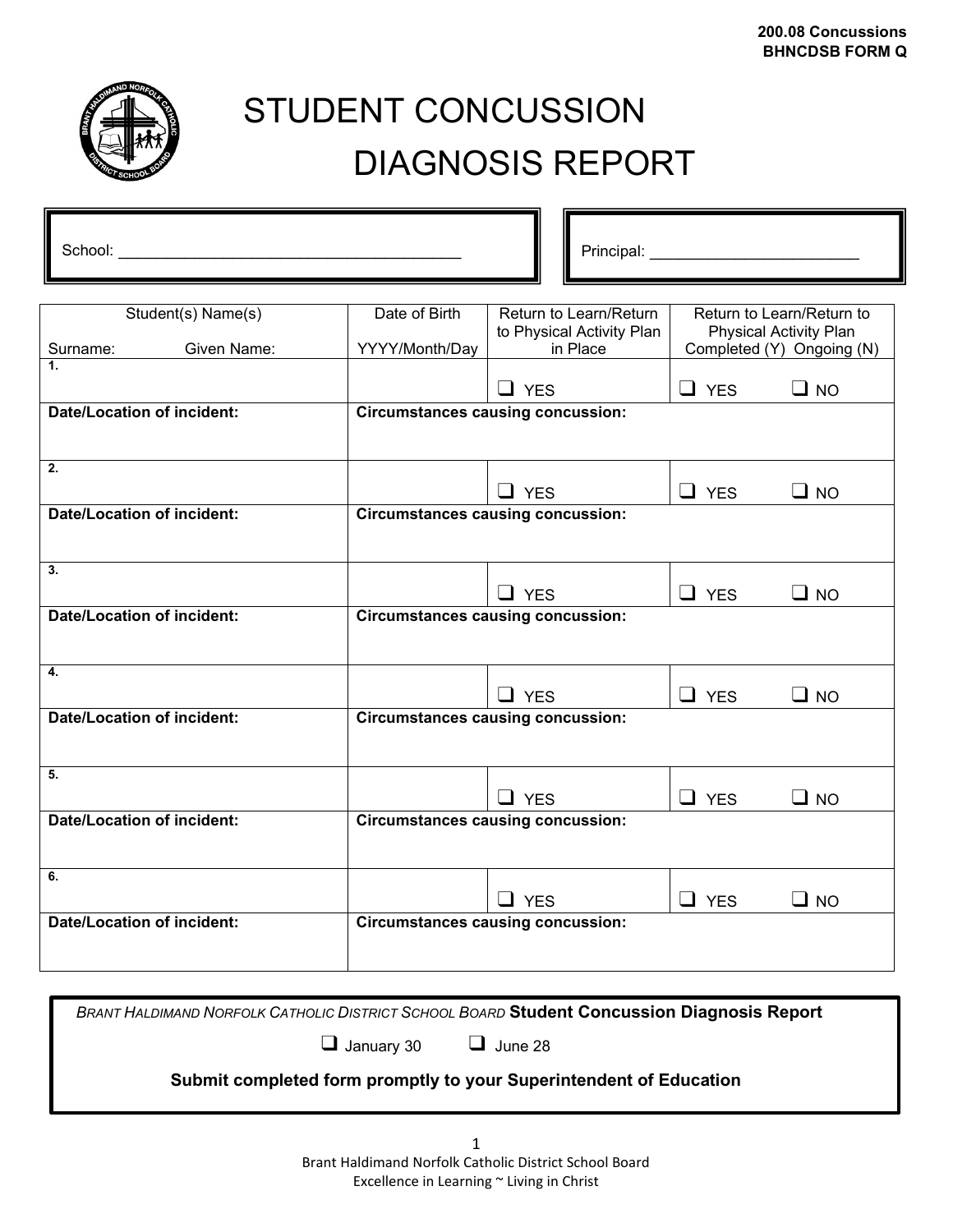

## SCHOOL RETURN TO LEARN

## **OPTIONAL RETURN TO SCHOOL AND RETURN TO PHYSICAL ACTIVITY PLAN TRACKING FORM**

## **A. Rest at Home**

## **Initial Rest**

- Rest and relax at home for 24 48 hours or as recommended by the physician
- Limited use of electronics
- ꙱ *Symptoms have shown improvement – Initial Rest Completed*

|  | Stage 1: Symptom-limiting Cognitive Activities - (build to 30 min of cognitive activity) |  |  |
|--|------------------------------------------------------------------------------------------|--|--|
|  |                                                                                          |  |  |

꙱ *Student can tolerate 30 minutes of cognitive activity*

## **Stage 2: School-type work activity**

꙱ *Student can tolerate 60 minutes of cognitive activity, 2 – 3 times per day*

Parent/Guardian Signature: \_\_\_\_\_\_\_\_\_\_\_\_\_\_\_\_\_\_\_\_\_\_\_\_\_\_\_\_ Date: \_\_\_\_\_\_\_\_\_\_\_\_\_\_\_\_\_\_\_\_

**B. Return to Learning/School** (- call the school to arrange a return to school meeting)

## **Stage 1: Gradual Return to Instructional Day with Accommodations**

 $\Box$  Alternate Timetable (ex. ½ Days)  $\Box$ 

꙱ Individualized Classroom Strategies \_\_\_\_\_\_\_\_\_\_\_\_\_\_\_\_\_\_\_\_\_\_\_\_\_\_\_\_\_\_\_\_\_\_\_\_\_\_\_\_\_

## **Stage 2: Full Time Academic Student**

□ Student can tolerate full-time academic workload without accommodations. (With the exception of Physical Education.)

꙱ Student is **symptom free** and can proceed with **Return to Physical Activity** (Form ??)

\_\_\_\_\_\_\_\_\_\_\_\_\_\_\_\_\_\_\_\_\_\_\_\_\_\_\_\_\_\_\_\_\_\_\_\_\_\_\_\_\_\_\_\_\_\_\_\_\_\_\_\_\_\_\_\_\_\_\_\_\_\_\_\_\_\_\_

\_\_\_\_\_\_\_\_\_\_\_\_\_\_\_\_\_\_\_\_\_\_\_\_\_\_\_\_\_\_\_\_\_\_\_\_\_\_\_\_\_\_\_\_\_\_\_\_\_\_\_\_\_\_\_\_\_\_\_\_\_\_\_\_\_\_\_ \_\_\_\_\_\_\_\_\_\_\_\_\_\_\_\_\_\_\_\_\_\_\_\_\_\_\_\_\_\_\_\_\_\_\_\_\_\_\_\_\_\_\_\_\_\_\_\_\_\_\_\_\_\_\_\_\_\_\_\_\_\_\_\_\_\_\_ \_\_\_\_\_\_\_\_\_\_\_\_\_\_\_\_\_\_\_\_\_\_\_\_\_\_\_\_\_\_\_\_\_\_\_\_\_\_\_\_\_\_\_\_\_\_\_\_\_\_\_\_\_\_\_\_\_\_\_\_\_\_\_\_\_\_\_

Parent/Guardian Signature: \_\_\_\_\_\_\_\_\_\_\_\_\_\_\_\_\_\_\_\_\_\_\_\_\_\_\_\_ Date: \_\_\_\_\_\_\_\_\_\_\_\_\_\_\_\_\_\_\_\_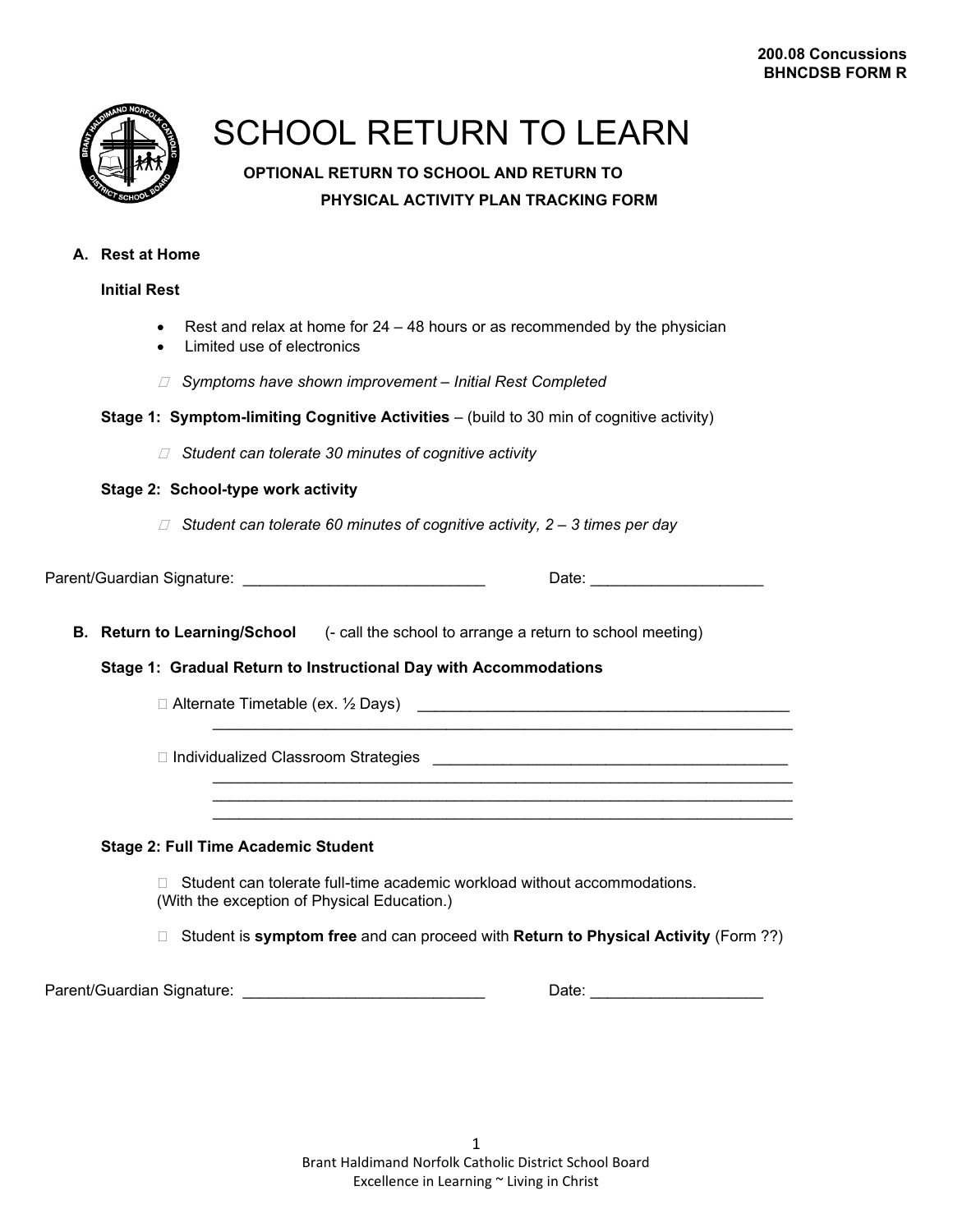

## RETURN TO PHYSICAL ACTIVITY

## **OPTIONAL RETURN TO SCHOOL AND RETURN TO PHYSICAL ACTIVITY PLAN TRACKING FORM**

## **Return to Physical Activity**

- **Note -** A minimum of 24 hrs. is required between stages.
	- **A. Activity at Home (**No sport specific activities or activities Involving contact)

#### **Stage 1: Symptom-Limiting Activity** (ex. 10 min walk)

- ꙱ *Student can tolerate minimal and light physical activity at home without symptoms.*
- **Stage 2: Light Aerobic Activity** (ex. 20 min walk / stationary bike ride)
	- ꙱ *Student has engaged in Light Aerobic Activities for a minimum of 48 hours with no symptoms.*

Parent/Guardian Signature: \_\_\_\_\_\_\_\_\_\_\_\_\_\_\_\_\_\_\_\_\_\_\_\_\_\_\_\_ Date: \_\_\_\_\_\_\_\_\_\_\_\_\_\_\_\_\_\_\_\_

#### **B. Activity at Home and School (**Physical Education / Athletics)

#### **Stage 3: Individual Sport-Specific Activity with NO Contact**

꙱ *Student can tolerate individual sport-specific exercises with no contact for 20 to 30 minutes at a time with no symptoms.*

## **Stage 4: Begin Training Drills with NO Contact**

꙱Student may begin non-contact sport-specific drills, non-contact practice and light resistance/weight training.

꙱ *Student can successfully complete game/team drills without the return of symptoms.* 

#### **Medical Examination: (see Medical Clearance Form)**

꙱ *Student has submitted a medical doctor/nurse practitioner note confirming that he/she continues to be symptom free and:*

꙱ *can return to regular physical education class/intermural activities/interschool activities in non-contact sports.*

꙱ *can return to full training/practices for contact sports.*

Principal Signature: \_\_\_\_\_\_\_\_\_\_\_\_\_\_\_\_\_\_\_\_\_\_\_\_\_\_\_\_ Date: \_\_\_\_\_\_\_\_\_\_\_\_\_\_\_\_\_\_\_\_

| n.<br>Т١ |  |
|----------|--|
|          |  |